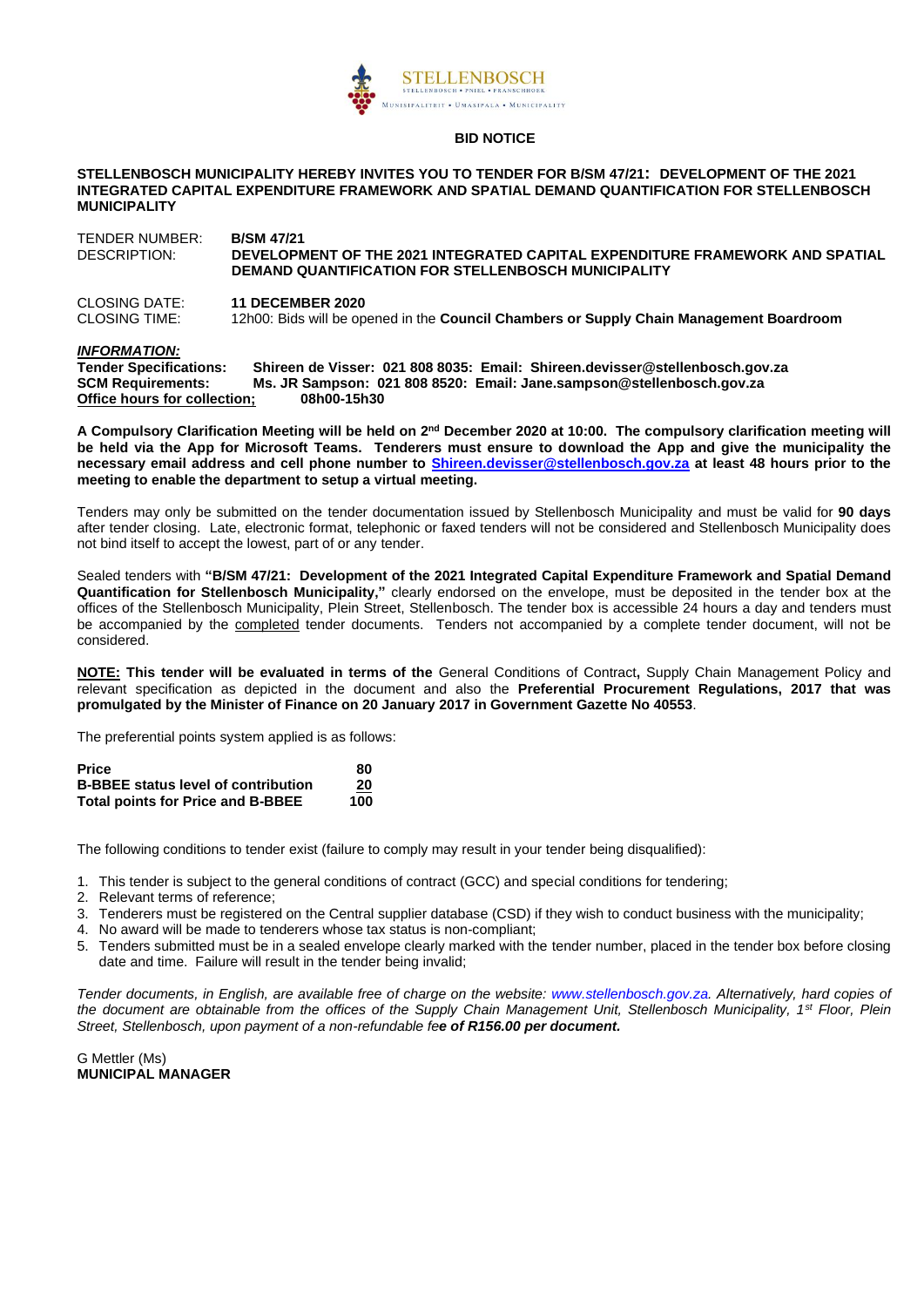

#### **TENDER KENNISGEWING**

#### **STELLENBOSCH MUNISIPALITEIT NOOI U VIR DIE VOLGENDE TENDER: B/SM 47/21: ONTWIKKELING VAN DIE 2021 GEïNTEGREERDE KAPITAAL UITGAWESRAAMWERK EN RUIMTE VRAAGKWANTIFIKASIE VIR STELLENBOSCH MUNISIPALITEIT**

| TENDER NOMMER:        | <b>B/SM 47/21</b>                                                                      |
|-----------------------|----------------------------------------------------------------------------------------|
| BESKRYWING:           | ONTWIKKELING VAN DIE 2021 GEïNTEGREERDE KAPITAAL UITGAWESRAAMWERK EN                   |
|                       | RUIMTE VRAAGKWANTIFIKASIE VIR STELLENBOSCH MUNISIPALITEIT                              |
| SLUITINGSDATUM:       | <b>11 DESEMBER 2020</b>                                                                |
| TYD VAN SLUITING:     | 12h00. Tenders sal oopgemaak word in die Raadsaal of in die Voorsieningskanaalbestuurs |
|                       | Raadsaal.                                                                              |
| <b>NAVRAE:</b>        |                                                                                        |
| Tender spesifikasies: | Me. Shireen de Visser: 021 808 8035: Epos: Shireen.devisser@stellenbosch.gov.za        |
| <b>Vkb vereistes:</b> | Me. J Sampson: 021 808 8520: Epos: Jane.sampson@stellenbosch.gov.za                    |
| <b>Kantoor Ure:</b>   | 08h00-15h30                                                                            |

'n **Verpligte inligtingsessie** sal gehou word op **2 Desember 2020 om 10:00. Die verpligte inligtingsvergadering sal via die App vir "Microsoft-Teams" gehou word. Tenderaars moet toesien dat hull die App aflaai en die munisipaliteit ten minste 48 uur voor die vergadering hul nodige e-posadres en selfoonnommer gee [Shireen.devisser@stellenbosch.gov.za](mailto:Shireen.devisser@stellenbosch.gov.za) om die departement in staat te stel om 'n virtuele vergadering op te stel.**

Tenders mag slegs ingedien word op die tenderdokumentasie verskaf deur Stellenbosch Munisipaliteit en moet geldig wees vir **90 dae** na die sluitingsdatum. Laat, elektroniese formaat of gefakse tenders sal nie aanvaar word nie en Stellenbosch Munisipaliteit is nie verplig om die laagste of enige tender wat ingedien word te aanvaar nie.

Verseëlde tenders duidelik gemerk: "**B/SM 47/21: Ontwikkeling van die 2021 Geïntegreerde Kapitaal Uitgawesraamwerk en Ruimte Vraagkwantifikasie vir Stellenbosch munisipaliteit"** op die koevert, moet geplaas word in tenderbus by die kantore van Stellenbosch Munisipaliteit, Pleinstraat, Stellenbosch. Die tenderbus is 24 uur per dag beskikbaar en tenders moet vergesel word met die voltooide stel tenderdokumente. Tenderaanbiedinge wat nie deur die volledige tenderdokument vergesel word nie, sal nie oorweeg word nie.

**LET WEL:** Hierdie tender sal geëvalueer word ingevolge die Algemene Kontrakvoorwaardes, Voorsieningskanaal Bestuursbeleid en relevante spesifikasies soos vervat in die tender dokument asook die Voorkeurverkrygingsregulasies 2017 wat op 20 Januarie 2017 deur die Minister van Finansies in Staatskoerant No 40553 afgekondig is.

Tenderaars mag voorkeurpunte eis in terme van hul B-BSEB status vlak van bydrae as volg:

| <b>Prys</b>  | 80  |
|--------------|-----|
| <b>BBSEB</b> | 20  |
| Totale punte | 100 |

Die volgende voorwaardes vir Tender soos volg: (versuim om te voldoen, kan veroorsaak dat u Tender gediskwalifiseer word):

- 1. Hierdie tender is onderworpe aan die algemene kontrakvoorwaardes (GCC) en spesiale voorwaardes vir die tender;
- 2. Toepaslike opdrag
- 3. Tenderaars moet geregistreer wees op Sentrale verskaffersdatabasis (SVD) as hulle met die munisipaliteit sake wil doen
- 4. Geen toekenning sal gemaak word aan diensverskaffers wie se Belasting status ongeldig is.
- 5. Die tender wat ingedien moet word, moet in 'n verseëlde koevert wees wat duidelik gemerk is met die Tendernommer, wat in die tenderbus voor sluitingstyd geplaas word. Versuim sal tot gevolg hê dat die tender ongeldig is.

*Tenderdokumente, in Engels, is verkrygbaar by die kantoor van die Voorsieningskanaalbestuurseenheid, Stellenbosch Munisipaliteit, 1ste Vloer, Pleinstraat, Stellenbosch na betaling van 'n nie-terugbetaalde tenderdeelnamefooi van R156,00 per dokument. Alternatiewelik mag die dokument gratis afgelaai word vanaf die webblad [www.stellenbosch.gov.za.](http://www.stellenbosch.gov.za/)* 

G Mettler (Me) **MUNISIPALE BESTUURDER**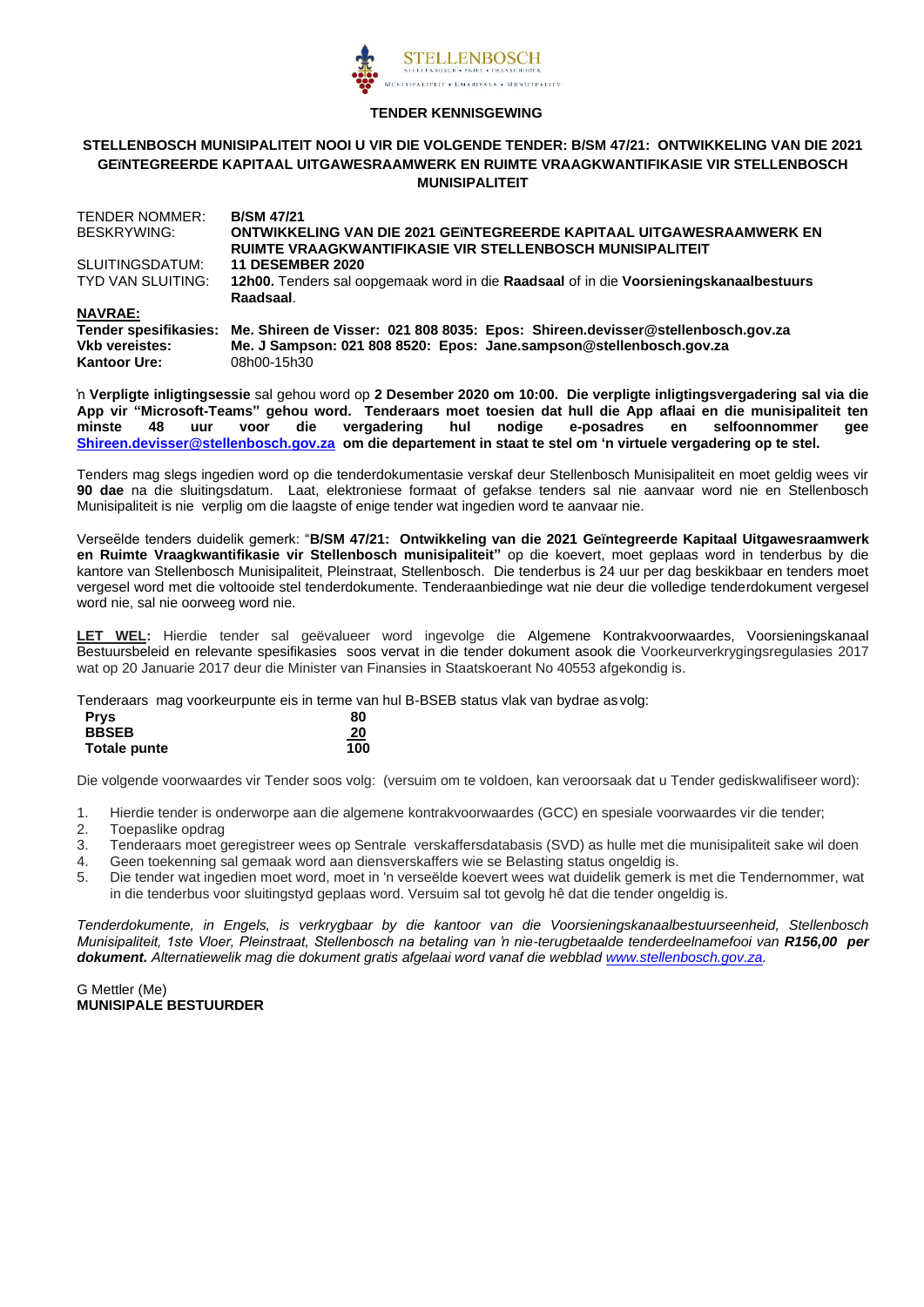

# **TENDER NO.: B/SM 47/21 DEVELOPMENT OF THE 2021 INTEGRATED CAPITAL EXPENDITURE FRAMEWORK AND SPATIAL DEMAND QUANTIFICATION FOR STELLENBOSCH MUNICIPALITY**

# **PROCUREMENT DOCUMENT**

| <b>NAME OF TENDERER:</b>                                           |  |
|--------------------------------------------------------------------|--|
| <b>Total Bid Price</b><br>(Inclusive of VAT)<br>(refer to page 51) |  |
| <b>BBBEE LEVEL</b>                                                 |  |

**NOVEMBER 2020**

#### **PREPARED AND ISSUED BY:**

Directorate: Finance: Supply Chain Management Unit Stellenbosch Municipality, PO Box 17, Stellenbosch, 7599

**CONTACT FOR ENQUIRIES REGARDING SPECIFICATIONS: Shireen de Visser Senior Manager Governance** Tel. Number: **021 808 8035**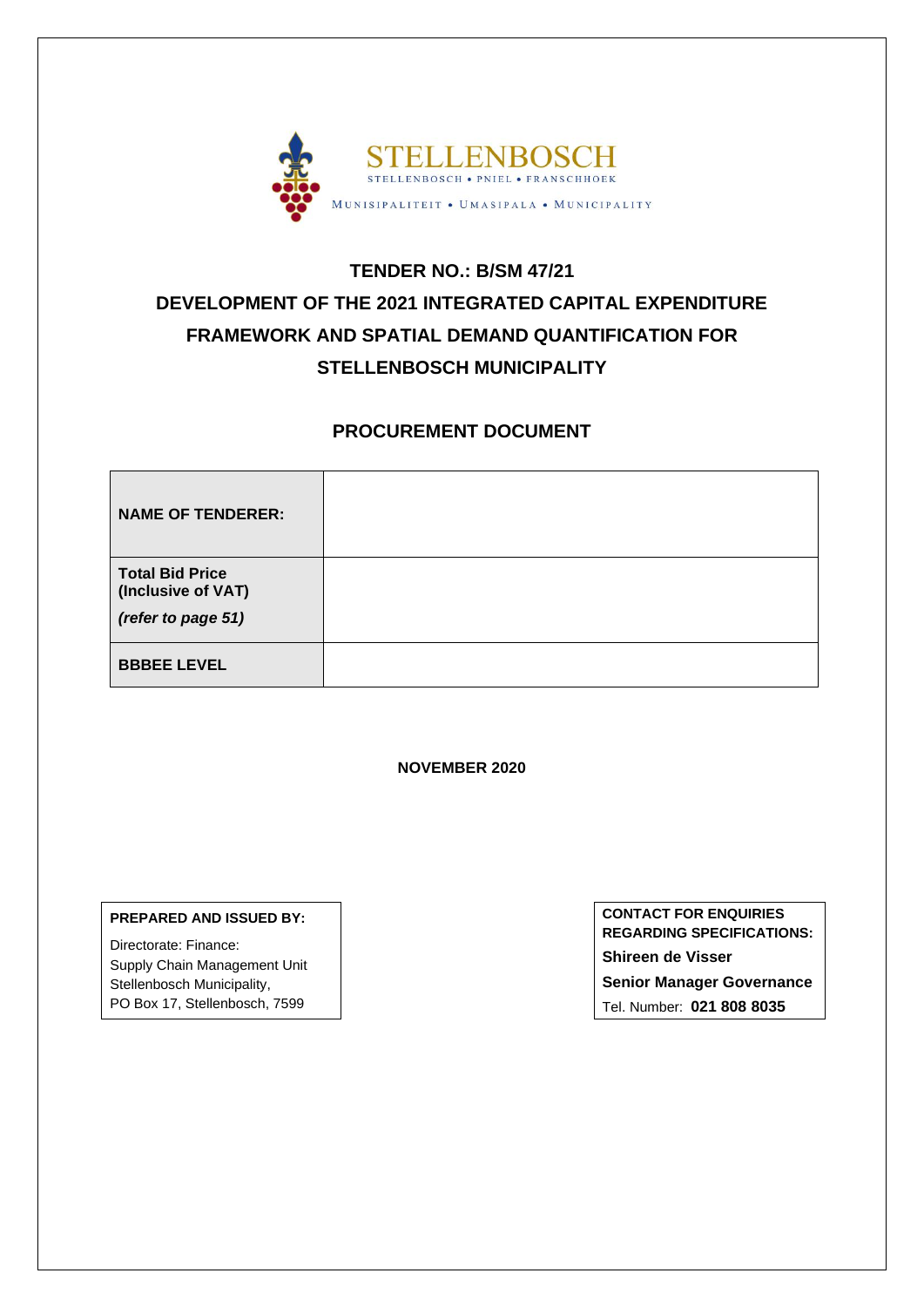

# **1. TENDER NOTICE & INVITATION TO TENDER**

<span id="page-3-0"></span>

|                                                                                                                                                                                                                                                                                                                                                                                                                                                                                                                                                                        | <b>BID NOTICE</b>                                                                                                                                                                                                                                                                                                                                                                                                                                   |  |  |  |  |
|------------------------------------------------------------------------------------------------------------------------------------------------------------------------------------------------------------------------------------------------------------------------------------------------------------------------------------------------------------------------------------------------------------------------------------------------------------------------------------------------------------------------------------------------------------------------|-----------------------------------------------------------------------------------------------------------------------------------------------------------------------------------------------------------------------------------------------------------------------------------------------------------------------------------------------------------------------------------------------------------------------------------------------------|--|--|--|--|
| STELLENBOSCH MUNICIPALITY HEREBY INVITES YOU TO TENDER FOR B/SM 47/21: DEVELOPMENT<br>OF THE 2021 INTEGRATED CAPITAL EXPENDITURE FRAMEWORK AND SPATIAL DEMAND<br><b>QUANTIFICATION FOR STELLENBOSCH MUNICIPALITY: PERIOD ENDING 30 MARCH 2021</b>                                                                                                                                                                                                                                                                                                                      |                                                                                                                                                                                                                                                                                                                                                                                                                                                     |  |  |  |  |
| TENDER NUMBER:<br><b>B/SM 47/21</b><br><b>DESCRIPTION:</b><br>DEVELOPMENT OF THE 2021 INTEGRATED CAPITAL EXPENDITURE<br><b>FRAMEWORK AND SPATIAL DEMAND QUANTIFICATION FOR STELLENBOSCH</b><br><b>MUNICIPALITY: PERIOD ENDING 30 MARCH 2021</b>                                                                                                                                                                                                                                                                                                                        |                                                                                                                                                                                                                                                                                                                                                                                                                                                     |  |  |  |  |
| <b>CLOSING DATE:</b><br><b>11 DECEMBER 2020</b><br><b>CLOSING TIME:</b><br>12h00: Bids will be opened in the Council Chambers or Supply Chain Management<br><b>Boardroom</b>                                                                                                                                                                                                                                                                                                                                                                                           |                                                                                                                                                                                                                                                                                                                                                                                                                                                     |  |  |  |  |
| <b>INFORMATION:</b>                                                                                                                                                                                                                                                                                                                                                                                                                                                                                                                                                    |                                                                                                                                                                                                                                                                                                                                                                                                                                                     |  |  |  |  |
| <b>Tender Specifications:</b>                                                                                                                                                                                                                                                                                                                                                                                                                                                                                                                                          | Shireen de Visser: 021 808 8035: Email:<br>Shireen.devisser@stellenbosch.gov.za                                                                                                                                                                                                                                                                                                                                                                     |  |  |  |  |
| <b>SCM Requirements:</b><br>Office hours for collection;                                                                                                                                                                                                                                                                                                                                                                                                                                                                                                               | Ms. JR Sampson: 021 808 8520: Email: Jane.sampson@stellenbosch.gov.za<br>08h00-15h30                                                                                                                                                                                                                                                                                                                                                                |  |  |  |  |
|                                                                                                                                                                                                                                                                                                                                                                                                                                                                                                                                                                        | A Compulsory Clarification Meeting will be held on 2 <sup>nd</sup> December 2020 at 10:00. The compulsory<br>clarification meeting will be held via the App for Microsoft Teams. Tenderers must ensure to download<br>the App and give the municipality the necessary email address and cell phone number to<br>Shireen.devisser@stellenbosch.gov.za at least 48 hours prior to the meeting to enable the department to<br>setup a virtual meeting. |  |  |  |  |
| Tenders may only be submitted on the tender documentation issued by Stellenbosch Municipality and must be<br>valid for 90 days after tender closing. Late, electronic format, telephonic or faxed tenders will not be considered<br>and Stellenbosch Municipality does not bind itself to accept the lowest, part of or any tender.                                                                                                                                                                                                                                    |                                                                                                                                                                                                                                                                                                                                                                                                                                                     |  |  |  |  |
| Sealed tenders with "B/SM 47/21: Development of the 2021 Integrated Capital Expenditure Framework and<br>Spatial Demand Quantification for Stellenbosch Municipality," clearly endorsed on the envelope, must be<br>deposited in the tender box at the offices of the Stellenbosch Municipality, Plein Street, Stellenbosch. The tender<br>box is accessible 24 hours a day and tenders must be accompanied by the completed tender documents.<br>Tenders not accompanied by a complete tender document, will not be considered.                                       |                                                                                                                                                                                                                                                                                                                                                                                                                                                     |  |  |  |  |
| <b>NOTE:</b> This tender will be evaluated in terms of the General Conditions of Contract, Supply Chain<br>Management Policy and relevant specification as depicted in the document and also the Preferential<br>Procurement Regulations, 2017 that was promulgated by the Minister of Finance on 20 January 2017 in<br>Government Gazette No 40553.                                                                                                                                                                                                                   |                                                                                                                                                                                                                                                                                                                                                                                                                                                     |  |  |  |  |
|                                                                                                                                                                                                                                                                                                                                                                                                                                                                                                                                                                        | The preferential points system applied is as follows:                                                                                                                                                                                                                                                                                                                                                                                               |  |  |  |  |
| <b>Price</b><br><b>B-BBEE status level of contribution</b><br><b>Total points for Price and B-BBEE</b>                                                                                                                                                                                                                                                                                                                                                                                                                                                                 | 80<br>20<br>100                                                                                                                                                                                                                                                                                                                                                                                                                                     |  |  |  |  |
|                                                                                                                                                                                                                                                                                                                                                                                                                                                                                                                                                                        | The following conditions to tender exist (failure to comply may result in your tender being disqualified):                                                                                                                                                                                                                                                                                                                                          |  |  |  |  |
| 1. This tender is subject to the general conditions of contract (GCC) and special conditions for tendering;<br>2. Relevant terms of reference;<br>3. Tenderers must be registered on the Central supplier database (CSD) if they wish to conduct business with<br>the municipality;<br>4. No award will be made to tenderers whose tax status is non-compliant;<br>5. Tenders submitted must be in a sealed envelope clearly marked with the tender number, placed in the tender<br>box before closing date and time. Failure will result in the tender being invalid; |                                                                                                                                                                                                                                                                                                                                                                                                                                                     |  |  |  |  |
|                                                                                                                                                                                                                                                                                                                                                                                                                                                                                                                                                                        |                                                                                                                                                                                                                                                                                                                                                                                                                                                     |  |  |  |  |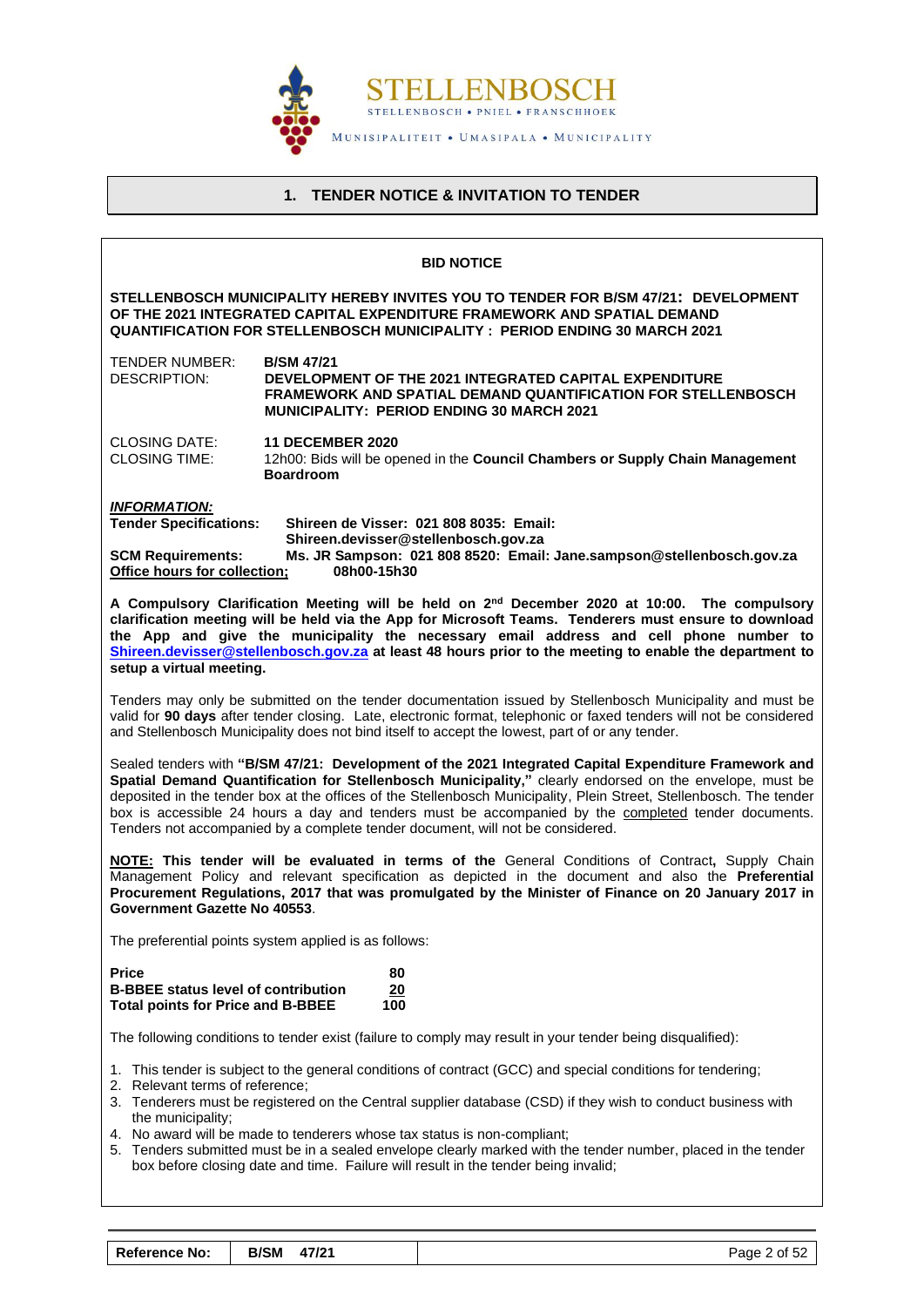

*Tender documents, in English, are available free of charge on the website: [www.stellenbosch.gov.za.](http://www.stellenbosch.gov.za/) Alternatively, hard copies of the document are obtainable from the offices of the Supply Chain Management Unit, Stellenbosch Municipality, 1st Floor, Plein Street, Stellenbosch, upon payment of a non-refundable fee of R156.00 per document.*

G Mettler (Ms) **MUNICIPAL MANAGER**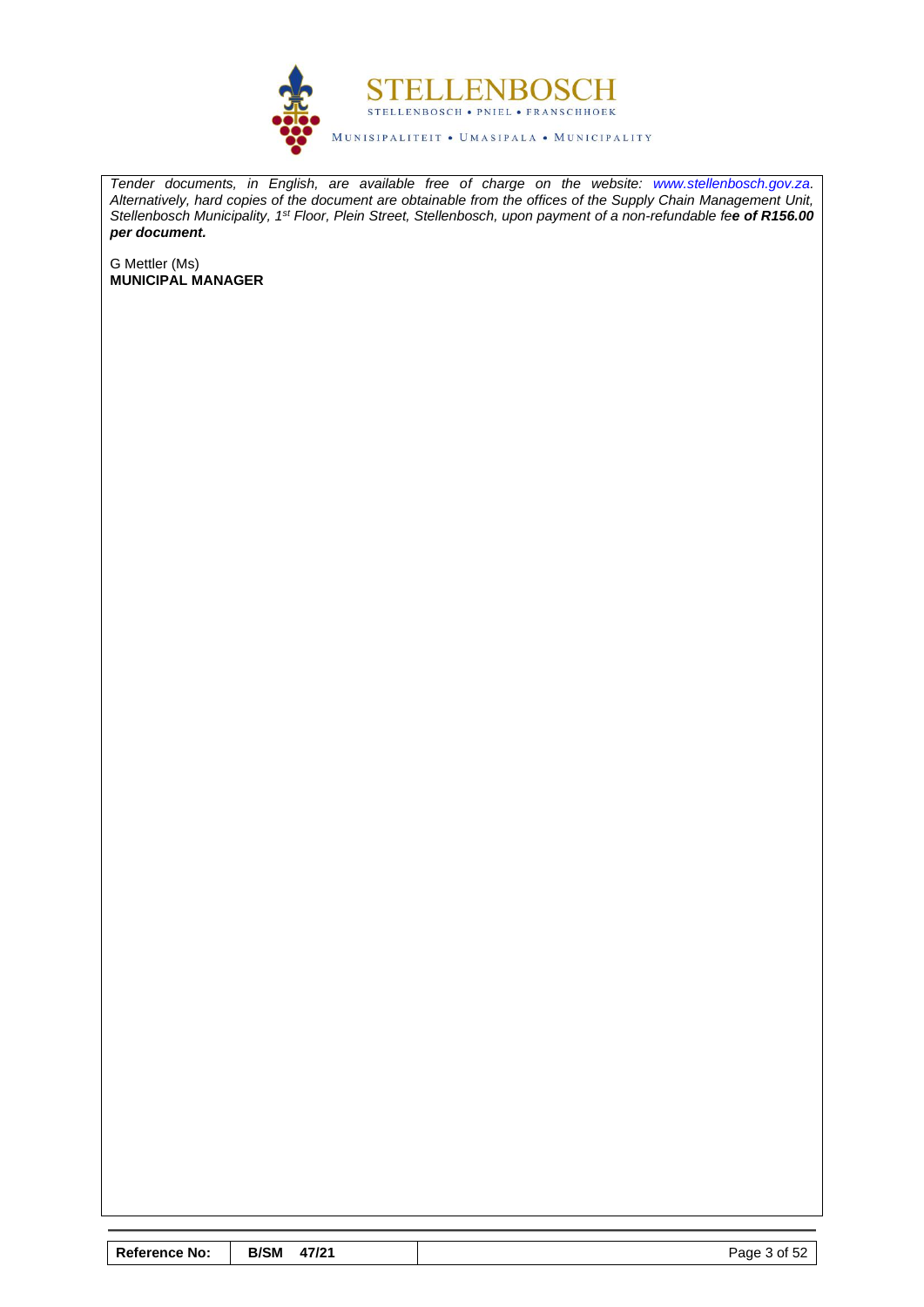

#### **TENDER KENNISGEWING**

**STELLENBOSCH MUNISIPALITEIT NOOI U VIR DIE VOLGENDE TENDER: B/SM 47/21: ONTWIKKELING VAN DIE 2021 GEïNTEGREERDE KAPITAAL UITGAWESRAAMWERK EN RUIMTE VRAAGKWANTIFIKASIE VIR STELLENBOSCH MUNISIPALITEIT**

| TENDER NOMMER:    | <b>B/SM 47/21</b>                                           |
|-------------------|-------------------------------------------------------------|
| BESKRYWING:       | <b>ONTWIKKELING VAN DIE 2021 GEïNTEGREERDE KAPITAAL</b>     |
|                   | UITGAWESRAAMWERK EN RUIMTE VRAAGKWANTIFIKASIE VIR           |
|                   | <b>STELLENBOSCH MUNISIPALITEIT</b>                          |
| SLUITINGSDATUM:   | <b>11 DESEMBER 2020</b>                                     |
| TYD VAN SLUITING: | 12h00. Tenders sal oopgemaak word in die Raadsaal of in die |
|                   | Voorsieningskanaalbestuurs Raadsaal.                        |
| $\mathbf{r}$      |                                                             |

**NAVRAE:**

**Tender spesifikasies: Me. S de Visser: 021 808 8035: Epos: Shireen.devisser@stellenbosch.gov.za Vkb vereistes: Me. J Sampson: 021 808 8520: Epos: Jane.sampson@stellenbosch.gov.za Kantoor Ure:** 08h00-15h30

'n **Verpligte inligtingsessie** sal gehou word op **2 Desember 2020 om 10:00. Die verpligte inligtingsvergadering sal via die App vir "Microsoft-Teams" gehou word. Tenderaars moet toesien dat hull die App aflaai en die munisipaliteit ten minste 48 uur voor die vergadering hul nodige e-posadres en selfoonnommer gee [Shireen.devisser@stellenbosch.gov.za](mailto:Shireen.devisser@stellenbosch.gov.za) om die departement in staat te stel om 'n virtuele vergadering op te stel.**

Tenders mag slegs ingedien word op die tenderdokumentasie verskaf deur Stellenbosch Munisipaliteit en moet geldig wees vir **90 dae** na die sluitingsdatum. Laat, elektroniese formaat of gefakse tenders sal nie aanvaar word nie en Stellenbosch Munisipaliteit is nie verplig om die laagste of enige tender wat ingedien word te aanvaar nie.

Verseëlde tenders duidelik gemerk: "**B/SM 47/21: Ontwikkeling van die 2021 Geïntegreerde Kapitaal Uitgawesraamwerk en Ruimte Vraagkwantifikasie vir Stellenbosch munisipaliteit"** op die koevert, moet geplaas word in tenderbus by die kantore van Stellenbosch Munisipaliteit, Pleinstraat, Stellenbosch. Die tenderbus is 24 uur per dag beskikbaar en tenders moet vergesel word met die voltooide stel tenderdokumente. Tenderaanbiedinge wat nie deur die volledige tenderdokument vergesel word nie, sal nie oorweeg word nie.

**LET WEL:** Hierdie tender sal geëvalueer word ingevolge die Algemene Kontrakvoorwaardes, Voorsieningskanaal Bestuursbeleid en relevante spesifikasies soos vervat in die tender dokument asook die Voorkeurverkrygingsregulasies 2017 wat op 20 Januarie 2017 deur die Minister van Finansies in Staatskoerant No 40553 afgekondig is.

Tenderaars mag voorkeurpunte eis in terme van hul B-BSEB status vlak van bydrae asvolg:

| <b>Prys</b>         | 80       |
|---------------------|----------|
| <b>BBSEB</b>        | 20<br>-- |
| <b>Totale punte</b> | 100      |

Die volgende voorwaardes vir Tender soos volg: (versuim om te voldoen, kan veroorsaak dat u Tender gediskwalifiseer word):

- 1. Hierdie tender is onderworpe aan die algemene kontrakvoorwaardes (GCC) en spesiale voorwaardes vir die tender;
- 2. Toepaslike opdrag
- 3. Tenderaars moet geregistreer wees op Sentrale verskaffersdatabasis (SVD) as hulle met die munisipaliteit sake wil doen
- 4. Geen toekenning sal gemaak word aan diensverskaffers wie se Belasting status ongeldig is.
- 5. Die tender wat ingedien moet word, moet in 'n verseëlde koevert wees wat duidelik gemerk is met die Tendernommer, wat in die tenderbus voor sluitingstyd geplaas word. Versuim sal tot gevolg hê dat die tender ongeldig is.

| <b>Reference No:</b> | <b>B/SM 47/21</b> |  |  |  |
|----------------------|-------------------|--|--|--|
|----------------------|-------------------|--|--|--|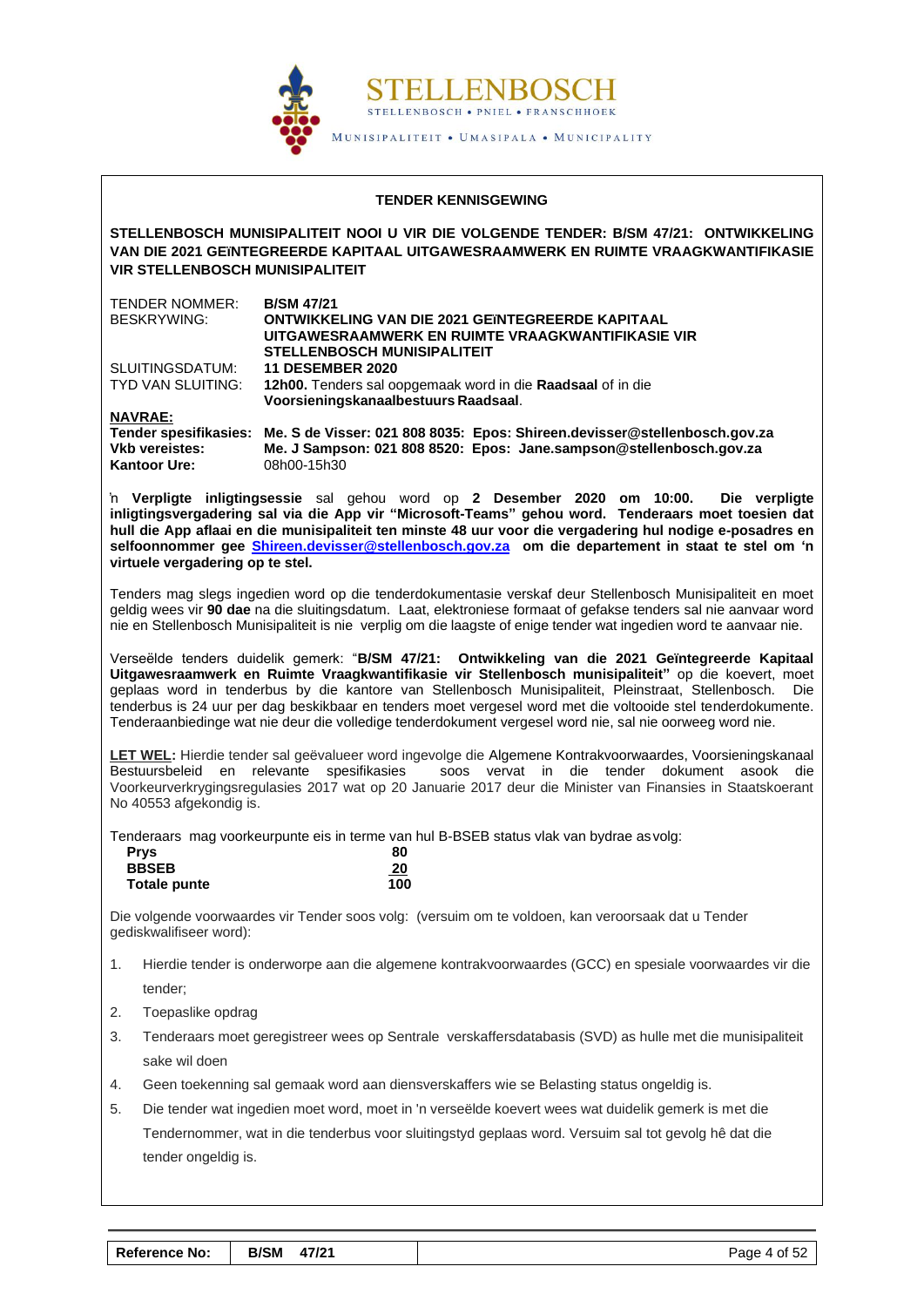

*Tenderdokumente, in Engels, is verkrygbaar by die kantoor van die Voorsieningskanaalbestuurseenheid, Stellenbosch Munisipaliteit, 1ste Vloer, Pleinstraat, Stellenbosch na betaling van 'n nie-terugbetaalde tenderdeelnamefooi van R156.00 per dokument. Alternatiewelik mag die dokument gratis afgelaai word vanaf die webblad [www.stellenbosch.gov.za.](http://www.stellenbosch.gov.za/)* 

G Mettler (Me) **MUNISIPALE BESTUURDER**

| <b>Reference No:</b> | <b>B/SM</b> | 47/21 | Page 5 of 52 |
|----------------------|-------------|-------|--------------|
|----------------------|-------------|-------|--------------|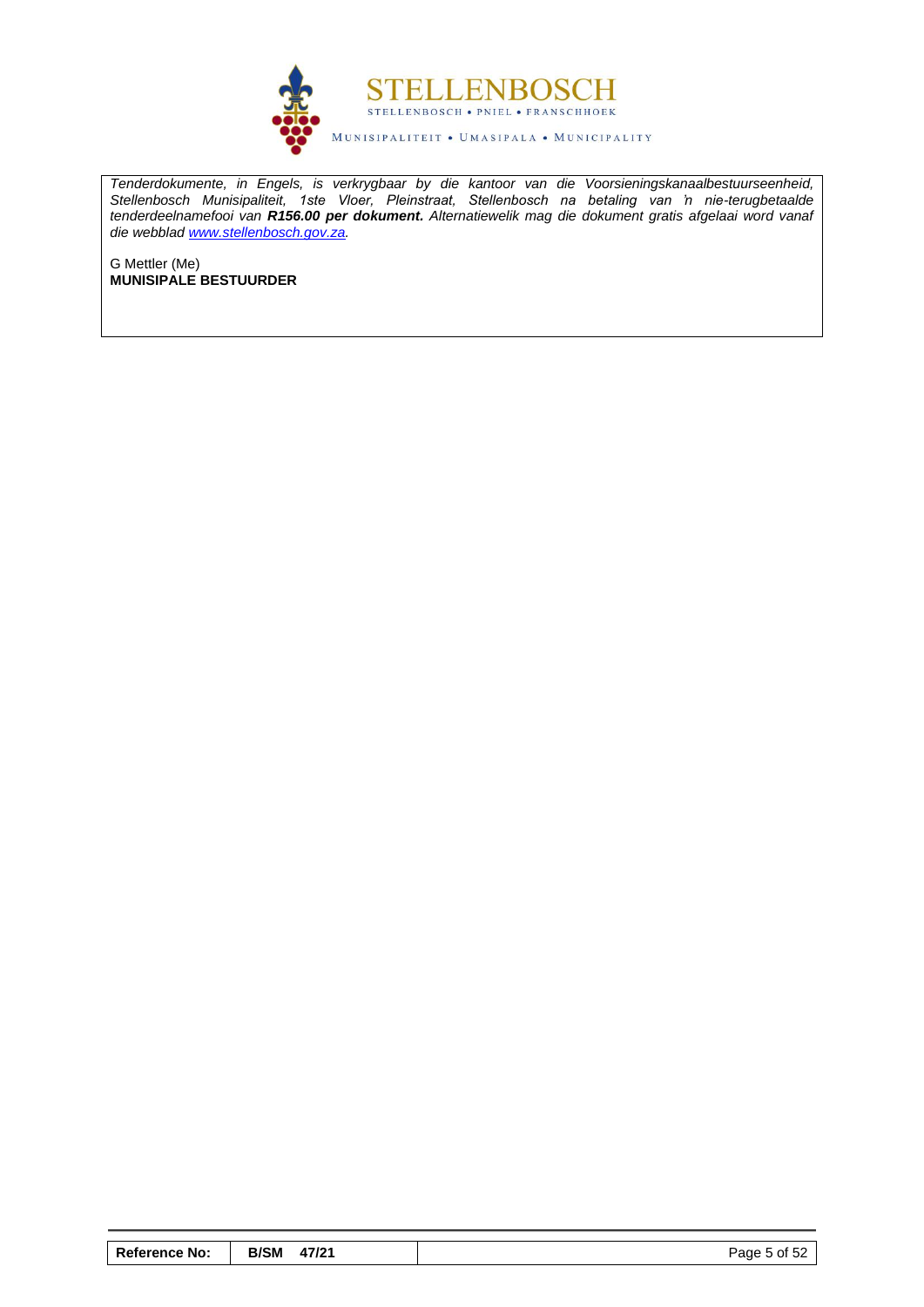

#### **PART A INVITATION TO BID**

**YOU ARE HEREBY INVITED TO BID FOR REQUIREMENTS OF THE (***NAME OF MUNICIPALITY/ MUNICIPAL ENTITY***)**

| BID NUMBER:        | <b>B/SM 47/21</b>                                                                                                                   | CLOSING DATE: | <b>11 DECEMBER 2020</b> | CLOSING TIME: | 12:00 |
|--------------------|-------------------------------------------------------------------------------------------------------------------------------------|---------------|-------------------------|---------------|-------|
| <b>DESCRIPTION</b> | DEVELOPMENT OF THE 2021 INTEGRATED CAPITAL EXPENDITURE FRAMEWORK AND SPATIAL<br>DEMAND QUANTIFICATION FOR STELLENBOSCH MUNICIPALITY |               |                         |               |       |
|                    | THE AHAAFAAFHI DIDDED WILL DE DEAHIDED TA FILL IN AND AIAN A WOITTEN AANTDAAT FADM (MDD3).                                          |               |                         |               |       |

| THE SUCCESSFUL BIDDER WILL BE REQUIRED TO FILL IN AND SIGN A WRITTEN CONTRACT FORM (MBD7). |  |
|--------------------------------------------------------------------------------------------|--|
|--------------------------------------------------------------------------------------------|--|

| BID RESPONSE DOCUMENTS MUST BE DEPOSITED IN THE BID BOX SITUATED AT STELLENBOSCH MUNICIPALITY, TOWN HOUSE<br><b>COMPLEX, PLEIN STREET, STELLENBOSCH</b>       |                                                                             |  |                                                                                                      |           |                           |                                                        |                                                  |
|---------------------------------------------------------------------------------------------------------------------------------------------------------------|-----------------------------------------------------------------------------|--|------------------------------------------------------------------------------------------------------|-----------|---------------------------|--------------------------------------------------------|--------------------------------------------------|
| <b>SUPPLIER INFORMATION</b>                                                                                                                                   |                                                                             |  |                                                                                                      |           |                           |                                                        |                                                  |
| NAME OF BIDDER                                                                                                                                                |                                                                             |  |                                                                                                      |           |                           |                                                        |                                                  |
| POSTAL ADDRESS                                                                                                                                                |                                                                             |  |                                                                                                      |           |                           |                                                        |                                                  |
| <b>STREET ADDRESS</b>                                                                                                                                         |                                                                             |  |                                                                                                      |           |                           |                                                        |                                                  |
| <b>TELEPHONE NUMBER</b>                                                                                                                                       | CODE                                                                        |  |                                                                                                      |           | <b>NUMBER</b>             |                                                        |                                                  |
| <b>CELLPHONE NUMBER</b>                                                                                                                                       |                                                                             |  |                                                                                                      |           |                           |                                                        |                                                  |
| <b>FACSIMILE NUMBER</b>                                                                                                                                       | CODE                                                                        |  |                                                                                                      |           | <b>NUMBER</b>             |                                                        |                                                  |
| <b>E-MAIL ADDRESS</b>                                                                                                                                         |                                                                             |  |                                                                                                      |           |                           |                                                        |                                                  |
| VAT REGISTRATION NUMBER                                                                                                                                       |                                                                             |  |                                                                                                      |           |                           |                                                        |                                                  |
| <b>TAX COMPLIANCE STATUS</b>                                                                                                                                  | <b>TCS PIN:</b>                                                             |  |                                                                                                      | <b>OR</b> | CSD No:                   |                                                        |                                                  |
| B-BBEE STATUS LEVEL VERIFICATION<br><b>CERTIFICATE</b>                                                                                                        | $\Box$ Yes                                                                  |  | <b>B-BBEE STATUS</b><br><b>LEVEL SWORN</b>                                                           |           | $\sqsupset$ Yes           |                                                        |                                                  |
| <b>[TICK APPLICABLE BOX]</b>                                                                                                                                  | No                                                                          |  | AFFIDAVIT                                                                                            |           |                           | No                                                     |                                                  |
| [A B-BBEE STATUS LEVEL VERIFICATION CERTIFICATE/ SWORN AFFIDAVIT (FOR EMES & QSEs) MUST BE SUBMITTED<br>IN ORDER TO QUALIFY FOR PREFERENCE POINTS FOR B-BBEET |                                                                             |  |                                                                                                      |           |                           |                                                        |                                                  |
| 1. ARE YOU THE ACCREDITED<br>REPRESENTATIVE IN SOUTH<br><b>AFRICA FOR THE GOODS</b><br><b>/SERVICES/WORKS OFFERED?</b>                                        | $\Box$ Yes<br>$\square$ No<br>[IF YES ENCLOSE PROOF]                        |  | 2. ARE YOU A FOREIGN<br><b>BASED SUPPLIER</b><br>FOR THE GOODS<br><b>/SERVICES/WORKS</b><br>OFFERED? |           |                           | $\Box$ Yes<br>$\sqcap$ No<br>[IF YES, ANSWER PART B:3] |                                                  |
| 3. TOTAL NUMBER OF ITEMS<br><b>OFFERED</b>                                                                                                                    |                                                                             |  |                                                                                                      |           | <b>4. TOTAL BID PRICE</b> |                                                        | R                                                |
| 5 <sub>1</sub><br><b>SIGNATURE OF BIDDER</b>                                                                                                                  |                                                                             |  |                                                                                                      | 6.        | <b>DATE</b>               |                                                        |                                                  |
| <b>CAPACITY UNDER WHICH</b><br>7.<br>THIS BID IS SIGNED                                                                                                       |                                                                             |  |                                                                                                      |           |                           |                                                        |                                                  |
| <b>BIDDING PROCEDURE ENQUIRIES MAY BE DIRECTED TO:</b>                                                                                                        |                                                                             |  |                                                                                                      |           |                           |                                                        | <b>TECHNICAL INFORMATION MAY BE DIRECTED TO:</b> |
| <b>DEPARTMENT</b>                                                                                                                                             | <b>CONTACT PERSON</b><br><b>Finance Department</b><br>Ms. Shireen de Visser |  |                                                                                                      |           |                           |                                                        |                                                  |

| CONTACT PERSON   | Ms. J Sampson                    | <b>TELEPHONE NUMBER</b> | 021 808 8035                         |
|------------------|----------------------------------|-------------------------|--------------------------------------|
| TELEPHONE NUMBER | 021 808 8520                     | <b>FACSIMILE NUMBER</b> |                                      |
| FACSIMILE NUMBER |                                  | E-MAIL ADDRESS          | Shireen.devisser@stellenbosch.gov.za |
| E-MAIL ADDRESS   | Jane.sampson@stellenbosch.gov.za |                         |                                      |
|                  |                                  |                         |                                      |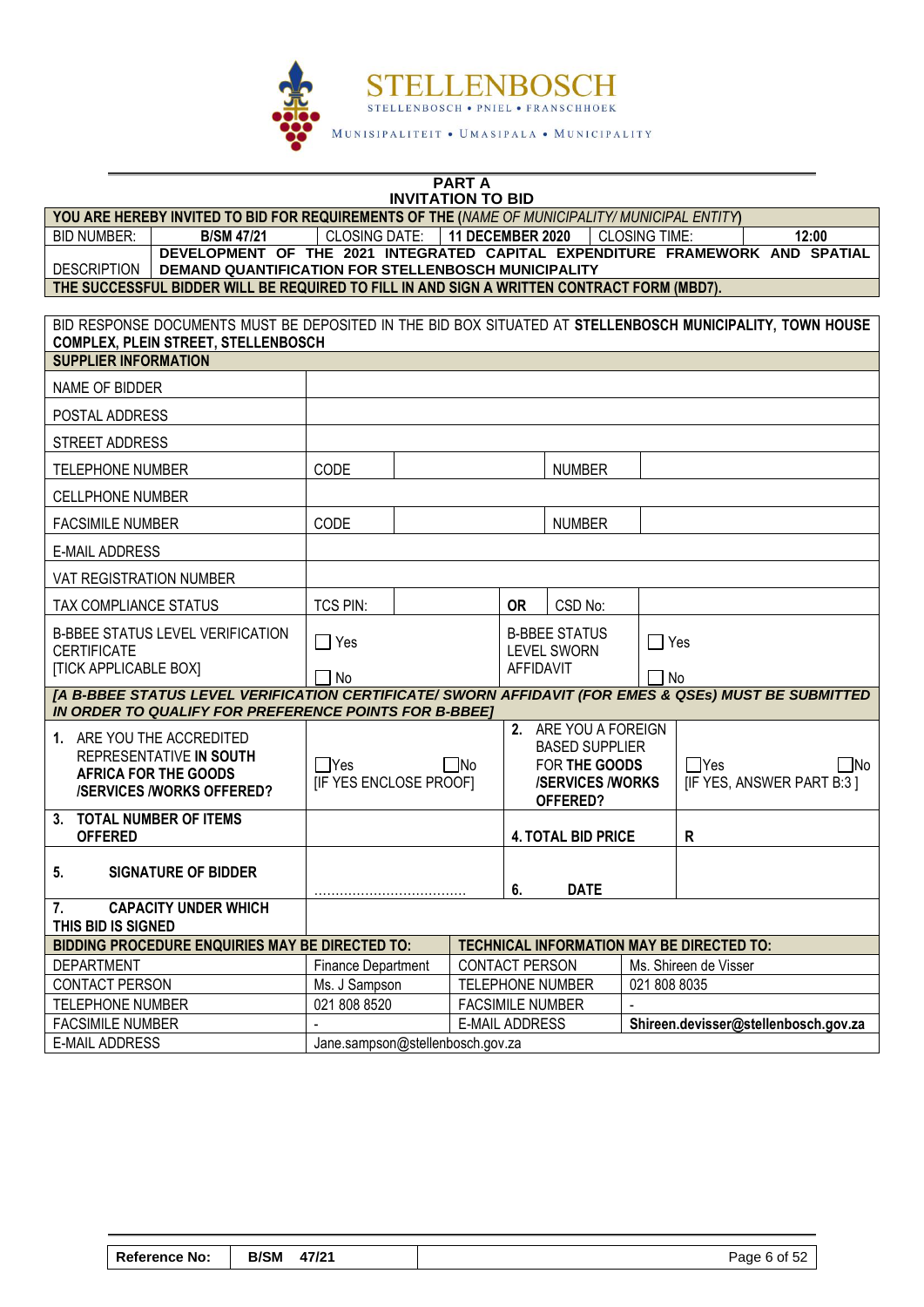

#### **PART B TERMS AND CONDITIONS FOR BIDDING**

| 1.               | <b>BID SUBMISSION:</b>                                                                                                                                                                                                                         |                               |  |  |  |
|------------------|------------------------------------------------------------------------------------------------------------------------------------------------------------------------------------------------------------------------------------------------|-------------------------------|--|--|--|
|                  | 1.1. BIDS MUST BE DELIVERED BY THE STIPULATED TIME TO THE CORRECT ADDRESS. LATE BIDS WILL NOT BE ACCEPTED FOR<br>CONSIDERATION.                                                                                                                |                               |  |  |  |
|                  | 1.2. ALL BIDS MUST BE SUBMITTED ON THE OFFICIAL FORMS PROVIDED-(NOT TO BE RE-TYPED) OR ONLINE                                                                                                                                                  |                               |  |  |  |
|                  | 1.3. THIS BID IS SUBJECT TO THE PREFERENTIAL PROCUREMENT POLICY FRAMEWORK ACT AND THE PREFERENTIAL<br>PROCUREMENT REGULATIONS, 2017, THE GENERAL CONDITIONS OF CONTRACT (GCC) AND, IF APPLICABLE, ANY OTHER<br>SPECIAL CONDITIONS OF CONTRACT. |                               |  |  |  |
| 2.               | <b>TAX COMPLIANCE REQUIREMENTS</b>                                                                                                                                                                                                             |                               |  |  |  |
| 2.1              | BIDDERS MUST ENSURE COMPLIANCE WITH THEIR TAX OBLIGATIONS.                                                                                                                                                                                     |                               |  |  |  |
| $2.2\phantom{0}$ | BIDDERS ARE REQUIRED TO SUBMIT THEIR UNIQUE PERSONAL IDENTIFICATION NUMBER (PIN) ISSUED BY SARS TO ENABLE<br>THE ORGAN OF STATE TO VIEW THE TAXPAYER'S PROFILE AND TAX STATUS.                                                                 |                               |  |  |  |
| 2.3              | APPLICATION FOR THE TAX COMPLIANCE STATUS (TCS) CERTIFICATE OR PIN MAY ALSO BE MADE VIA E-FILING. IN ORDER<br>TO USE THIS PROVISION, TAXPAYERS WILL NEED TO REGISTER WITH SARS AS E-FILERS THROUGH THE WEBSITE<br>WWW.SARS.GOV.ZA.             |                               |  |  |  |
| $2.4^{\circ}$    | FOREIGN SUPPLIERS MUST COMPLETE THE PRE-AWARD QUESTIONNAIRE IN PART B:3.                                                                                                                                                                       |                               |  |  |  |
| 2.5              | BIDDERS MAY ALSO SUBMIT A PRINTED TCS CERTIFICATE TOGETHER WITH THE BID.                                                                                                                                                                       |                               |  |  |  |
| 2.6              | IN BIDS WHERE CONSORTIA / JOINT VENTURES / SUB-CONTRACTORS ARE INVOLVED, EACH PARTY MUST SUBMIT A<br>SEPARATE TCS CERTIFICATE / PIN / CSD NUMBER.                                                                                              |                               |  |  |  |
| 2.7              | WHERE NO TCS IS AVAILABLE BUT THE BIDDER IS REGISTERED ON THE CENTRAL SUPPLIER DATABASE (CSD), A CSD<br>NUMBER MUST BE PROVIDED.                                                                                                               |                               |  |  |  |
| 3.               | <b>QUESTIONNAIRE TO BIDDING FOREIGN SUPPLIERS</b>                                                                                                                                                                                              |                               |  |  |  |
|                  | 3.1. IS THE ENTITY A RESIDENT OF THE REPUBLIC OF SOUTH AFRICA (RSA)?                                                                                                                                                                           | $\Box$ YES $\Box$ NO          |  |  |  |
|                  | 3.2. DOES THE ENTITY HAVE A BRANCH IN THE RSA?                                                                                                                                                                                                 | YES $\Box$ NO                 |  |  |  |
|                  | 3.3. DOES THE ENTITY HAVE A PERMANENT ESTABLISHMENT IN THE RSA?                                                                                                                                                                                | $\Box$ YES $\Box$ NO          |  |  |  |
|                  | 3.4. DOES THE ENTITY HAVE ANY SOURCE OF INCOME IN THE RSA?                                                                                                                                                                                     | YES $\Box$ NO                 |  |  |  |
|                  | 3.5. IS THE ENTITY LIABLE IN THE RSA FOR ANY FORM OF TAXATION?                                                                                                                                                                                 | YES $\Box$ NO<br>$\mathbf{L}$ |  |  |  |
|                  | IF THE ANSWER IS "NO" TO ALL OF THE ABOVE, THEN IT IS NOT A REQUIREMENT TO REGISTER FOR A TAX COMPLIANCE STATUS<br>SYSTEM PIN CODE FROM THE SOUTH AFRICAN REVENUE SERVICE (SARS) AND IF NOT REGISTER AS PER 2.3 ABOVE.                         |                               |  |  |  |
|                  | NB: FAILURE TO PROVIDE ANY OF THE ABOVE PARTICULARS MAY RENDER THE BID INVALID.<br>NO BIDS WILL BE CONSIDERED FROM PERSONS IN THE SERVICE OF THE STATE.                                                                                        |                               |  |  |  |
|                  | <b>SIGNATURE OF BIDDER:</b>                                                                                                                                                                                                                    |                               |  |  |  |
|                  | CAPACITY UNDER WHICH THIS BID IS SIGNED:                                                                                                                                                                                                       |                               |  |  |  |
|                  | DATE:                                                                                                                                                                                                                                          |                               |  |  |  |

…………………………………………...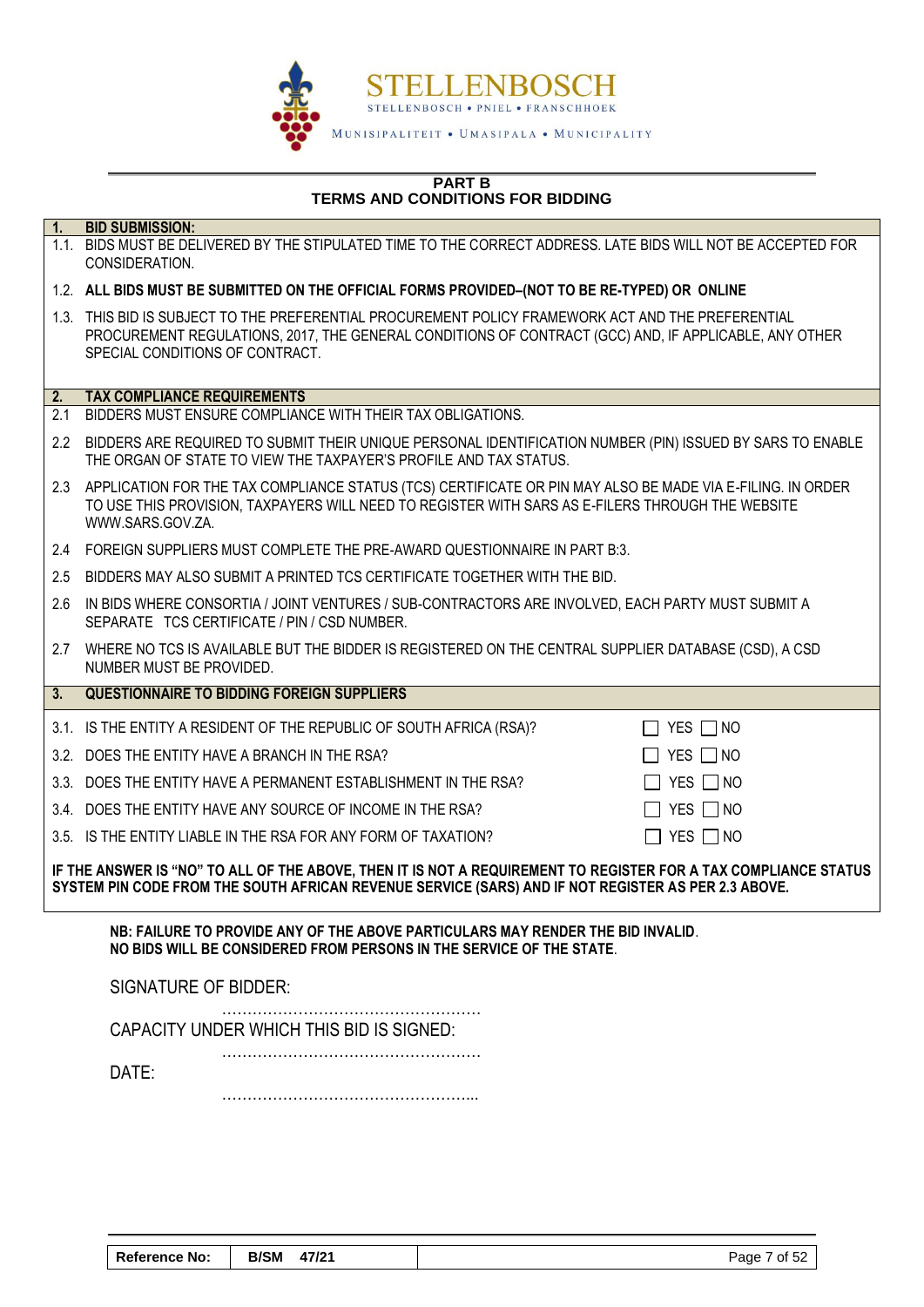

# **CONTENTS**

# **PAGE NUMBER**

| 1 <sub>1</sub>  |                                                                                                                         |  |
|-----------------|-------------------------------------------------------------------------------------------------------------------------|--|
|                 | PART A - ADMINISTRATIVE REQUIREMENTS IN TERMS OF THE SUPPLY CHAIN                                                       |  |
| 2.              |                                                                                                                         |  |
| 3.              |                                                                                                                         |  |
| 4.              |                                                                                                                         |  |
| 5.              | GENERAL CONDITIONS OF CONTRACT - GOVERNMENT PROCUREMENT  14                                                             |  |
| 6.              |                                                                                                                         |  |
| 7.              |                                                                                                                         |  |
| 8.              | MBD6.1 - PREFERENCE POINTS CLAIM FORM IN TERMS OF THE<br>PREFERENTIAL PROCUREMENT REGULATIONS 2017 - PURCHASES/SERVICES |  |
| 9.              | MBD 8 - DECLARATION OF BIDDER'S PAST SUPPLY CHAIN MANAGEMENT                                                            |  |
| 10.             |                                                                                                                         |  |
| 11.             | MBD 10 - CERTIFICATE FOR PAYMENT OF MUNICIPAL SERVICES37                                                                |  |
|                 |                                                                                                                         |  |
| 12.             |                                                                                                                         |  |
| 14.             |                                                                                                                         |  |
| 15.             | SCHEDULE OF WORK EXPERIENCE OF THE TENDERER - CURRENT                                                                   |  |
| 16.             | SCHEDULE OF WORK EXPERIENCE OF THE TENDERER - COMPLETED                                                                 |  |
| 17 <sub>1</sub> |                                                                                                                         |  |
| 18.             |                                                                                                                         |  |

| <b>Reference No:</b> | <b>B/SM</b><br>47/21 | Page 8 of 52 |
|----------------------|----------------------|--------------|
|                      |                      |              |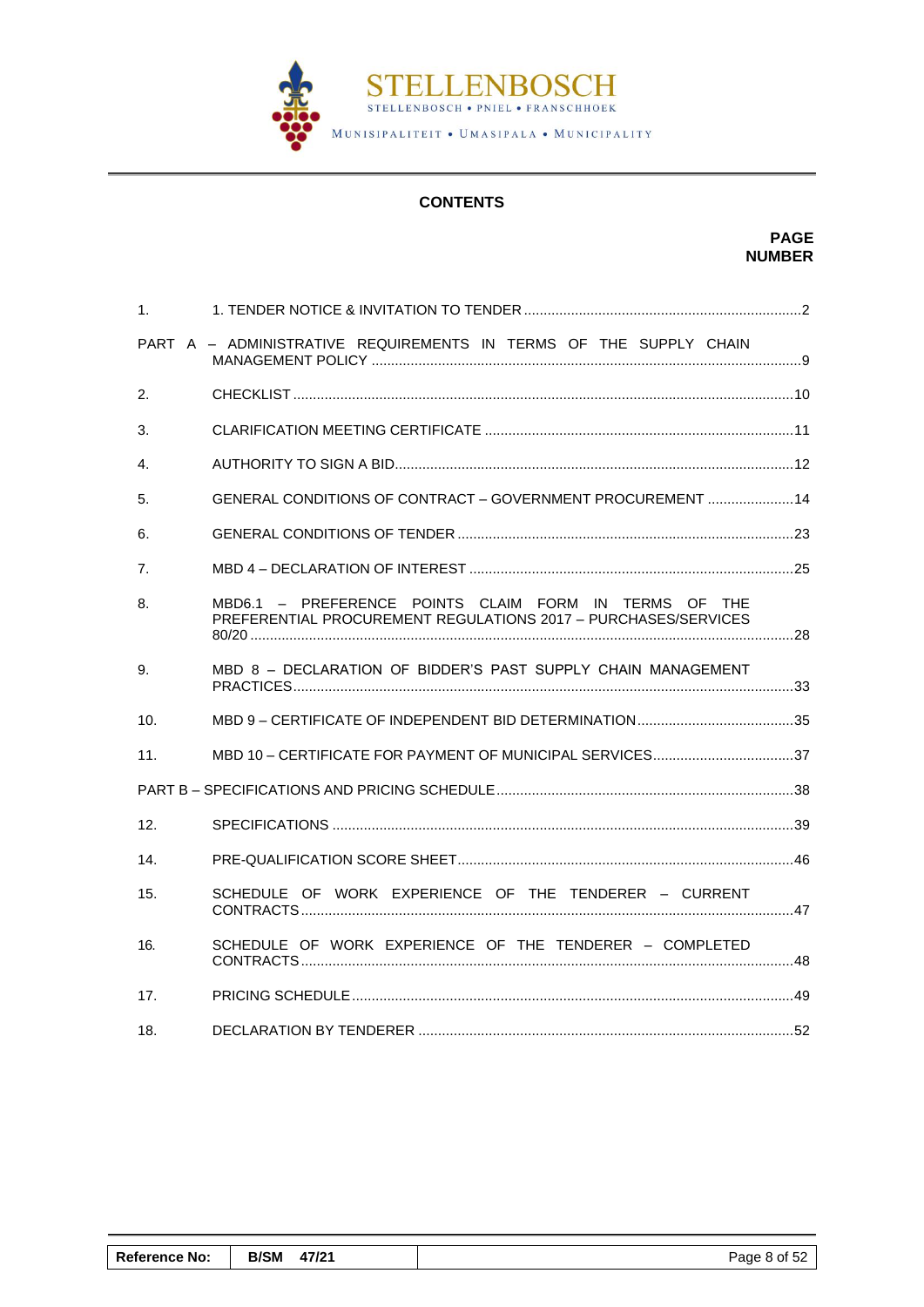

# <span id="page-10-0"></span>**PART A – ADMINISTRATIVE REQUIREMENTS IN TERMS OF THE SUPPLY CHAIN MANAGEMENT POLICY**

| <b>Reference No:</b> | <b>B/SM</b><br>47/21 | Page 9 of 52 |
|----------------------|----------------------|--------------|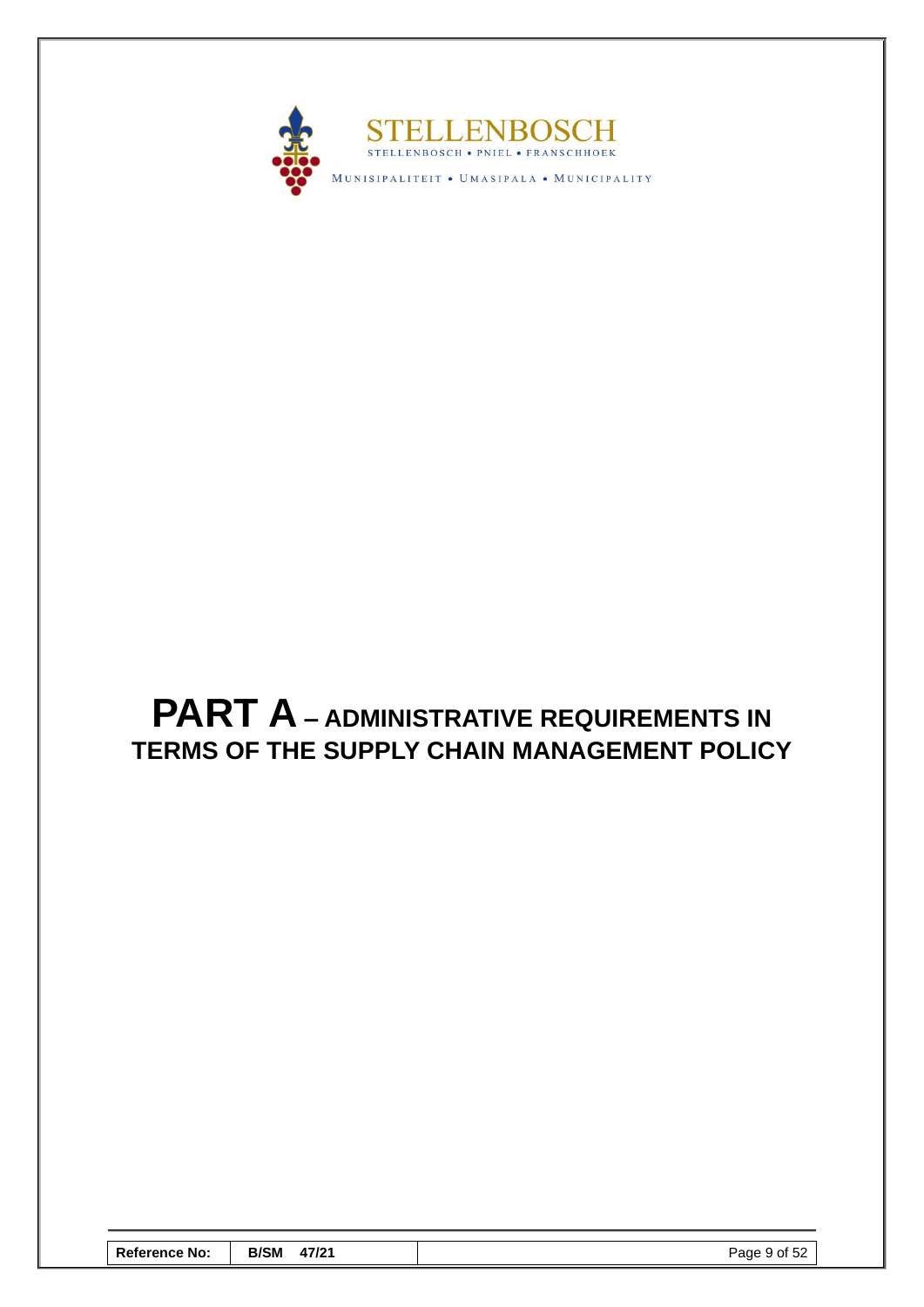

# **2. CHECKLIST**

#### <span id="page-11-0"></span>**PLEASE ENSURE THAT THE FOLLOWING FORMS HAVE BEEN DULY COMPLETED AND SIGNED AND THAT ALL DOCUMENTS AS REQUESTED, ARE ATTACHED TO THE TENDER DOCUMENT:**

| <b>Certificate of Clarification Meeting Attendance - Is the form duly completed and signed by</b><br>both tenderer and agent of the Stellenbosch Municipality?                                                                                                     | <b>Yes</b> | <b>No</b> |  |
|--------------------------------------------------------------------------------------------------------------------------------------------------------------------------------------------------------------------------------------------------------------------|------------|-----------|--|
| Authority to Sign a Bid - Is the form duly completed and is a certified copy of the resolution<br>attached?                                                                                                                                                        | <b>Yes</b> | <b>No</b> |  |
| <b>MBD 4</b> (Declaration of Interest) - Is the form duly completed and signed?                                                                                                                                                                                    | Yes        | <b>No</b> |  |
| <b>MBD 6.1</b> (Preference Points claim form for purchases/services) - Is the form duly completed and<br>signed?<br>Is a CERTIFIED copy of the B-BBEE Certificate issued by a Verification Agency<br>accredited by SANAS or the original Sworn Affidavit attached? | <b>Yes</b> | <b>No</b> |  |
| MBD 8 (Declaration of Past Supply Chain Practices) - Is the form duly completed and signed?                                                                                                                                                                        | <b>Yes</b> | <b>No</b> |  |
| MBD 9 (Certificate of Independent Bid Determination) - Is the form duly completed and signed?                                                                                                                                                                      | <b>Yes</b> | <b>No</b> |  |
| MBD 10 (Certificate of Payment of Municipal Accounts) - Is the form duly completed and signed?<br>Are the Identity numbers, residential addresses and municipal account numbers of ALL<br>members, partners, directors, etc. provided on the form as requested?    | <b>Yes</b> | <b>No</b> |  |
| <b>Pricing Schedule - Is the form duly completed and signed?</b>                                                                                                                                                                                                   | <b>Yes</b> | <b>No</b> |  |
| Declaration by Tenderer - Is the form duly completed and signed?                                                                                                                                                                                                   | <b>Yes</b> | <b>No</b> |  |

| <b>SIGNATURE</b> | NAME (PRINT) |  |
|------------------|--------------|--|
| <b>CAPACITY</b>  | <b>DATE</b>  |  |
| NAME OF FIRM     |              |  |

| <b>Reference No:</b> | <b>B/SM</b><br>47/21 | Page 10 of 52 |
|----------------------|----------------------|---------------|
|----------------------|----------------------|---------------|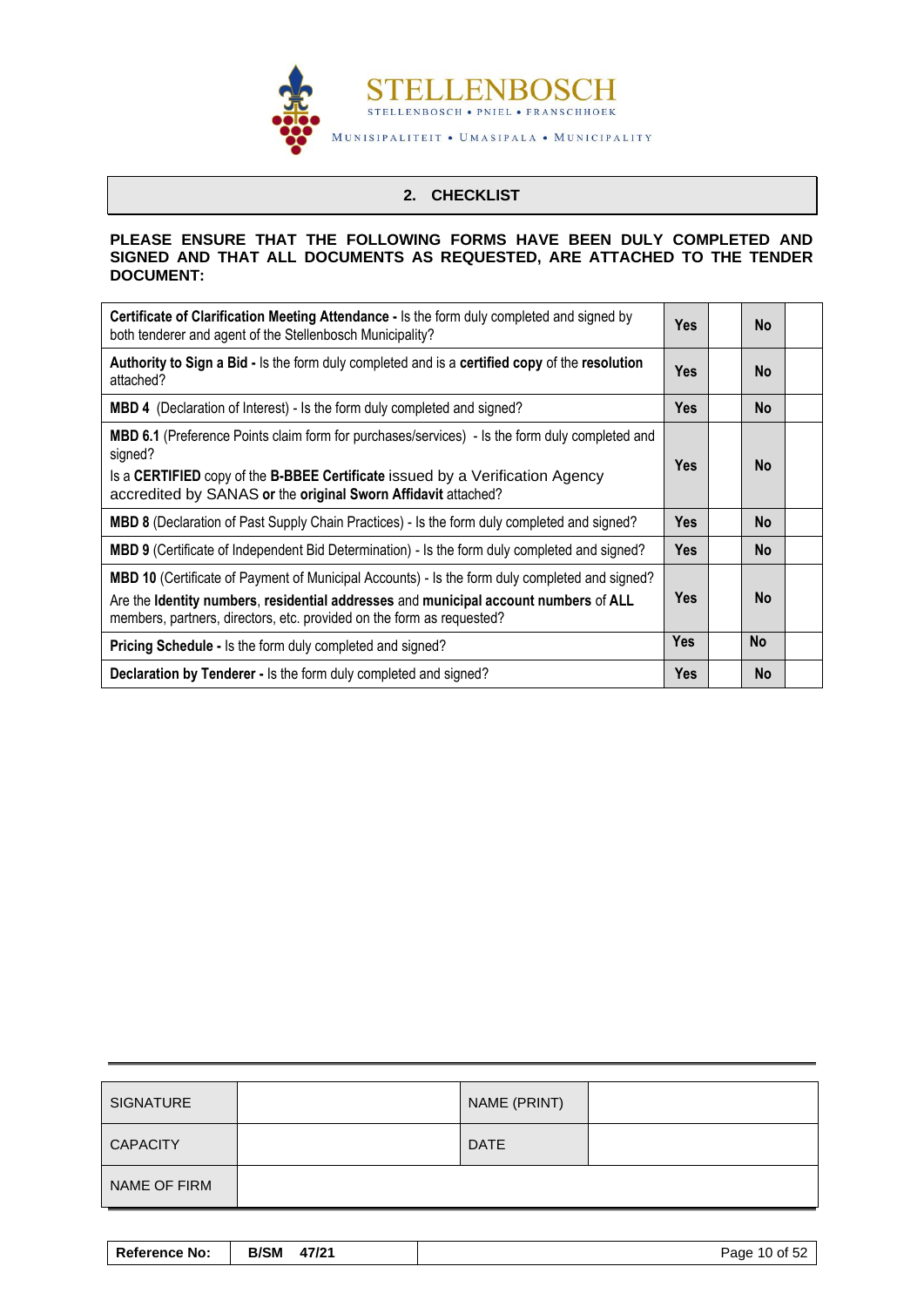

# **3. CLARIFICATION MEETING CERTIFICATE**

<span id="page-12-0"></span>I / We\*, the undersigned, certify that I / we\* have examined the Site for the Works and its surroundings for which I / we\* am / are\* submitting this Tender and have, as far as practicable possible, familiarized myself / ourselves\* with all information, risks, contingencies and other circumstances which may influence or affect my / our\* tender.

\* Delete whichever is inapplicable

| <b>NAME &amp; SURNAME</b> |           |  |
|---------------------------|-----------|--|
| <b>CAPACITY</b>           |           |  |
| NAME OF FIRM              |           |  |
|                           |           |  |
| <b>ADDRESS</b>            |           |  |
|                           |           |  |
| TELEPHONE NO              | FAX NO:   |  |
| E-MAIL                    | SIGNATURE |  |

#### *NB: Please note that no latecomers will be allowed.*

*For all compulsory briefing sessions/site meetings/clarification meetings, bids received from interested bidders that did not attend the meeting or arrived later than predetermined date and time, will be disqualified*

| <b>Reference No:</b> | <b>B/SM</b><br>47/21 | Page 11 of 52 |
|----------------------|----------------------|---------------|
|----------------------|----------------------|---------------|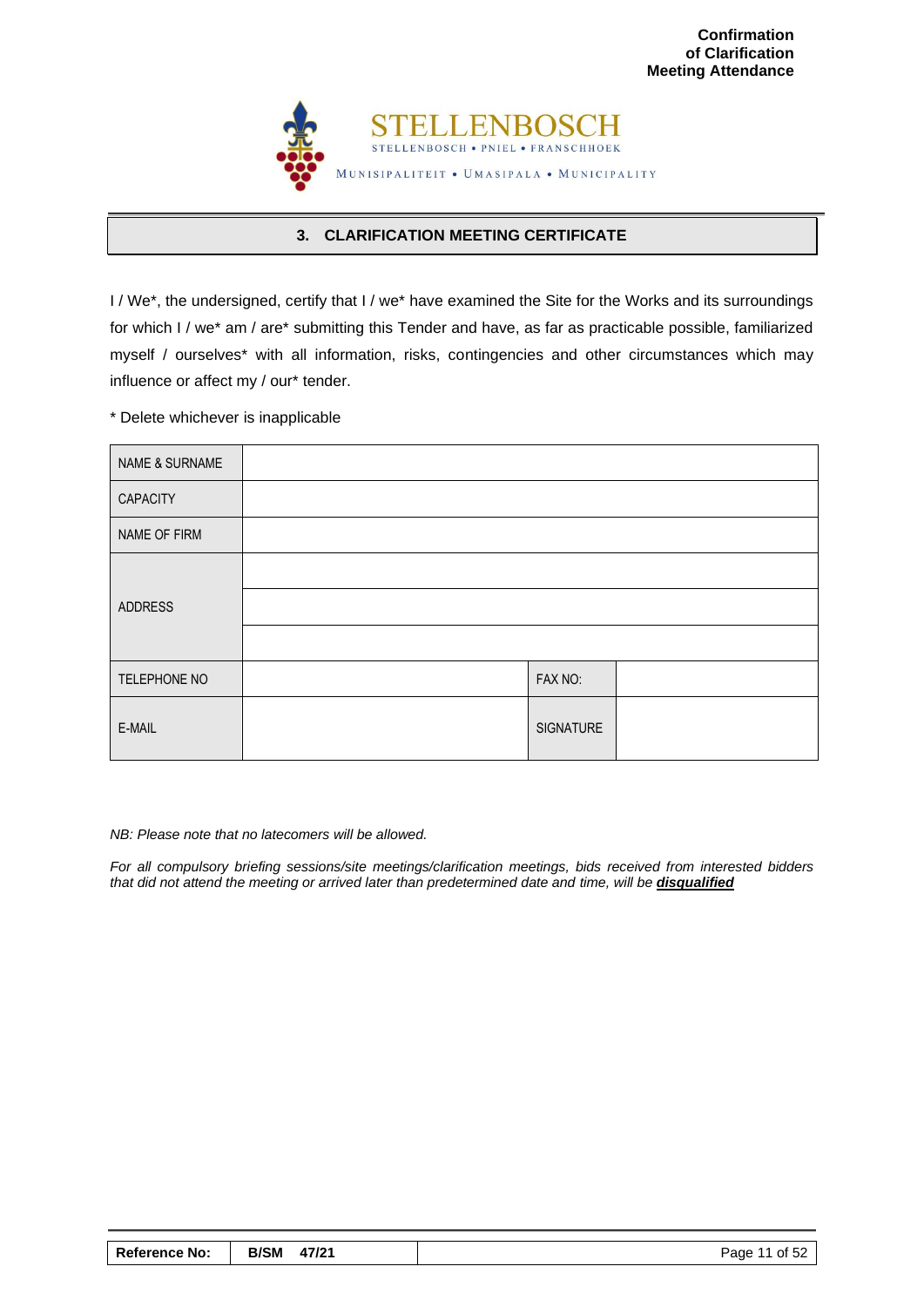

# **4. AUTHORITY TO SIGN A BID**

#### <span id="page-13-0"></span>**1. SOLE PROPRIETOR (SINGLE OWNER BUSINESS) AND NATURAL PERSON**

1.1. I,  $\frac{1}{1}$  am the undersigned, hereby confirm that I am the

sole owner of the business trading as \_\_\_\_\_\_

OR

1.2. I,  $\frac{1}{12}$  is the undersigned, hereby confirm that I am

submitting this tender in my capacity as natural person.

| SIGNATURE:         | DATE:      |  |
|--------------------|------------|--|
| <b>PRINT NAME:</b> |            |  |
| WITNESS 1:         | WITNESS 2: |  |

#### **2. COMPANIES AND CLOSE CORPORATIONS**

- 2.1. **If a Bidder is a COMPANY**, **a certified copy of the resolution by the board of directors**, duly signed, authorising the person who signs this bid to do so, as well as to sign any contract resulting from this bid and any other documents and correspondence in connection with this bid and/or contract on behalf of the company **must be submitted with this bid,** that is, before the closing time and date of the bid
- 2.2. In the case of a **CLOSE CORPORATION (CC**) submitting a bid**, a resolution by its members**, authorizing a member or other official of the corporation to sign the documents on their behalf, **shall be included with the bid.**

#### **PARTICULARS OF RESOLUTION BY BOARD OF DIRECTORS OF THE COMPANY/MEMBERS OF THE CC**

|                                      | Date Resolution was taken                             |                  |                   |            |  |           |  |
|--------------------------------------|-------------------------------------------------------|------------------|-------------------|------------|--|-----------|--|
|                                      | Resolution signed by (name and surname)               |                  |                   |            |  |           |  |
| Capacity                             |                                                       |                  |                   |            |  |           |  |
|                                      | Name and surname of delegated Authorised Signatory    |                  |                   |            |  |           |  |
| <b>Capacity</b>                      |                                                       |                  |                   |            |  |           |  |
|                                      | <b>Specimen Signature</b>                             |                  |                   |            |  |           |  |
|                                      | Full name and surname of ALL Director(s) / Member (s) |                  |                   |            |  |           |  |
| 1.                                   |                                                       | 2.               |                   |            |  |           |  |
| 3.                                   |                                                       | $\overline{4}$ . |                   |            |  |           |  |
| 5.                                   |                                                       | 6.               |                   |            |  |           |  |
| 7.                                   |                                                       | 8.               |                   |            |  |           |  |
| 9.                                   |                                                       | 10.              |                   |            |  |           |  |
|                                      | Is a CERTIFIED COPY of the resolution attached?       |                  |                   | <b>YES</b> |  | <b>NO</b> |  |
| SIGNED ON BEHALF OF<br>COMPANY / CC: |                                                       |                  | DATE:             |            |  |           |  |
|                                      | <b>PRINT NAME:</b>                                    |                  |                   |            |  |           |  |
|                                      | <b>WITNESS 1:</b>                                     |                  | <b>WITNESS 2:</b> |            |  |           |  |

| <b>Reference No:</b> | B/SM 47/21 | Page 12 of 52 |
|----------------------|------------|---------------|
|----------------------|------------|---------------|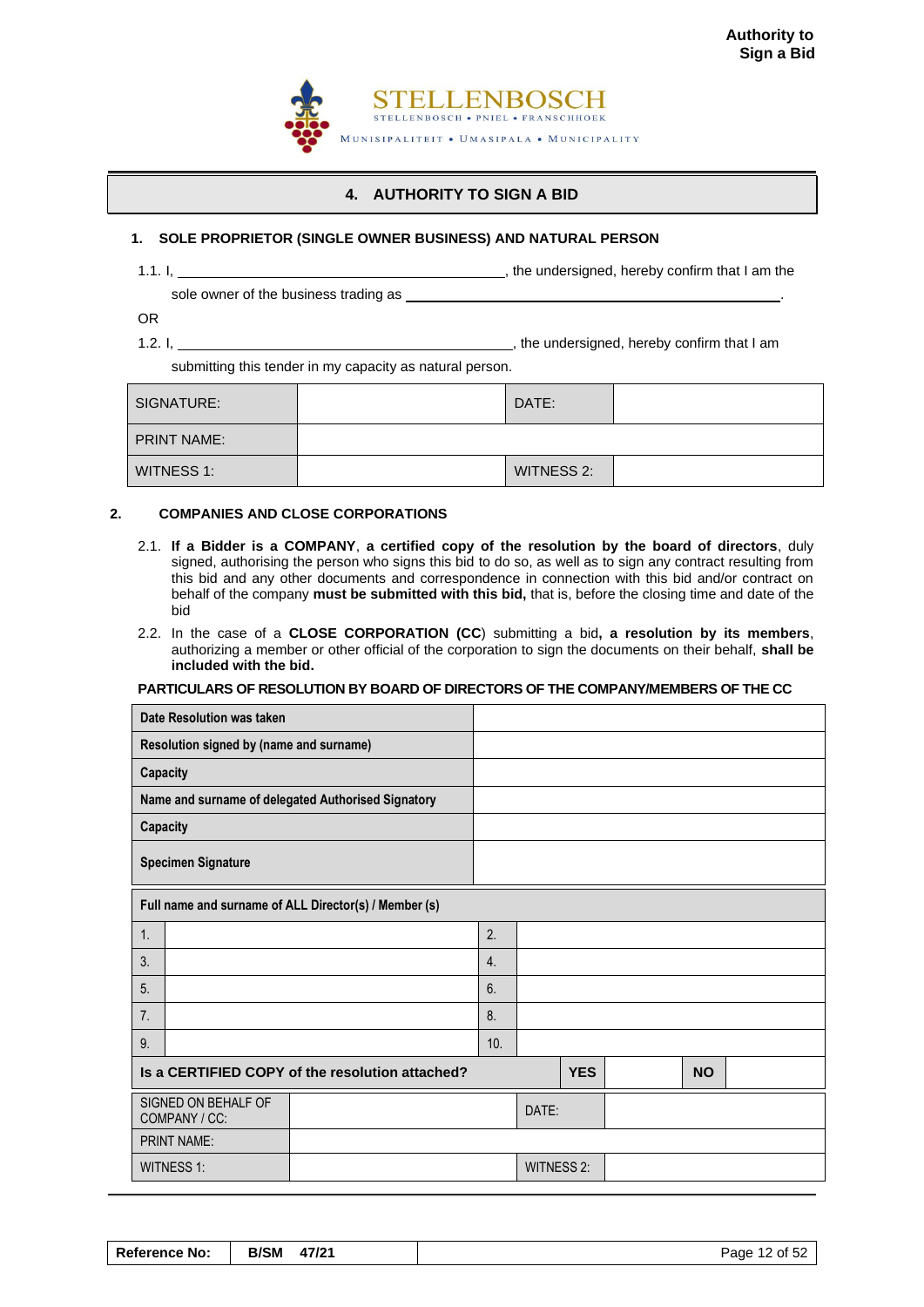

#### **3. PARTNERSHIP**

We, the undersigned partners in the business trading as **hereby** hereby authorize Mr/Ms **the Mr/Ms** to sign this bid as well as any contract resulting from the bid and any other documents and correspondence in connection with this bid and /or contract for

and on behalf of the abovementioned partnership.

The following particulars in respect of every partner must be furnished and signed by every partner:

| Full name of partner                |  |                   | Signature |
|-------------------------------------|--|-------------------|-----------|
|                                     |  |                   |           |
|                                     |  |                   |           |
|                                     |  |                   |           |
|                                     |  |                   |           |
|                                     |  |                   |           |
| SIGNED ON BEHALF OF<br>PARTNERSHIP: |  | DATE:             |           |
| PRINT NAME:                         |  |                   |           |
| <b>WITNESS 1:</b>                   |  | <b>WITNESS 2:</b> |           |

### **4. CONSORTIUM**

We, the undersigned consortium partners, hereby authorize

(Name of entity) to act as lead consortium partner and further authorize Mr./Ms.

To sign this offer as well as any contract resulting from this

tender and any other documents and correspondence in connection with this tender and / or contract for and on behalf of the consortium.

The following particulars in respect of each consortium member must be provided and signed by each member:

| <b>Full Name of Consortium Member</b> | <b>Role of Consortium Member</b> |                   | %<br>Participation | Signature |
|---------------------------------------|----------------------------------|-------------------|--------------------|-----------|
|                                       |                                  |                   |                    |           |
|                                       |                                  |                   |                    |           |
|                                       |                                  |                   |                    |           |
|                                       |                                  |                   |                    |           |
|                                       |                                  |                   |                    |           |
| SIGNED ON BEHALF OF<br>PARTNERSHIP:   |                                  | DATE:             |                    |           |
| <b>PRINT NAME:</b>                    |                                  |                   |                    |           |
| <b>WITNESS 1:</b>                     |                                  | <b>WITNESS 2:</b> |                    |           |

| <b>Reference No:</b> | B/SM 47/21 | Page 13 of 52 |
|----------------------|------------|---------------|
|----------------------|------------|---------------|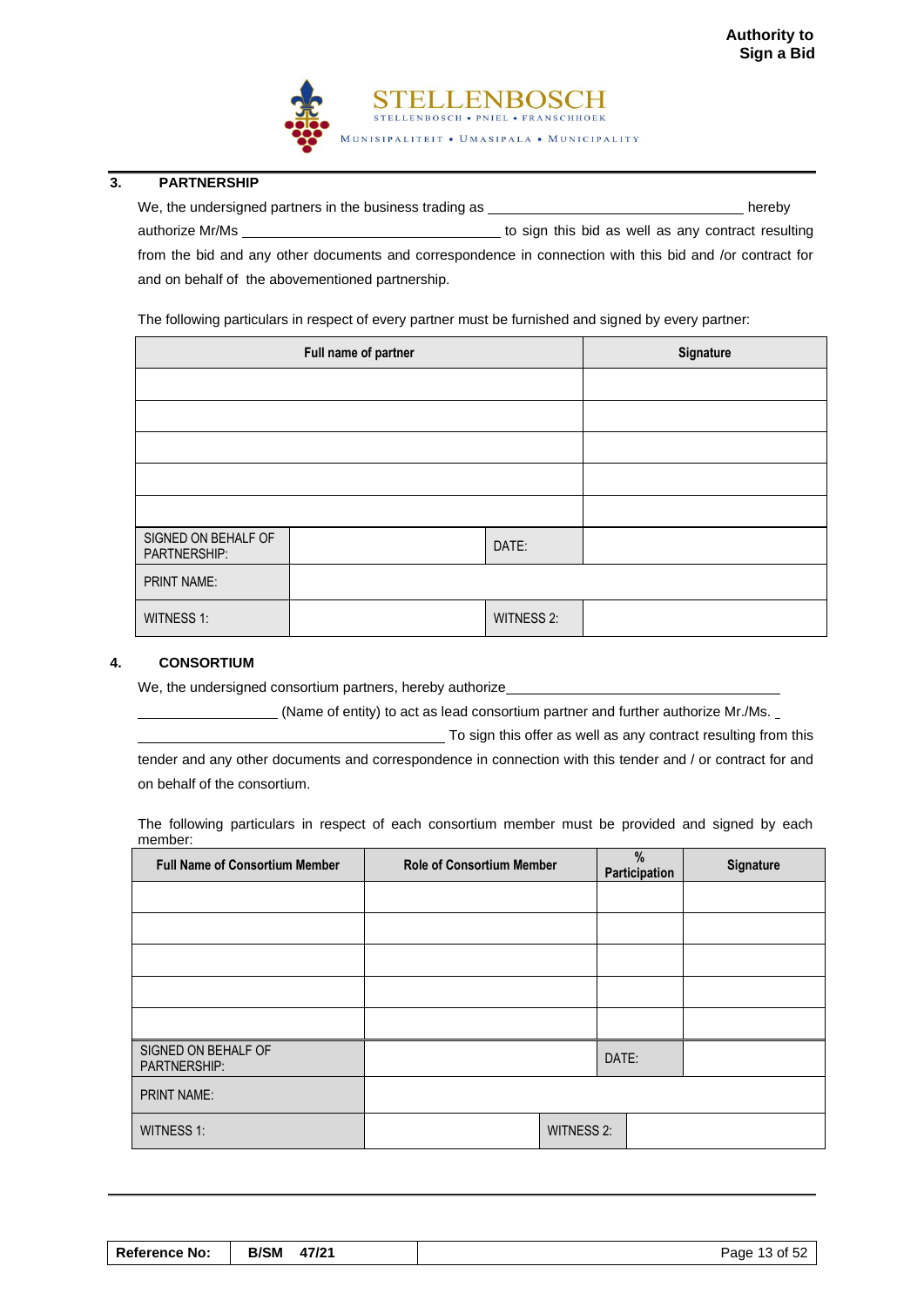



# **5. GENERAL CONDITIONS OF CONTRACT – GOVERNMENT PROCUREMENT**

#### <span id="page-15-0"></span>**1. DEFINITIONS**

The following terms shall be interpreted as indicated:

- 1.1. "Closing time" means the date and hour specified in the bidding documents for the receipt of bids.
- 1.2. "Contract" means the written agreement entered into between the purchaser and the supplier, as recorded in the contract form signed by the parties, including all attachments and appendices thereto and all documents incorporated by reference therein.
- 1.3. "Contract price" means the price payable to the supplier under the contract for the full and proper performance of his contractual obligations.
- 1.4. "Corrupt practice" means the offering, giving, receiving, or soliciting of any thing of value to influence the action of a public official in the procurement process or in contract execution.
- 1.5. "Countervailing duties" are imposed in cases where an enterprise abroad is subsidized by its government and encouraged to market its products internationally
- 1.6. "Country of origin" means the place where the goods were mined, grown or produced or from which the services are supplied. Goods are produced when, through manufacturing, processing or substantial and major assembly of components, a commercially recognized new product results that is substantially different in basic characteristics or in purpose or utility from its components.
- 1.7. "Day" means calendar day.
- 1.8. "Delivery" means delivery in compliance of the conditions of the contract or order.
- 1.9. "Delivery ex stock" means immediate delivery directly from stock actually on hand
- 1.10."Delivery into consignees store or to his site" means delivered and unloaded in the specified store or depot or on the specified site in compliance with the conditions of the contract or order, the supplier bearing all risks and charges involved until the supplies are so delivered and a valid receipt is obtained.
- 1.11."Dumping" occurs when a private enterprise abroad market its goods on own initiative in the RSA at lower prices than that of the country of origin and which have the potential to harm the local industries in the RSA.
- 1.12."Force majeure" means an event beyond the control of the supplier and not involving the supplier's fault or negligence and not foreseeable.
- 1.13.Such events may include, but is not restricted to, acts of the purchaser in its sovereign capacity, wars or revolutions, fires, floods, epidemics, quarantine restrictions and freight embargoes.
- 1.14."Fraudulent practice" means a misrepresentation of facts in order to influence a procurement process or the execution of a contract to the detriment of any bidder, and includes collusive practice among bidders (prior to or after bid submission) designed to establish bid prices at artificial non-competitive levels and to deprive the bidder of the benefits of free and open competition.
- 1.15."GCC" means the General Conditions of Contract.
- 1.16."Goods" means all of the equipment, machinery, and/or other materials that the supplier is required to supply to the purchaser under the contract.
- 1.17."Imported content" means that portion of the bidding price represented by the cost of components, parts or materials which have been or are still to be imported (whether by the supplier or his subcontractors) and which costs are inclusive of the costs abroad, plus freight and other direct importation costs such as landing costs, dock dues, import duty, sales duty or other similar tax or duty at the South African place of entry as well as transportation and handling charges to the factory in the Republic where the supplies covered by the bid will be manufactured.
- 1.18."Local content" means that portion of the bidding price which is not included in the imported content provided that local manufacture does take place.

| <b>Reference No:</b> | <b>B/SM</b><br>47/21 | Page 14 of 52 |
|----------------------|----------------------|---------------|
|----------------------|----------------------|---------------|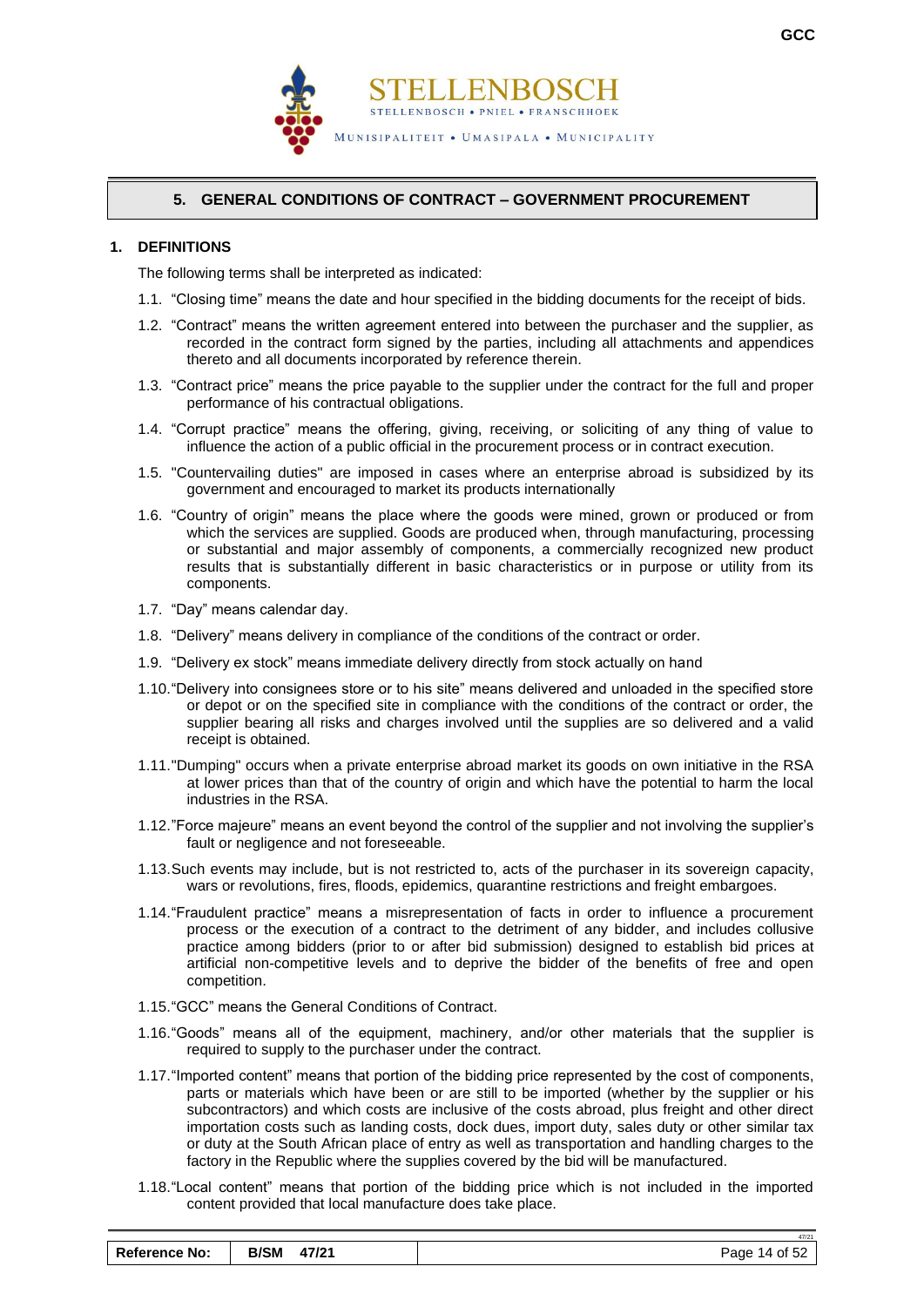

- 1.19."Manufacture" means the production of products in a factory using labour, materials, components and machinery and includes other related value-adding activities.
- 1.20."Order" means an official written order issued for the supply of goods or works or the rendering of a service.
- 1.21."Project site" where applicable, means the place indicated in bidding documents.
- 1.22."Purchaser" means the organization purchasing the goods.
- 1.23."Republic" means the Republic of South Africa.
- 1.24."SCC" means the Special Conditions of Contract.
- 1.25."Services" means those functional services ancillary to the supply of the goods, such as transportation and any other incidental services, such as installation, commissioning, provision of technical assistance, training, catering, gardening, security, maintenance and other such obligations of the supplier covered under the contract.
- 1.26."Supplier" means the successful bidder who is awarded the contract to maintain and administer the required and specified service(s) to the State.
- 1.27."Tort" means in breach of contract.
- 1.28."Turnkey" means a procurement process where one service provider assumes total responsibility for all aspects of the project and delivers the full end product / service required by the contract.
- 1.29."Written" or "in writing" means handwritten in ink or any form of electronic or mechanical writing.

#### **2. Application**

- 2.1. These general conditions are applicable to all bids, contracts and orders including bids for functional and professional services, sales, hiring, letting and the granting or acquiring of rights, but excluding immovable property, unless otherwise indicated in the bidding documents.
- 2.2. Where applicable, special conditions of contract are also laid down to cover specific supplies, services or works.
- 2.3. Where such special conditions of contract are in conflict with these general conditions, the special conditions shall apply.

#### **3. General**

- 3.1. Unless otherwise indicated in the bidding documents, the purchaser shall not be liable for any expense incurred in the preparation and submission of a bid. Where applicable a nonrefundable fee for documents may be charged.
- 3.2. Invitations to bid are usually published in locally distributed news media and on the municipality / municipal entity website.

#### **4. Standards**

4.1. The goods supplied shall conform to the standards mentioned in the bidding documents and specifications.

#### **5. Use of contract documents and information; inspection.**

- 5.1. The supplier shall not, without the purchaser's prior written consent, disclose the contract, or any provision thereof, or any specification, plan, drawing, pattern, sample, or information furnished by or on behalf of the purchaser in connection therewith, to any person other than a person employed by the supplier in the performance of the contract. Disclosure to any such employed person shall be made in confidence and shall extend only as far as may be necessary for purposes of such performance.
- 5.2. The supplier shall not, without the purchaser's prior written consent, make use of any document or information mentioned in GCC clause 5.1 except for purposes of performing the contract.
- 5.3. Any document, other than the contract itself mentioned in GCC clause 5.1 shall remain the property of the purchaser and shall be returned (all copies) to the purchaser on completion of the supplier's performance under the contract if so required by the purchaser.

| <b>Reference No:</b> | <b>B/SM</b><br>47/21 | Page 15 of 52 |
|----------------------|----------------------|---------------|
|----------------------|----------------------|---------------|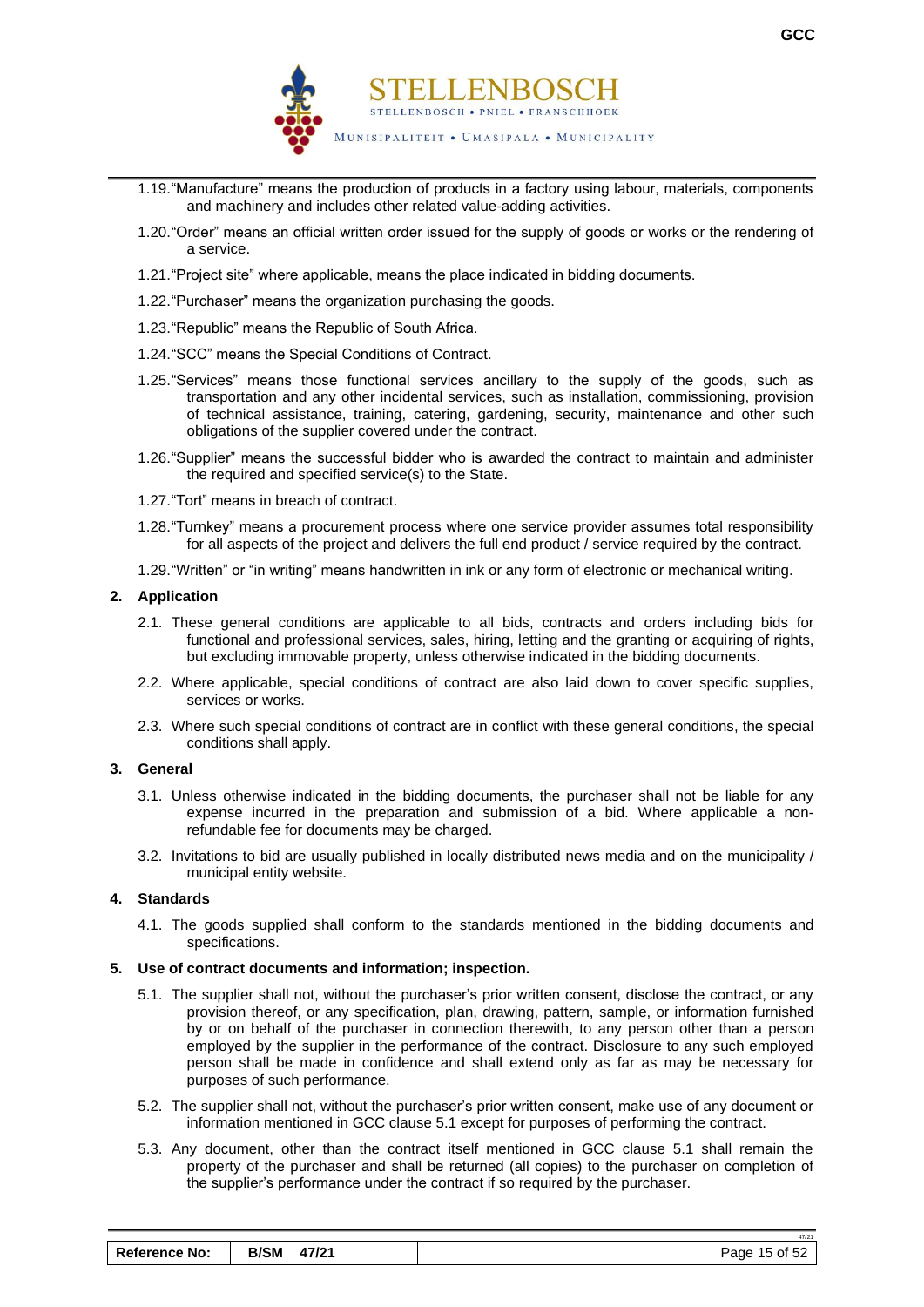

5.4. The supplier shall permit the purchaser to inspect the supplier's records relating to the performance of the supplier and to have them audited by auditors appointed by the purchaser, if so required by the purchaser.

#### **6. Patent rights**

- 6.1. The supplier shall indemnify the purchaser against all third-party claims of infringement of patent, trademark, or industrial design rights arising from use of the goods or any part thereof by the purchaser.
- 6.2. When a supplier developed documentation / projects for the municipality / municipal entity, the intellectual, copy and patent rights or ownership of such documents or projects will vest in the municipality / municipal entity.

#### **7. Performance security**

- 7.1. Within thirty (30) days of receipt of the notification of contract award, the successful bidder shall furnish to the purchaser the performance security of the amount specified in SCC.
- 7.2. The proceeds of the performance security shall be payable to the purchaser as compensation for any loss resulting from the supplier's failure to complete his obligations under the contract.
- 7.3. The performance security shall be denominated in the currency of the contract or in a freely convertible currency acceptable to the purchaser and shall be in one of the following forms:
	- 7.3.1. bank guarantee or an irrevocable letter of credit issued by a reputable bank located in the purchaser's country or abroad, acceptable to the purchaser, in the form provided in the bidding documents or another form acceptable to the purchaser; or
	- 7.3.2. a cashier's or certified cheque
- 7.4. The performance security will be discharged by the purchaser and returned to the supplier not later than thirty (30) days following the date of completion of the supplier's performance obligations under the contract, including any warranty obligations, unless otherwise specified.

#### **8. Inspections, tests and analyses**

- 8.1. All pre-bidding testing will be for the account of the bidder. If it is a bid condition that supplies to be produced or services to be rendered should at any stage during production or execution or on completion be subject to inspections tests and analysis, the bidder or contractor's premises shall be open, at all reasonable hours, for inspection by a representative of the purchaser or an organization acting on behalf of the purchaser.
- 8.2. If there are no inspection requirements indicated in the bidding documents and no mention is made in the contract, but during the contract period it is decided that inspections shall be carried out, the purchaser shall itself make the necessary arrangements, including payment arrangements with the testing authority concerned.
- 8.3. If the inspections, tests and analyses referred to in clauses 8.2 and 8.3 show the goods to be in accordance with the contract requirements, the cost of the inspections, tests and analyses shall be defrayed by the purchaser.
- 8.4. Where the goods or services referred to in clauses 8.2 and 8.3 do not comply with the contract requirements, irrespective of whether such goods or services are accepted or not, the cost in connection with these inspections, tests or analyses shall be defrayed by the supplier.
- 8.5. Supplies and services which are referred to in clauses 8.2 and 8.3 and which do not comply with the contract requirements may be rejected.

47/21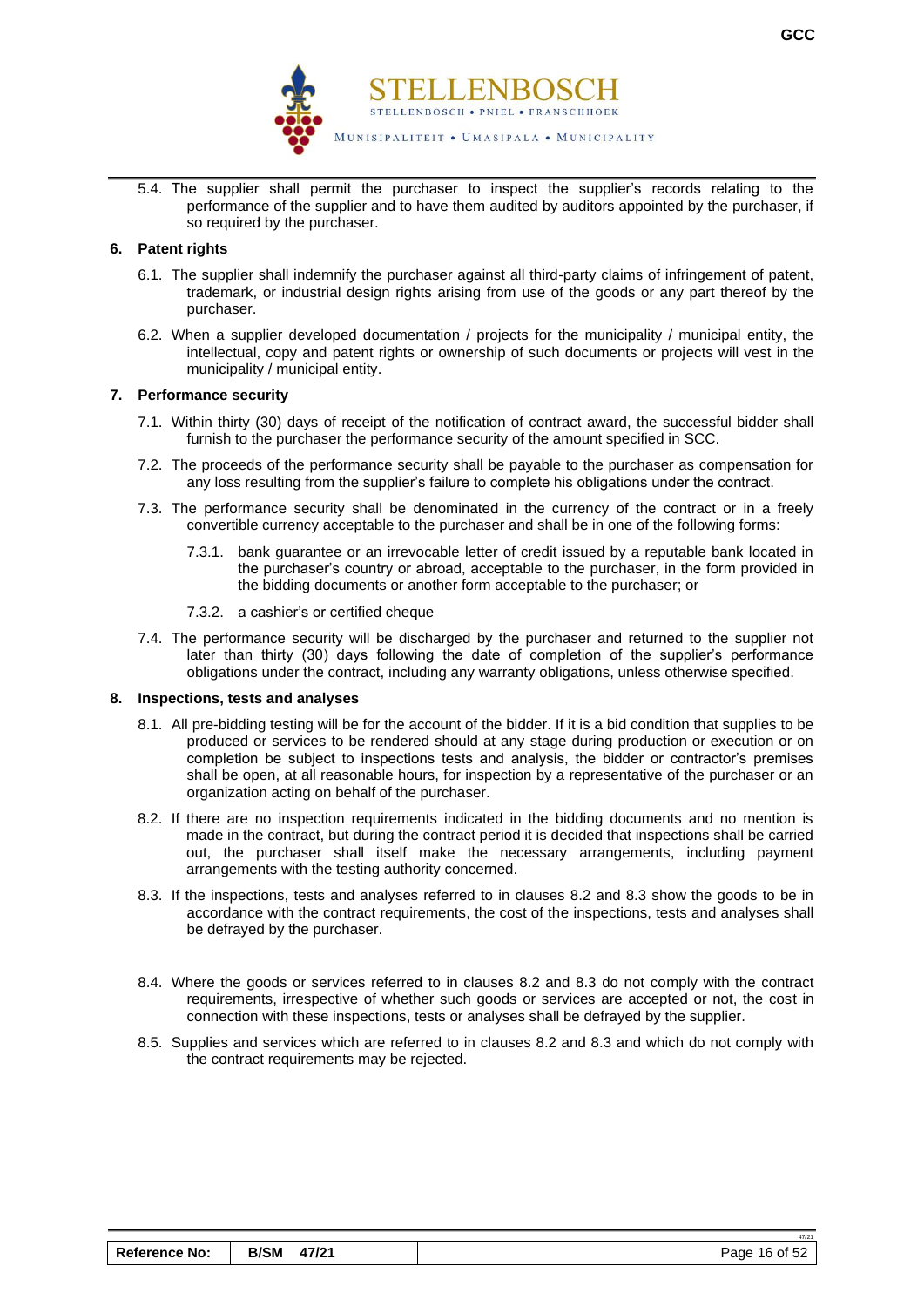

- 8.6. Any contract goods may on or after delivery be inspected, tested or analyzed and may be rejected if found not to comply with the requirements of the contract. Such rejected goods shall be held at the cost and risk of the supplier who shall, when called upon, remove them immediately at his own cost and forthwith substitute them with goods which do comply with the requirements of the contract. Failing such removal the rejected goods shall be returned at the suppliers cost and risk. Should the supplier fail to provide the substitute goods forthwith, the purchaser may, without giving the supplier further opportunity to substitute the rejected goods, purchase such goods as may be necessary at the expense of the supplier.
- 8.7. The provisions of clauses 8.4 to 8.7 shall not prejudice the right of the purchaser to cancel the contract on account of a breach of the conditions thereof, or to act in terms of Clause 22 of GCC.

#### **9. Packing**

- 9.1. The supplier shall provide such packing of the goods as is required to prevent their damage or deterioration during transit to their final destination, as indicated in the contract. The packing shall be sufficient to withstand, without limitation, rough handling during transit and exposure to extreme temperatures, salt and precipitation during transit, and open storage. Packing, case size and weights shall take into consideration, where appropriate, the remoteness of the goods' final destination and the absence of heavy handling facilities at all points in transit.
- 9.2. The packing, marking, and documentation within and outside the packages shall comply strictly with such special requirements as shall be expressly provided for in the contract, including additional requirements, and in any subsequent instructions ordered by the purchaser.

#### **10. Delivery**

Delivery of the goods shall be made by the supplier in accordance with the documents and terms specified in the contract. The details of shipping and/or other documents to be furnished by the supplier are specified.

#### **11. Insurance**

The goods supplied under the contract shall be fully insured in a freely convertible currency against loss or damage incidental to manufacture or acquisition, transportation, storage and delivery in the manner specified.

#### **12. Transportation**

Should a price other than an all-inclusive delivered price be required, this shall be specified.

#### **13. Incidental**

- 13.1.The supplier may be required to provide any or all of the following services, including additional services, if any:
	- 13.1.1. performance or supervision of on-site assembly and/or commissioning of the supplied goods;
	- 13.1.2. furnishing of tools required for assembly and/or maintenance of the supplied goods;
	- 13.1.3. furnishing of a detailed operations and maintenance manual for each appropriate unit of the supplied goods;
	- 13.1.4. performance or supervision or maintenance and/or repair of the supplied goods, for a period of time agreed by the parties, provided that this service shall not relieve the supplier of any warranty obligations under this contract; and
	- 13.1.5. training of the purchaser's personnel, at the supplier's plant and/or on-site, in assembly, start-up, operation, maintenance, and/or repair of the supplied goods.
- 13.2.Prices charged by the supplier for incidental services, if not included in the contract price for the goods, shall be agreed upon in advance by the parties and shall not exceed the prevailing rates charged to other parties by the supplier for similar services.

| <b>Reference No:</b> | <b>B/SM 47/21</b> | Page 17 of 52 |
|----------------------|-------------------|---------------|
|----------------------|-------------------|---------------|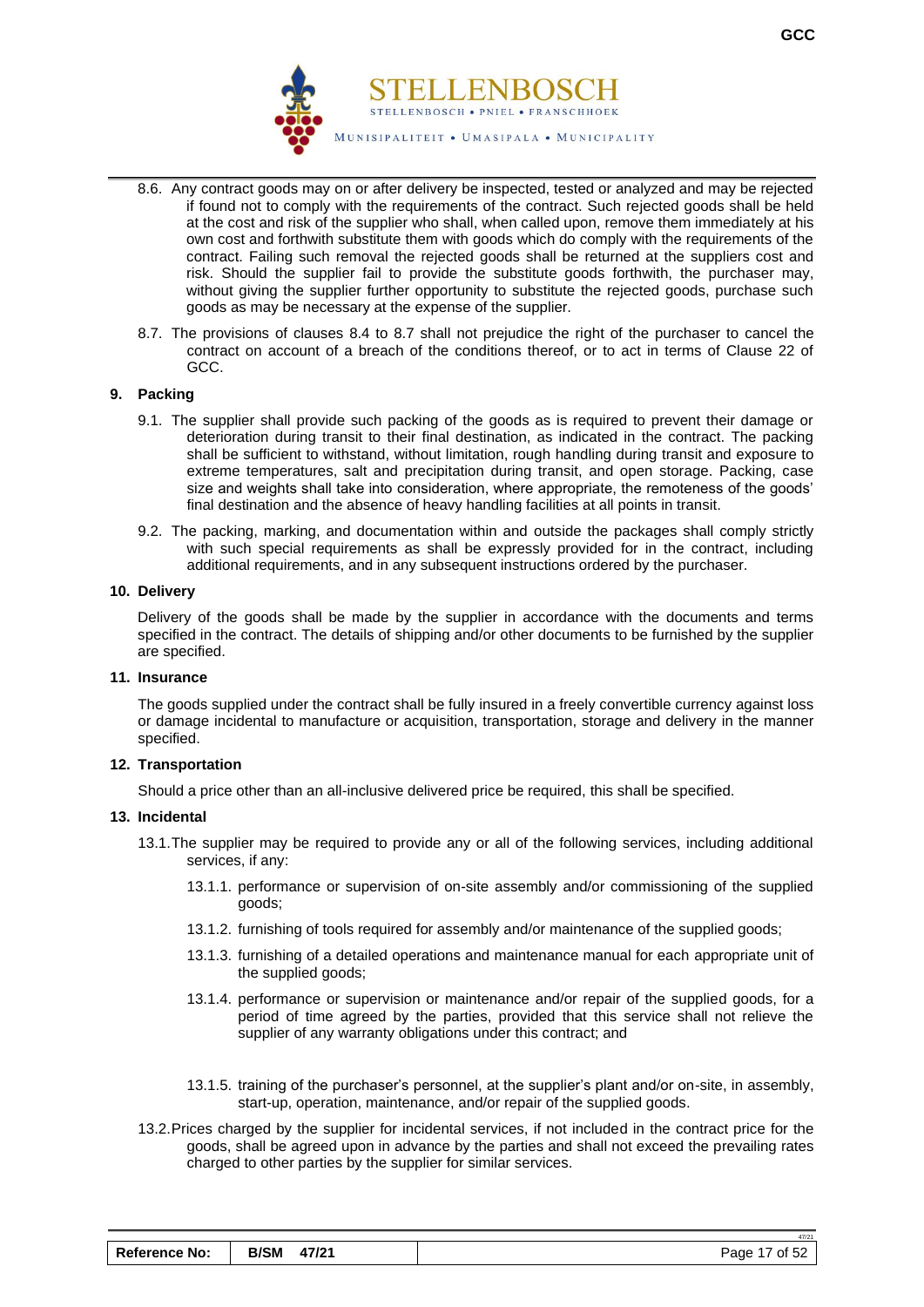

#### **14. Spare parts**

- 14.1.As specified, the supplier may be required to provide any or all of the following materials, notifications, and information pertaining to spare parts manufactured or distributed by the supplier:
	- 14.1.1. such spare parts as the purchaser may elect to purchase from the supplier, provided that this election shall not relieve the supplier of any warranty obligations under the contract; and;
	- 14.1.2. in the event of termination of production of the spare parts:
		- 14.1.2.1. advance notification to the purchaser of the pending termination, in sufficient time to permit the purchaser to procure needed requirements; and
		- 14.1.2.2. following such termination, furnishing at no cost to the purchaser, the blueprints, drawings, and specifications of the spare parts, if requested.

#### **15. Warranty**

- 15.1.The supplier warrants that the goods supplied under the contract are new, unused, of the most recent or current models, and that they incorporate all recent improvements in design and materials unless provided otherwise in the contract. The supplier further warrants that all goods supplied under this contract shall have no defect, arising from design, materials, or workmanship (except when the design and/or material is required by the purchaser's specifications) or from any act or omission of the supplier, that may develop under normal use of the supplied goods in the conditions prevailing in the country of final destination.
- 15.2.This warranty shall remain valid for twelve (12) months after the goods, or any portion thereof as the case may be, have been delivered to and accepted at the final destination indicated in the contract, or for eighteen (18) months after the date of shipment from the port or place of loading in the source country, whichever period concludes earlier, unless specified otherwise in SCC.
- 15.3.The purchaser shall promptly notify the supplier in writing of any claims arising under this warranty.
- 15.4.Upon receipt of such notice, the supplier shall, within the period specified in SCC and with all reasonable speed, repair or replace the defective goods or parts thereof, without costs to the purchaser.
- 15.5.If the supplier, having been notified, fails to remedy the defect(s) within the period specified, the purchaser may proceed to take such remedial action as may be necessary, at the supplier's risk and expense and without prejudice to any other rights which the purchaser may have against the supplier under the contract.

#### **16. Payment**

- 16.1.The method and conditions of payment to be made to the supplier under this contract shall be specified.
- 16.2.The supplier shall furnish the purchaser with an invoice accompanied by a copy of the delivery note and upon fulfillment of other obligations stipulated in the contract.
- 16.3.Payments shall be made by the purchaser **no later than thirty (30**) days after submission of an **invoice, statement** or claim by the supplier.
- 16.4.Payment will be made in Rand unless otherwise stipulated.

#### **17. Prices**

Prices charged by the supplier for goods delivered and services performed under the contract shall not vary from the prices quoted by the supplier in his bid, with the exception of any price adjustments authorized or in the purchaser's request for bid validity extension, as the case may be.

#### **18. Variation orders**

In cases where the estimated value of the envisaged changes in purchase does not vary more tha15% of the total value of the original contract, the contractor may be instructed to deliver the goods or render the services as such. In cases of measurable quantities, the contractor may be approached to reduce the unit price and such offers, may be accepted provided that there is no escalation in price.

| <b>Reference No:</b> | <b>B/SM</b><br>47/21 | Page 18 of 52 |
|----------------------|----------------------|---------------|
|----------------------|----------------------|---------------|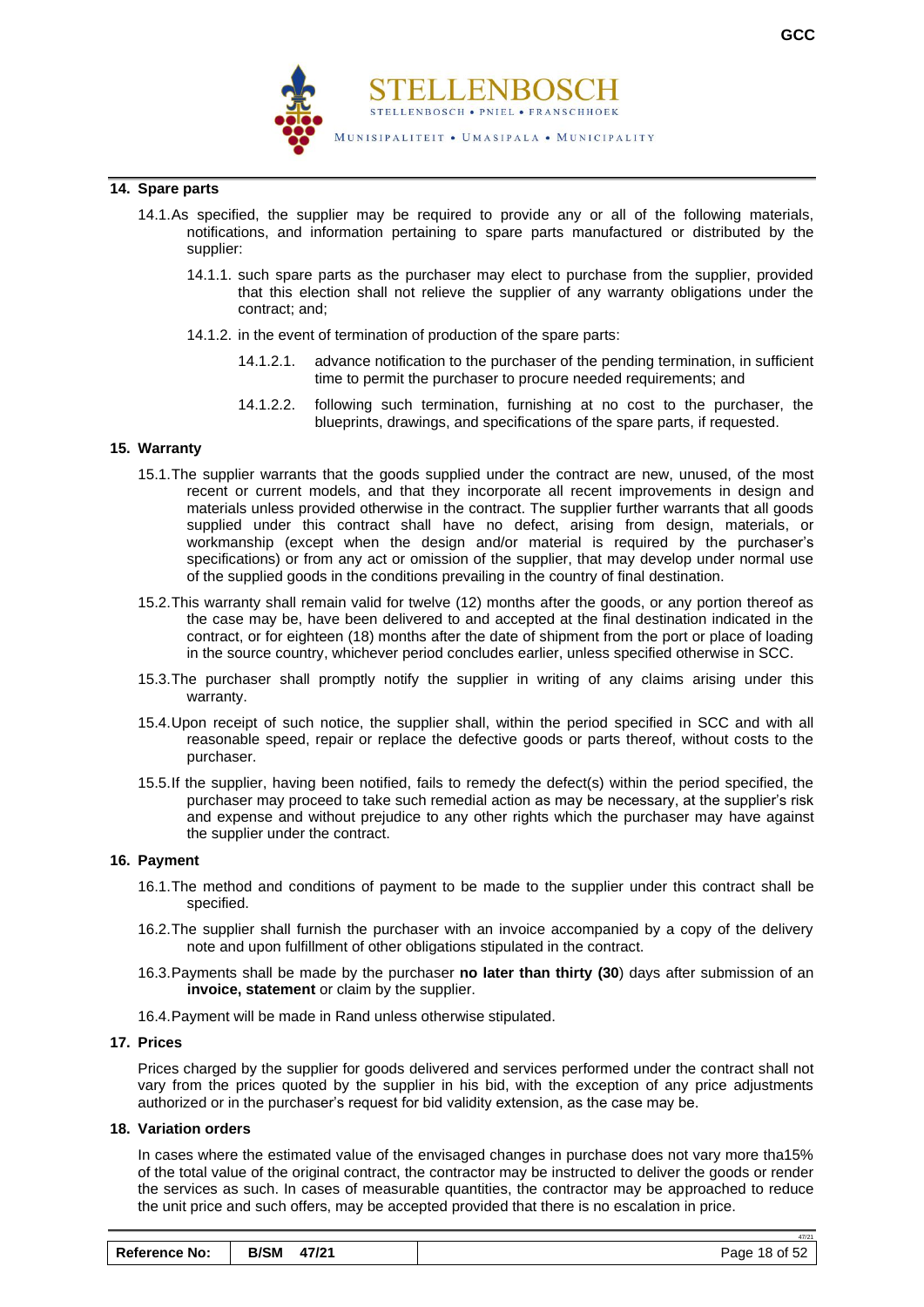

#### **19. Assignment**

The supplier shall not assign, in whole or in part, its obligations to perform under the contract, except with the purchaser's prior written consent.

#### **20. Subcontracts**

The supplier shall notify the purchaser in writing of all subcontracts awarded under this contract, if not already specified in the bid. Such notification, in the original bid or later, shall not relieve the supplier from any liability or obligation under the contract.

#### **21. Delays in the supplier's performance**

- 21.1.Delivery of the goods and performance of services shall be made by the supplier in accordance with the time schedule prescribed by the purchaser in the contract.
- 21.2.If at any time during performance of the contract, the supplier or its subcontractor(s) should encounter conditions impeding timely delivery of the goods and performance of services, the supplier shall promptly notify the purchaser in writing of the fact of the delay, its likely duration and its cause(s). As soon as practicable after receipt of the supplier's notice, the purchaser shall evaluate the situation and may at his discretion extend the supplier's time for performance, with or without the imposition of penalties, in which case the extension shall be ratified by the parties by amendment of contract.
- 21.3.The right is reserved to procure outside of the contract small quantities or to have minor essential services executed if an emergency arises, the supplier's point of supply is not situated at or near the place where the supplies are required, or the supplier's services are not readily available.
- 21.4.Except as provided under GCC Clause 25, a delay by the supplier in the performance of its delivery obligations shall render the supplier liable to the imposition of penalties, pursuant to GCC Clause 22, unless an extension of time is agreed upon pursuant to GCC Clause 22 without the application of penalties.
- 21.5.Upon any delay beyond the delivery period in the case of a supplies contract, the purchaser shall, without cancelling the contract, be entitled to purchase supplies of a similar quality and up to the same quantity in substitution of the goods not supplied in conformity with the contract and to return any goods delivered later at the supplier's expense and risk, or to cancel the contract and buy such goods as may be required to complete the contract and without prejudice to his other rights, be entitled to claim damages from the supplier.

#### **22. Penalties**

Subject to GCC Clause 25, if the supplier fails to deliver any or all of the goods or to perform the services within the period(s) specified in the contract, the purchaser shall, without prejudice to its other remedies under the contract, deduct from the contract price, as a penalty, a sum calculated on the delivered price of the delayed goods or unperformed services using the current prime interest rate calculated for each day of the delay until actual delivery or performance. The purchaser may also consider termination of the contract pursuant to GCC Clause 23.

#### **23. Termination for default**

- 23.1.The purchaser, without prejudice to any other remedy for breach of contract, by written notice of default sent to the supplier, may terminate this contract in whole or in part:
	- 23.1.1. if the supplier fails to deliver any or all of the goods within the period(s) specified in the contract, or within any extension thereof granted by the purchaser pursuant to GCC Clause 21.2;
	- 23.1.2. if the Supplier fails to perform any other obligation(s) under the contract; or
	- 23.1.3. if the supplier, in the judgment of the purchaser, has engaged in corrupt or fraudulent practices in competing for or in executing the contract.
- 23.2.In the event the purchaser terminates the contract in whole or in part, the purchaser may procure, upon such terms and in such manner as it deems appropriate, goods, works or services similar to those undelivered, and the supplier shall be liable to the purchaser for any excess costs for such similar goods, works or services. However, the supplier shall continue performance of the contract to the extent not terminated.

| <b>Reference No:</b> | <b>B/SM</b><br>47/21 | Page 19 of 52 |
|----------------------|----------------------|---------------|
|----------------------|----------------------|---------------|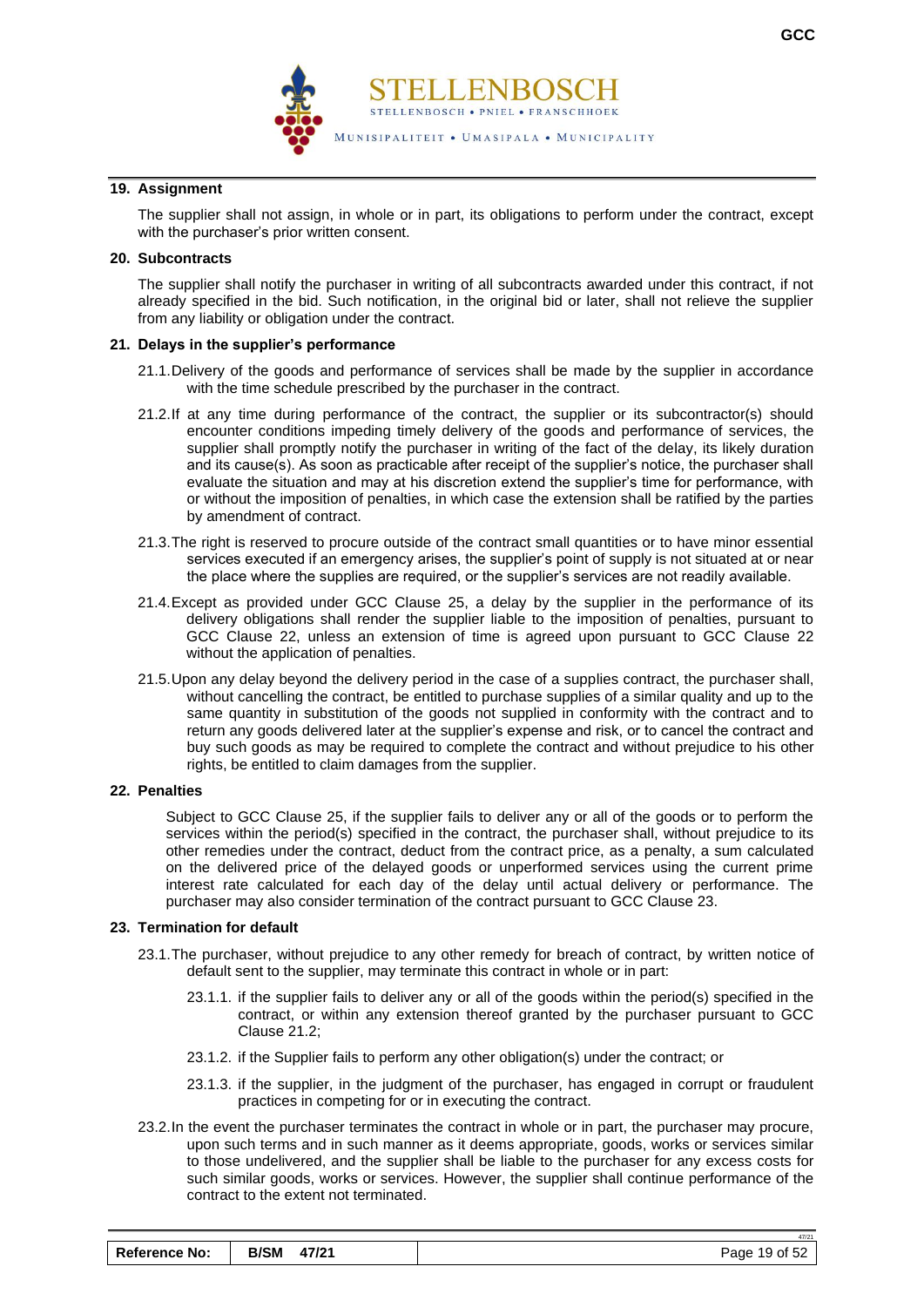

- 23.3.Where the purchaser terminates the contract in whole or in part, the purchaser may decide to impose a restriction penalty on the supplier by prohibiting such supplier from doing business with the public sector for a period not exceeding 10 years.
- 23.4.If a purchaser intends imposing a restriction on a supplier or any person associated with the supplier, the supplier will be allowed a time period of not more than fourteen (14) days to provide reasons why the envisaged restriction should not be imposed. Should the supplier fail to respond within the stipulated fourteen (14) days the purchaser may regard the supplier as having no objection and proceed with the restriction.
- 23.5.Any restriction imposed on any person by the purchaser will, at the discretion of the purchaser, also be applicable to any other enterprise or any partner, manager, director or other person who wholly or partly exercises or exercised or may exercise control over the enterprise of the firstmentioned person, and with which enterprise or person the first-mentioned person, is or was in the opinion of the purchase actively associated.
- 23.6.If a restriction is imposed, the purchaser must, within five (5) working days of such imposition, furnish the National Treasury, with the following information:
	- 23.6.1. the name and address of the supplier and / or person restricted by the purchaser;
	- 23.6.2. the date of commencement of the restriction
	- 23.6.3. the period of restriction; and
	- 23.6.4. the reasons for the restriction.

These details will be loaded in the National Treasury's central database of suppliers or persons prohibited from doing business with the public sector.

23.7.If a court of law convicts a person of an offence as contemplated in sections 12 or 13 of the Prevention and Combating of Corrupt Activities Act, No. 12 of 2004, the court may also rule that such person's name be endorsed on the Register for Tender Defaulters. When a person's name has been endorsed on the Register, the person will be prohibited from doing business with the public sector for a period not less than five years and not more than 10 years. The National Treasury is empowered to determine the period of restriction and each case will be dealt with on its own merits. According to section 32 of the Act the Register must be open to the public. The Register can be perused on the National Treasury website.

#### **24. Anti-dumping and countervailing duties and rights**

When, after the date of bid, provisional payments are required, or antidumping or countervailing duties are imposed, or the amount of a provisional payment or anti-dumping or countervailing right is increased in respect of any dumped of subsidized import, the State is not liable for any amount so required or imposed, or for the amount of any such increase. When, after the said date, such a provisional payment is no longer required or any such anti-dumping or countervailing right is abolished, or where the amount of such provisional payment or any such right is reduced, any such favourable difference shall on demand be paid forthwith by the contractor to the State or the State may deduct such amounts from moneys (if any) which may otherwise be due to the contractor in regard to supplies or services which he delivered or rendered, or is to deliver or render in terms of the contract or any other contract or any other amount which may be due to him.

#### **25. Force Majeure**

- 25.1.Notwithstanding the provisions of GCC Clauses 22 and 23, the supplier shall not be liable for forfeiture of its performance security, damages, or termination for default if and to the extent that his delay in performance or other failure to perform his obligations under the contract is the result of an event of force majeure.
- 25.2.If a force majeure situation arises, the supplier shall promptly notify the purchaser in writing of such condition and the cause thereof. Unless otherwise directed by the purchaser in writing, the supplier shall continue to perform its obligations under the contract as far as is reasonably practical, and shall seek all reasonable alternative means for performance not prevented by the force majeure event.

#### **26. Termination for insolvency**

| <b>B/SM</b><br><b>Reference No:</b><br>47/21 | Page 20 of 52 |
|----------------------------------------------|---------------|
|----------------------------------------------|---------------|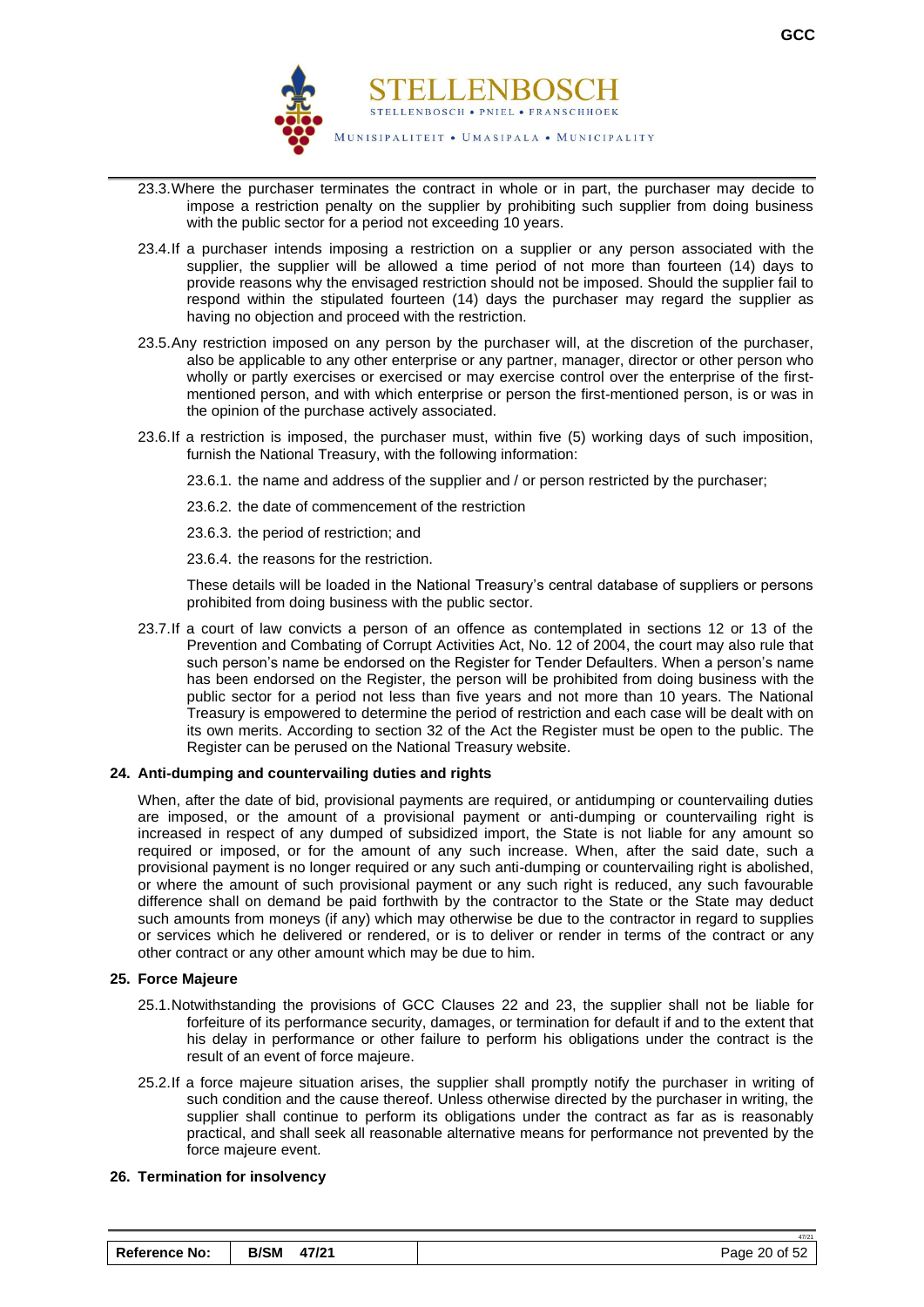

The purchaser may at any time terminate the contract by giving written notice to the supplier if the supplier becomes bankrupt or otherwise insolvent. In this event, termination will be without compensation to the supplier, provided that such termination will not prejudice or affect any right of action or remedy which has accrued or will accrue thereafter to the purchaser.

#### **27. Settlement of Disputes**

- 27.1.If any dispute or difference of any kind whatsoever arises between the purchaser and the supplier in connection with or arising out of the contract, the parties shall make every effort to resolve amicably such dispute or difference by mutual consultation.
- 27.2.If, after thirty (30) days, the parties have failed to resolve their dispute or difference by such mutual consultation, then either the purchaser or the supplier may give notice to the other party of his intention to commence with mediation. No mediation in respect of this matter may be commenced unless such notice is given to the other party.
- 27.3.Should it not be possible to settle a dispute by means of mediation, it may be settled in a South African court of law.
- 27.4.Notwithstanding any reference to mediation and/or court proceedings herein,
	- 27.4.1. the parties shall continue to perform their respective obligations under the contract unless they otherwise agree; and
	- 27.4.2. the purchaser shall pay the supplier any monies due for goods delivered and / or services rendered according to the prescripts of the contract.

#### **28. Limitation of liability**

- 28.1.Except in cases of criminal negligence or wilful misconduct, and in the case of infringement pursuant to Clause 6;
	- 28.1.1. the supplier shall not be liable to the purchaser, whether in contract, tort, or otherwise, for any indirect or consequential loss or damage, loss of use, loss of production, or loss of profits or interest costs, provided that this exclusion shall not apply to any obligation of the supplier to pay penalties and/or damages to the purchaser; and
	- 28.1.2. the aggregate liability of the supplier to the purchaser, whether under the contract, in tort or otherwise, shall not exceed the total contract price, provided that this limitation shall not apply to the cost of repairing or replacing defective equipment

#### **29. Governing language**

The contract shall be written in English. All correspondence and other documents pertaining to the contract that is exchanged by the parties shall also be written in English.

#### **30. Applicable law**

The contract shall be interpreted in accordance with South African laws, unless otherwise specified.

#### **31. Notices**

- 31.1.Every written acceptance of a bid shall be posted to the supplier concerned by registered or certified mail and any other notice to him shall be posted by ordinary mail to the address furnished in his bid or to the address notified later by him in writing and such posting shall be deemed to be proper service of such notice
- 31.2.The time mentioned in the contract documents for performing any act after such aforesaid notice has been given, shall be reckoned from the date of posting of such notice.

#### **32. Taxes and duties**

- 32.1.A foreign supplier shall be entirely responsible for all taxes, stamp duties, license fees, and other such levies imposed outside the purchaser's country.
- 32.2.A local supplier shall be entirely responsible for all taxes, duties, license fees, etc., incurred until delivery of the contracted goods to the purchaser.
- 32.3.No contract shall be concluded with any bidder whose tax matters are not in order. Prior to the award of a bid SARS must have certified that the tax matters of the preferred bidder are in order.

| <b>Reference No:</b> | <b>B/SM</b><br>47/21 | Page 21 of 52 |
|----------------------|----------------------|---------------|
|----------------------|----------------------|---------------|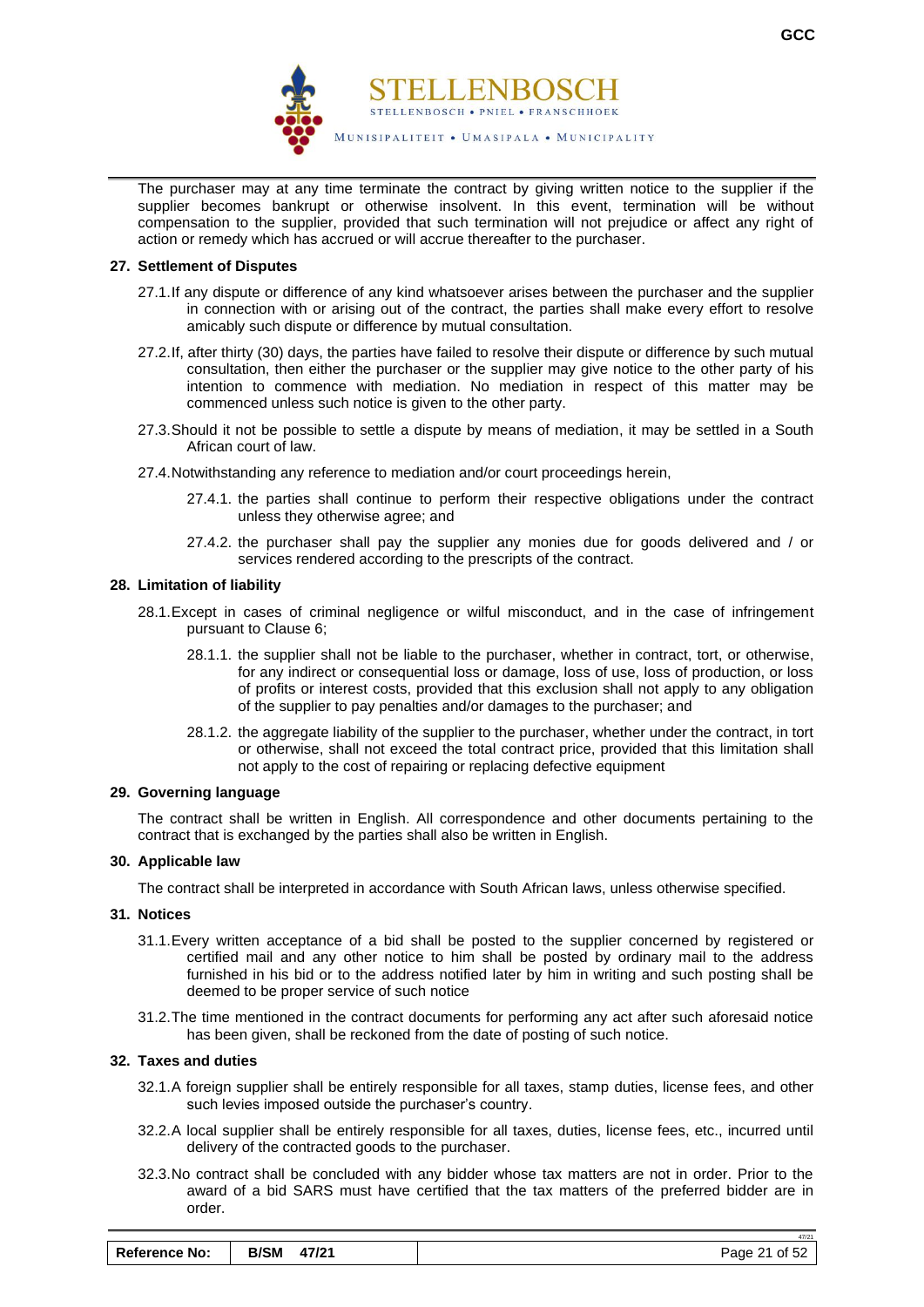

32.4.No contract shall be concluded with any bidder whose municipal rates and taxes and municipal services charges are in arrears.

#### **33. Transfer of contracts**

The contractor shall not abandon, transfer, cede, assign or sublet a contract or part thereof without the written permission of the purchaser.

#### **34. Amendment of contracts**

No agreement to amend or vary a contract or order or the conditions, stipulations or provisions thereof shall be valid and of any force unless such agreement to amend or vary is entered into in writing and signed by the contracting parties. Any waiver of the requirement that the agreement to amend or vary shall be in writing, shall also be in writing.

#### **35. Prohibition of restrictive practices.**

- 35.1.In terms of section 4 (1) (b) (iii) of the Competition Act No. 89 of 1998, as amended, an agreement between, or concerted practice by, firms, or a decision by an association of firms, is prohibited if it is between parties in a horizontal relationship and if a bidder(s) is / are or a contractor(s) was / were involved in collusive bidding.
- 35.2.If a bidder(s) or contractor(s) based on reasonable grounds or evidence obtained by the purchaser has / have engaged in the restrictive practice referred to above, the purchaser may refer the matter to the Competition Commission for investigation and possible imposition of administrative penalties as contemplated in section 59 of the Competition Act No 89 0f 1998.
- 35.3.If a bidder(s) or contractor(s) has / have been found guilty by the Competition Commission of the restrictive practice referred to above, the purchaser may, in addition and without prejudice to any other remedy provided for, invalidate the bid(s) for such item(s) offered, and / or terminate the contract in whole or part, and / or restrict the bidder(s) or contractor(s) from conducting business with the public sector for a period not exceeding ten (10) years and / or claim damages from the bidder(s) or contractor(s) concerned.

*General Conditions of Contract (revised July 2010)*

|                      |                      | 47/21         |
|----------------------|----------------------|---------------|
| <b>Reference No:</b> | <b>B/SM</b><br>47/21 | Page 22 of 52 |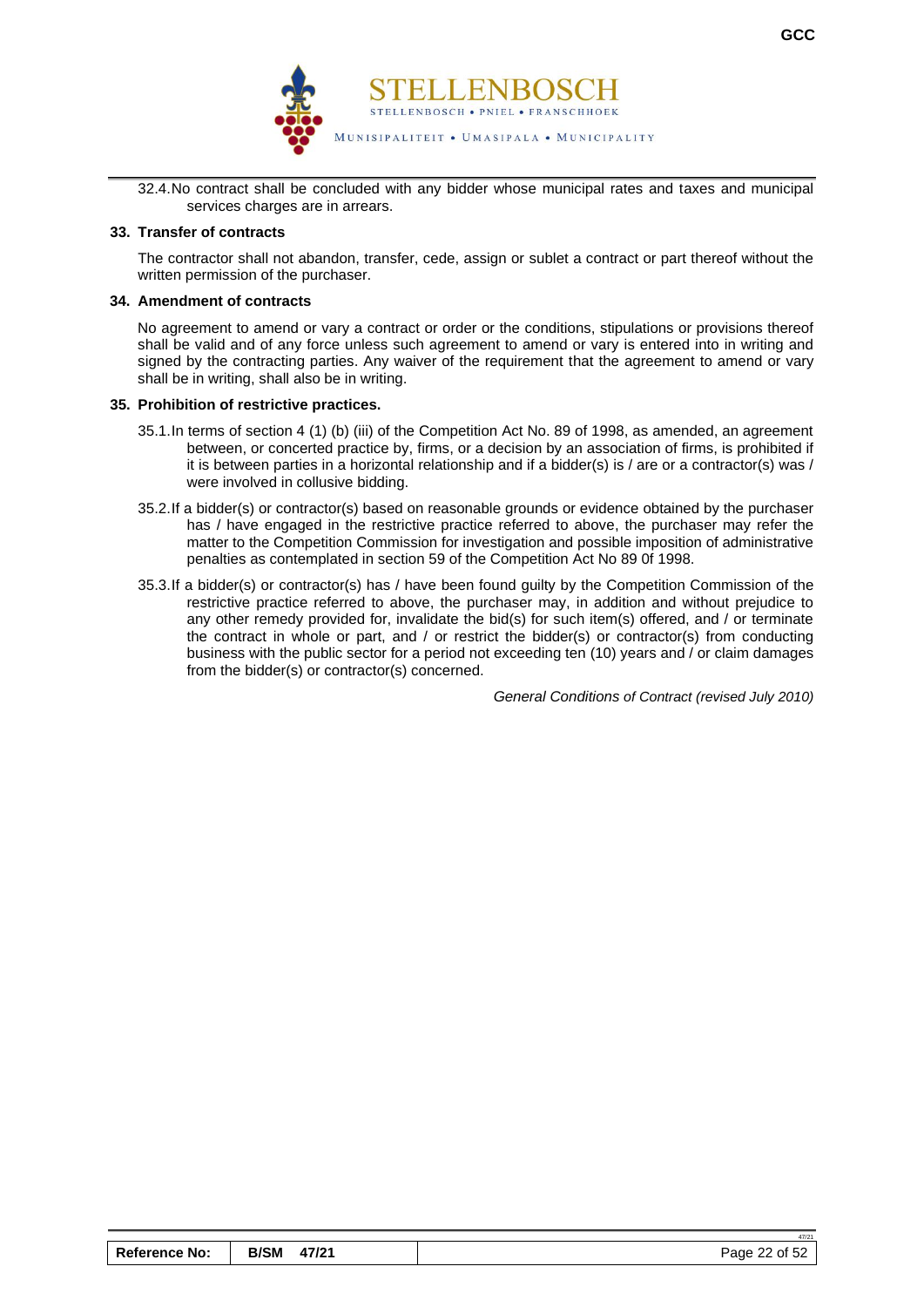

### **6. GENERAL CONDITIONS OF TENDER**

- <span id="page-24-0"></span>1. Sealed tenders, with the **"Tender Number and Title"** clearly endorsed on the envelope, must be deposited in the **tender box** at the offices of the Stellenbosch Municipality, Plein Street, Stellenbosch.
- 2. The tender must be lodged by the Tenderer in the tender box in the Main Hall Entrance, Stellenbosch Municipal Offices, Plein Street, Stellenbosch

# **PLEASE NOTE:**

- 2.1. Tenders that are deposited in the incorrect box will not be considered.
- 2.2. Mailed, telegraphic or faxed tenders will not be accepted.
- 2.3. Documents may only be completed in non-erasable ink.
- 2.4. The use of correction fluid/tape is not allowed.
	- 2.4.1. In the event of a mistake having been made, it shall be crossed out in ink and be accompanied by an initial at each and every alteration.
	- 2.4.2. Alterations or deletions not signed by the Tenderer may render the tender invalid.
- 2.5. All bids must be submitted in writing on the official forms supplied (not to be re-typed)
- 2.6. All prices shall be quoted in South African currency and be **INCLUSIVE of VAT.**
- **3. Where the value of an intended contract will exceed R1 000 000, 00 (R1 million) it is the bidder's responsibility to be registered with the South African Revenue Service (SARS) for VAT purposes in order to be able to issue tax invoices. The municipality will deem the price above R 1 000 000,00 (R1 million) to be VAT inclusive even if it is indicated that no VAT is charged. Please insure that provision is made for VAT in these instances.**
	- 3.1 It is a requirement of this contract that the amount of value-added tax (VAT) must be shown clearly on each invoice.
		- 3.2 The amended Value-Added Tax Act requires that a Tax Invoice for supplies in excess of R3 000 should, in addition to the other required information, also disclose the VAT registration number of the recipient, with effect from 1 March 2005. The VAT registration number of the Stellenbosch Municipality is **4700102181.**
- 3 Any Tender received after the appointed time for the closing of Tenders shall not be considered but shall be filed unopened with the other Tenders received or may be returned to the Tenderer at his request.
- 4 Tenders may not be telefaxed to the Municipality and therefore any tenders received by fax will **not** be considered.
- 5 Tenders shall be opened in public at the Stellenbosch Municipal Offices as soon as possible after the closing time for the receipt of tenders.
- 6 The Municipality shall have the right to summarily disqualify any Tenderer who, either at the date of submission of this tender or at the date of its award, is indebted to the Municipality in respect of any rental, levies, rates and/or service charges; ALTERNATIVELY;
- 6.1 That an agreement be signed whereby the Tenderer agrees that a percentage or fixed amount at the discretion of the Municipality, be deducted from payments due to him for this tender, until the debt is paid in full.
- 6.2 The tenderer shall declare **all** the Municipal account numbers in the Stellenbosch Area for which the enterprise or the proprietors or directors in their personal capacity is/ are responsible or coresponsible.

47/21

| <b>Reference No:</b> | <b>B/SM</b><br>47/21 | Page 23 of 52 |
|----------------------|----------------------|---------------|
|                      |                      |               |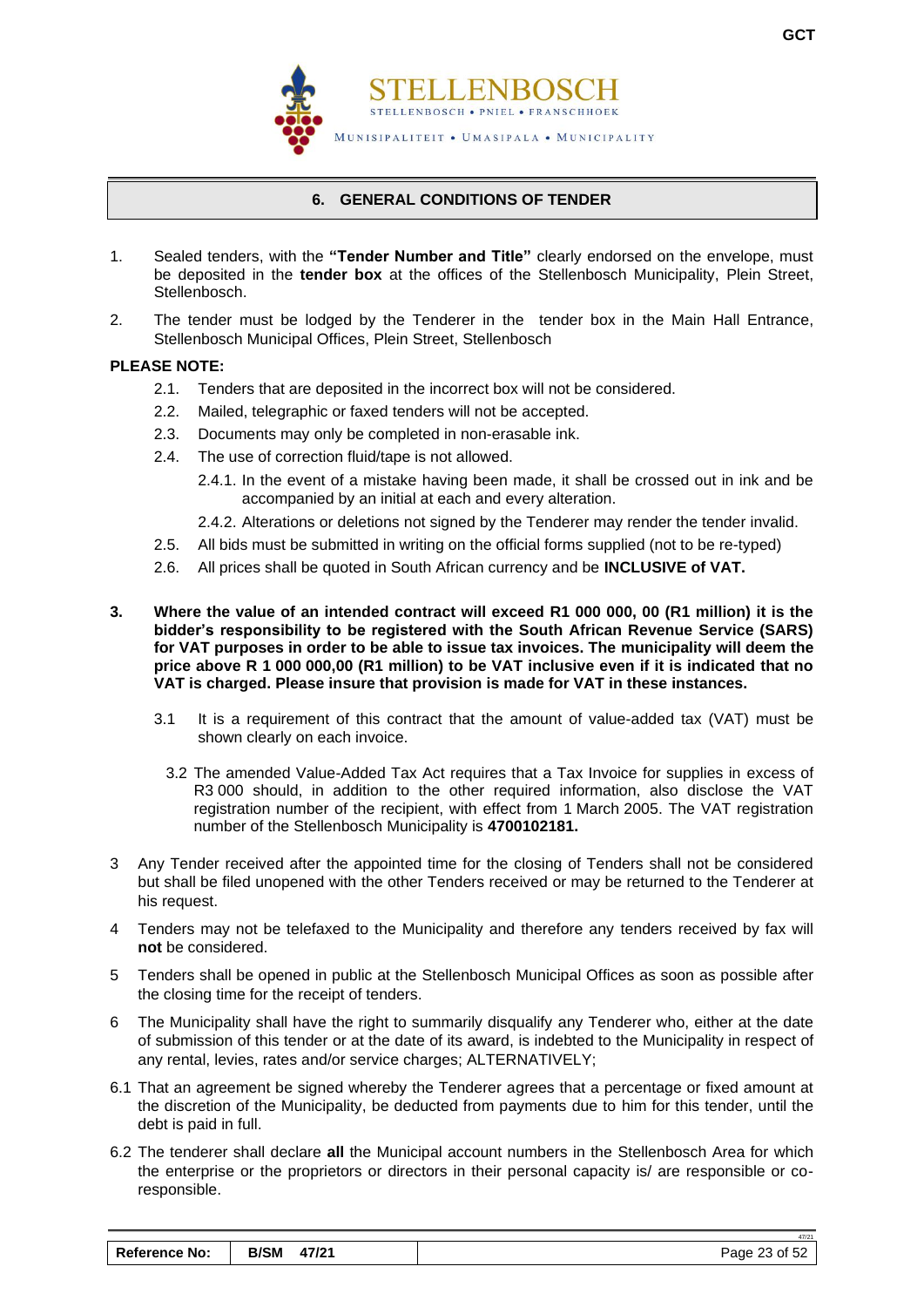

### **7. Negotiations for a fair market related price**

- 7.1 The award of the tender may be subject to price negotiation with the preferred tenderers.
- 8 This bid will be evaluated and adjudicated according to the following criteria:
	- 8.1Relevant specifications 8.2Value for money 8.3Capability to execute the contract 8.4PPPFA & associated regulations

#### **9 Service Level Agreement**

The award of the tender is subject to the signing of a Service Level Agreement (SLA) between the successful bidder and Stellenbosch Municipality.

#### **10 Centralised Supplier Database**

No Bids will be awarded to a bidder who is not registered on the Centralised Supplier Database (CSD).

The CSD supplier number starting with (MAAA) number is automatically generated by the Central Database System after successful registration and validation of a prospective service provider. This number is now a mandatory requirement, as referred to in regulation 14(1) *(b)* of the Municipal Supply Chain Management Regulations, as part of the listing criteria for accrediting a prospective service provider. Prospective suppliers should self – register on the CSD website at [www.csd.gov.za](http://www.csd.gov.za/) Registration on the CSD will be compulsory in order to conduct business with the STELLENBOSCH MUNICIPALITY. Registration on CSD can be done by contacting 021 808 8594 or [Nicolene.Hamilton@stellenbosch.gov.za](mailto:Nicolene.Hamilton@stellenbosch.gov.za)

**Centralised Supplier Database No. MAAA……………………** 

47/21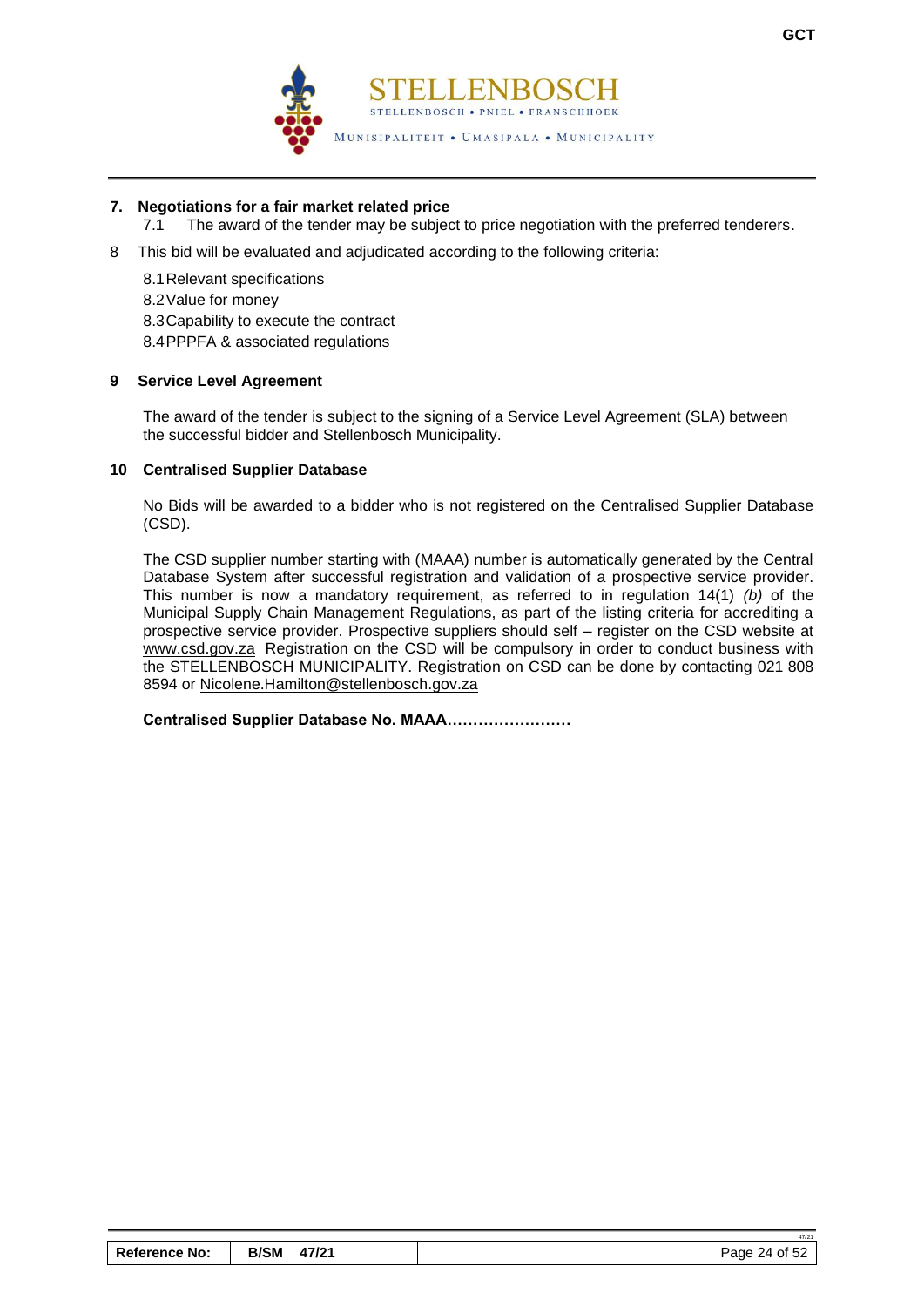

### **7. MBD 4 – DECLARATION OF INTEREST**

- <span id="page-26-0"></span>1. No bid will be accepted from persons in the service of the state<sup>1</sup>.
- 2. Any person, having a kinship with persons in the service of the state, including a blood relationship, may make an offer or offers in terms of this invitation to bid. In view of possible allegations of favouritism, should the resulting bid, or part thereof, be awarded to persons connected with or related to persons in service of the state, it is required that the bidder or their authorised representative declare their position in relation to the evaluating/adjudicating authority and/or take an oath declaring his/her interest.
- 3. In order to give effect to the above, the following questionnaire must be completed and submitted with the bid:

| 3.1.   | Full Name of bidder or his or her<br>representative                           |  |  |  |            |  |           |  |
|--------|-------------------------------------------------------------------------------|--|--|--|------------|--|-----------|--|
| 3.2.   | <b>Identity Number</b>                                                        |  |  |  |            |  |           |  |
| 3.3.   | Position occupied in the Company<br>(director, shareholder <sup>2</sup> etc.) |  |  |  |            |  |           |  |
| 3.4.   | <b>Company Registration Number</b>                                            |  |  |  |            |  |           |  |
| 3.5.   | <b>Tax Reference Number</b>                                                   |  |  |  |            |  |           |  |
| 3.6.   | <b>VAT Registration Number</b>                                                |  |  |  |            |  |           |  |
| 3.7.   | Are you presently in the service of the state?                                |  |  |  | <b>YES</b> |  | <b>NO</b> |  |
|        |                                                                               |  |  |  |            |  |           |  |
| 3.7.1. | If so, furnish particulars:                                                   |  |  |  |            |  |           |  |
|        |                                                                               |  |  |  |            |  |           |  |
| 3.8.   | Have you been in the service of the state for the past twelve months?         |  |  |  | <b>YES</b> |  | <b>NO</b> |  |

*1 MSCM Regulations: "in the service of the state" means to be –*

- *a. a member of –*
	- *i. any municipal council;*
	- *ii. any provincial legislature; or*
	- *iii. the National Assembly or the National Council of Provinces;*
- *b. a member of the board of directors of any municipal entity;*
- *c. an official of any municipality or municipal entity;*
- *d. an employee of any national or provincial department, national or provincial public entity or constitutional institution within the meaning of the Public Finance Management Act, 1999 (Act No.1 of 1999);*
- *e. an executive member of the accounting authority of any national or provincial public entity; or*
- *f. an employee of Parliament or a provincial legislature.*
- *2 "Shareholder" means a person who owns shares in the company and is actively involved in the management of the company or business and exercises control over the company.*

| Reference No: | <b>B/SM</b><br>47/21 | Page 25 of 52 |
|---------------|----------------------|---------------|
|---------------|----------------------|---------------|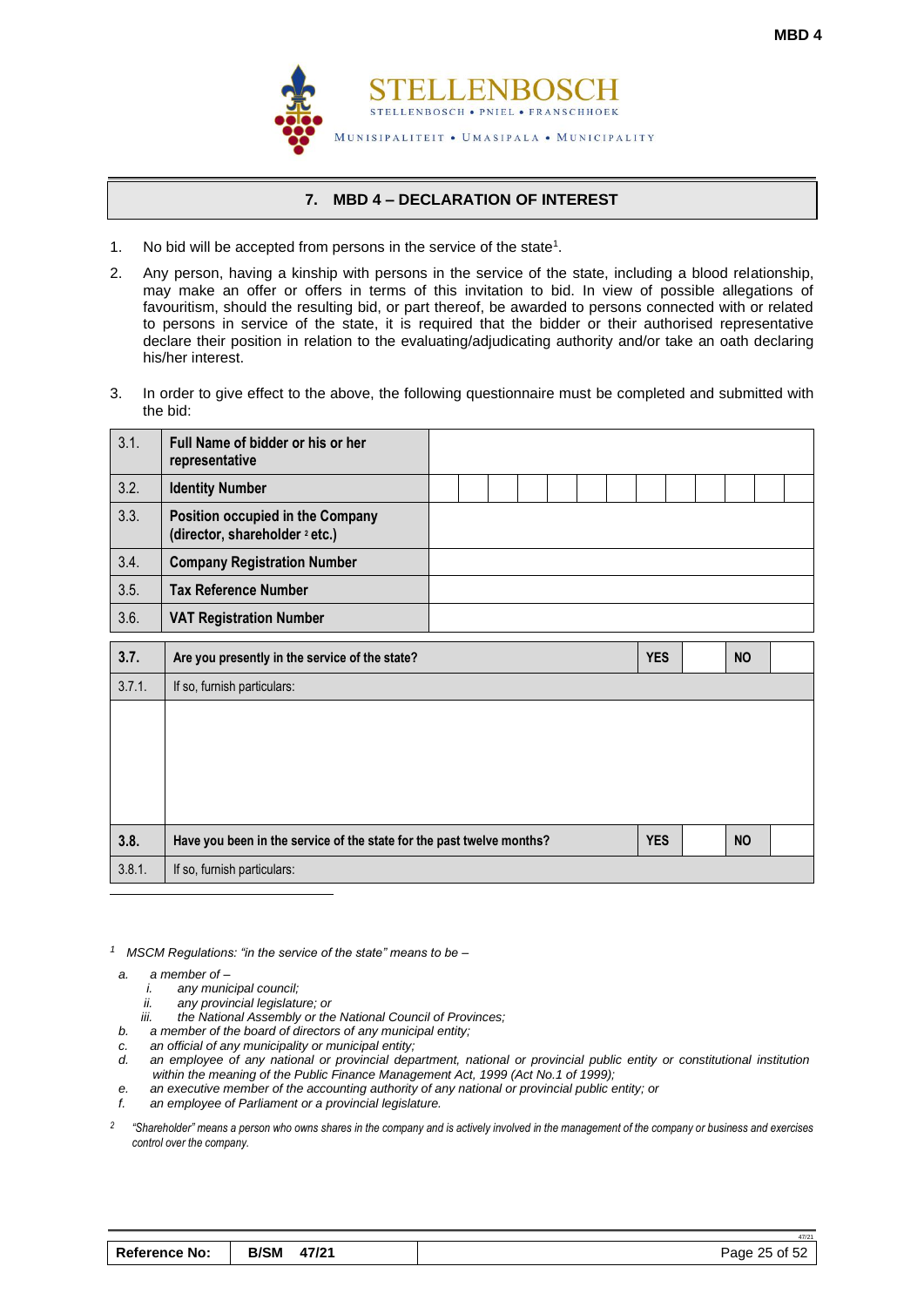

| 3.9.    | Do you have any relationship (family, friend, other) with persons in the service of the<br>state and who may be involved with the evaluation and or adjudication of this bid?                                                     | <b>YES</b> | <b>NO</b> |  |
|---------|-----------------------------------------------------------------------------------------------------------------------------------------------------------------------------------------------------------------------------------|------------|-----------|--|
| 3.9.1.  | If so, furnish particulars:                                                                                                                                                                                                       |            |           |  |
|         |                                                                                                                                                                                                                                   |            |           |  |
| 3.10.   | Are you aware of any relationship (family, friend, other) between a bidder and any<br>persons in the service of the state who may be involved with the evaluation and or<br>adjudication of this bid?                             | <b>YES</b> | <b>NO</b> |  |
| 3.10.1. | If so, furnish particulars:                                                                                                                                                                                                       |            |           |  |
|         |                                                                                                                                                                                                                                   |            |           |  |
| 3.11.   | Are any of the company's directors, managers, principal shareholders or<br>stakeholders in the service of the state?                                                                                                              | <b>YES</b> | <b>NO</b> |  |
| 3.11.1. | If so, furnish particulars:                                                                                                                                                                                                       |            |           |  |
|         |                                                                                                                                                                                                                                   |            |           |  |
| 3.12.   | Is any spouse, child or parent of the company's directors, managers, principal<br>shareholders or stakeholders in the service of the state?                                                                                       | <b>YES</b> | <b>NO</b> |  |
| 3.12.1. | If so, furnish particulars:                                                                                                                                                                                                       |            |           |  |
|         |                                                                                                                                                                                                                                   |            |           |  |
| 3.13.   | Do you or any of the directors, trustees, managers, principal shareholders, or<br>stakeholders of this company have any interest in any other related companies or<br>business whether or not they are bidding for this contract? | <b>YES</b> | <b>NO</b> |  |
| 3.13.1. | If so, furnish particulars:                                                                                                                                                                                                       |            |           |  |
|         |                                                                                                                                                                                                                                   |            |           |  |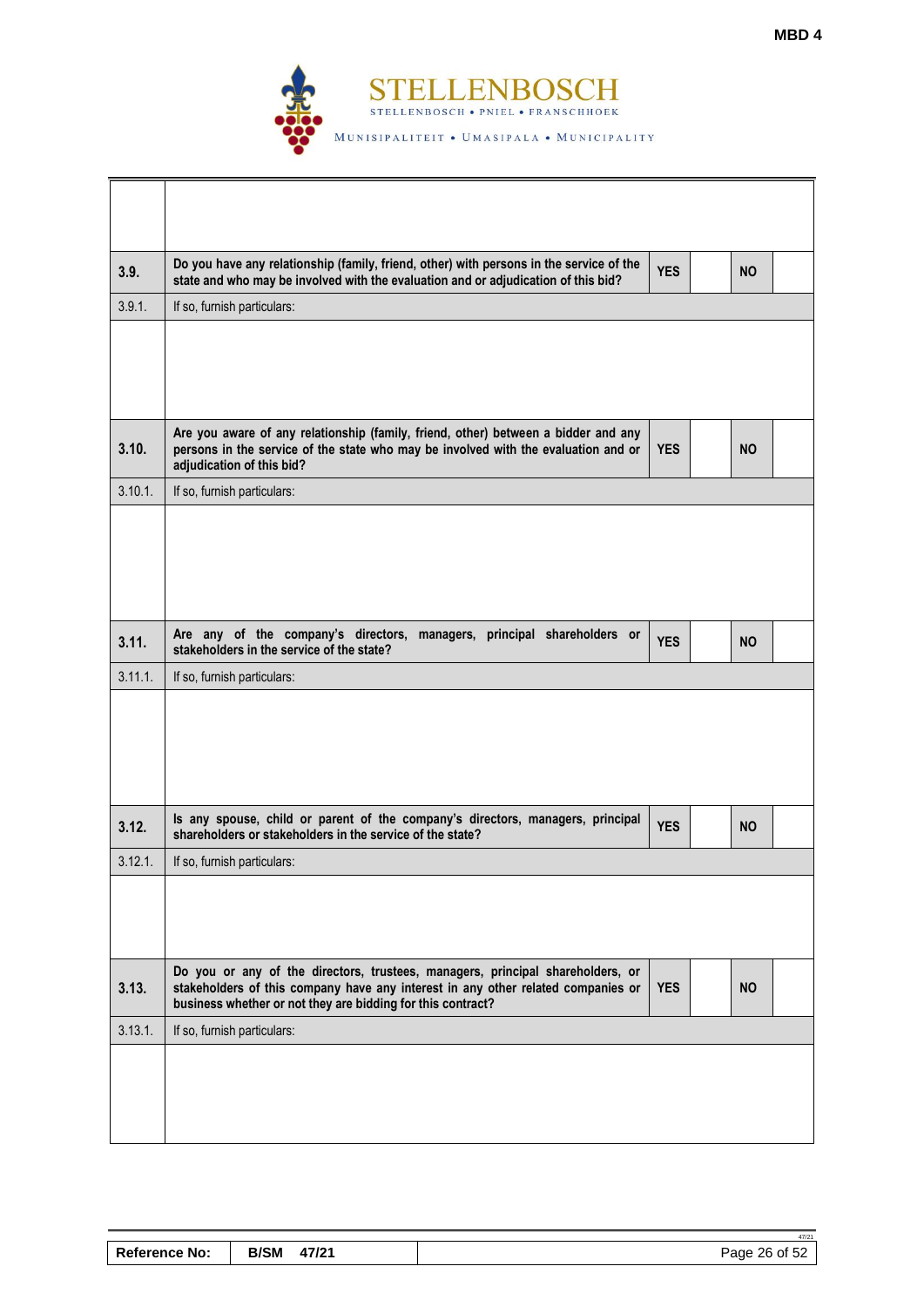

| 3.14. | Please provide the following information on ALL directors/shareholders/trustees/members below: |                        |                                             |                                                      |  |  |  |
|-------|------------------------------------------------------------------------------------------------|------------------------|---------------------------------------------|------------------------------------------------------|--|--|--|
|       | <b>Full Name and Surname</b>                                                                   | <b>Identity Number</b> | <b>Personal Income Tax</b><br><b>Number</b> | Provide State <sup>3</sup><br><b>Employee Number</b> |  |  |  |
|       |                                                                                                |                        |                                             |                                                      |  |  |  |
|       |                                                                                                |                        |                                             |                                                      |  |  |  |
|       |                                                                                                |                        |                                             |                                                      |  |  |  |
|       |                                                                                                |                        |                                             |                                                      |  |  |  |
|       |                                                                                                |                        |                                             |                                                      |  |  |  |
|       |                                                                                                |                        |                                             |                                                      |  |  |  |

#### **NB:**

# **a) PLEASE ATTACH CERTIFIED COPY(IES) OF ID DOCUMENT(S)**

**b) PLEASE PROVIDE PERSONAL INCOME TAX NUMBERS FOR ALL DIRECTORS / SHAREHOLDERS / TRUSTEES / MEMBERS, ETC.**

#### **4. DECLARATION**

I, the undersigned (name)

certify that the information furnished in paragraph 3 above is correct.

I accept that the state may act against me should this declaration prove to be false.

| <b>SIGNATURE</b>  | <b>DATE</b> |  |
|-------------------|-------------|--|
| NAME OF SIGNATORY |             |  |
| <b>POSITION</b>   |             |  |
| NAME OF COMPANY   |             |  |

<sup>3</sup> *MSCM Regulations: "in the service of the state" means to be –*

*a. a member of –*

- *i. any municipal council;*
- *ii. any provincial legislature; or*
- *iii. the National Assembly or the National Council of Provinces;*
- *b. a member of the board of directors of any municipal entity;*
- *c. an official of any municipality or municipal entity;*
- *d. an employee of any national or provincial department, national or provincial public entity or constitutional institution within the meaning of the Public Finance Management Act, 1999 (Act No.1 of 1999);*
- *e. an executive member of the accounting authority of any national or provincial public entity; or*
- f. *an employee of Parliament or a provincial legislature.*

47/21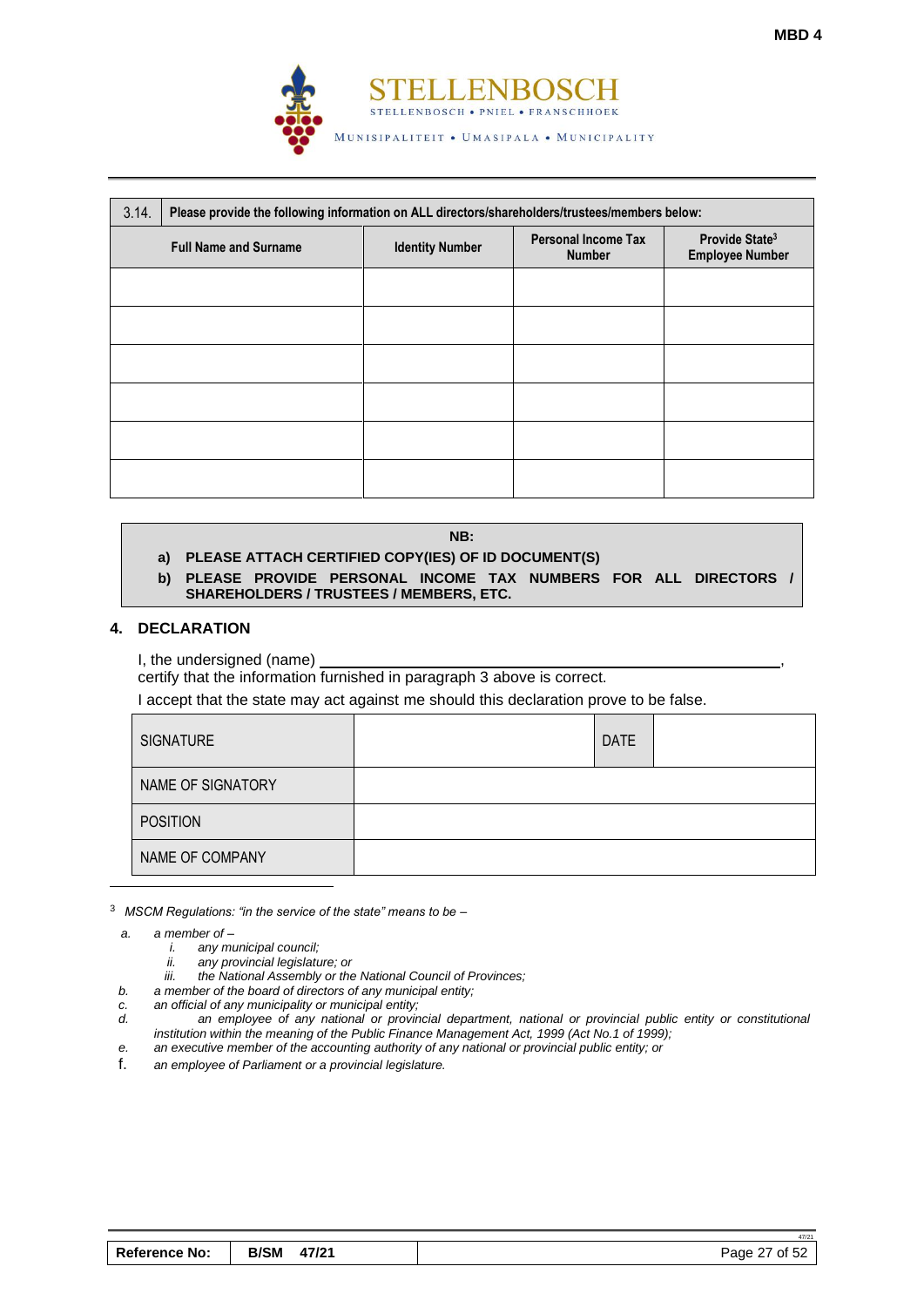

# <span id="page-29-0"></span>**8. MBD6.1 – PREFERENCE POINTS CLAIM FORM IN TERMS OF THE PREFERENTIAL PROCUREMENT REGULATIONS 2017 – PURCHASES/SERVICES 80/20**

**NB:**

**Before completing this form, bidders must study the general conditions, definitions and directives applicable in respect of B-BBEE, as prescribed in the Preferential Procurement Regulations, 2017.** 

# **1. GENERAL CONDITIONS**

- 1.1 The following preference point systems are applicable to all bids:
	- the 80/20 system for requirements with a Rand value of up to R50 000 000 (all applicable taxes included); and
	- the 90/10 system for requirements with a Rand value above R50 000 000 (all applicable taxes included).
	- a) The value of this bid is estimated to not exceed R50 000 000 (all applicable taxes included) and therefore the 80/20 preference point system shall be applicable; or
- 1.2 Points for this bid shall be awarded for:
	- (a) Price; and
	- (b) B-BBEE Status Level of Contributor.
- 1.3 The maximum points for this bid are allocated as follows:

|                                                   | <b>POINTS</b> |
|---------------------------------------------------|---------------|
| $1.1.1$ Price                                     | 80            |
| 1.1.2. B-BBEE status level of contribution        | 20            |
| Total points for Price and B-BBEE must not exceed | 100           |

- 1.4 Failure on the part of a bidder to submit proof of B-BBEE Status level of contributor together with the bid will be interpreted to mean that preference points for B-BBEE status level of contribution are not claimed.
- 1.5 The purchaser reserves the right to require of a bidder, either before a bid is adjudicated or at any time subsequently, to substantiate any claim in regard to preferences, in any manner required by the purchaser.

# **2. DEFINITIONS**

- 2.1 **"B-BBEE"** means broad-based black economic empowerment as defined in section 1 of the Broad-Based Black Economic Empowerment Act;
- 2.2 "**B-BBEE status level of contributor"** means the B-BBEE status of an entity in terms of a code of good practice on black economic empowerment, issued in terms of section 9(1) of the Broad-Based Black Economic Empowerment Act;
- 2.3 **"bid"** means a written offer in a prescribed or stipulated form in response to an invitation by an organ of state for the provision of goods or services, through price quotations, advertised competitive bidding processes or proposals;
- 2.4 **"Broad-Based Black Economic Empowerment Act"** means the Broad-Based Black Economic Empowerment Act, 2003 (Act No. 53 of 2003); as amended by Act No. 46 of 2013; (this was added by us)

| <b>Reference No:</b> | <b>B/SM</b><br>47/21 | Page 28 of 52 |
|----------------------|----------------------|---------------|
|----------------------|----------------------|---------------|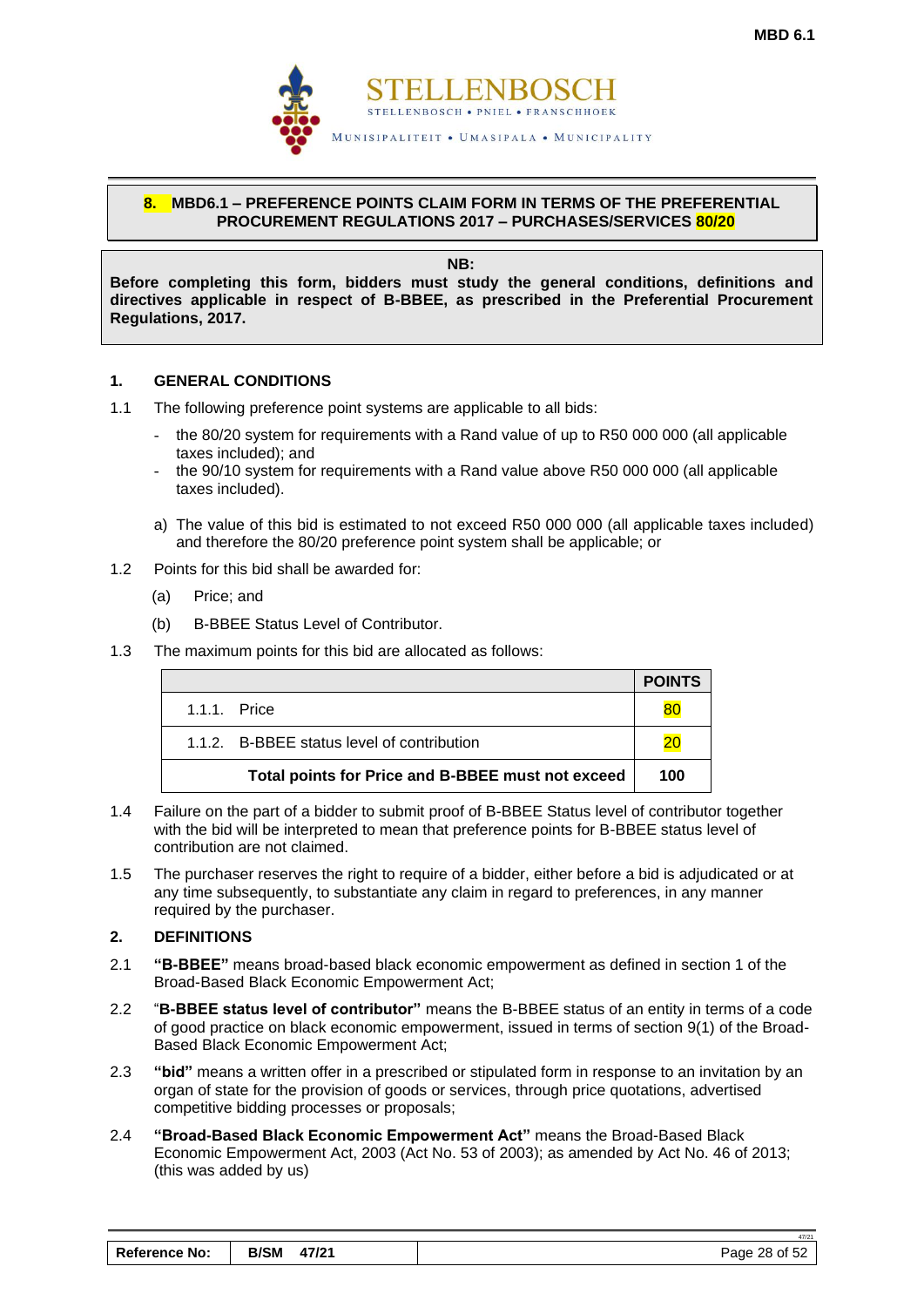

- 2.5 **"EME"** means an Exempted Micro Enterprise in terms of a code of good practice on black economic empowerment issued in terms of section 9 (1) of the Broad-Based Black Economic Empowerment Act;
- 2.6 **"functionality"** means the ability of a tenderer to provide goods or services in accordance with specifications as set out in the tender documents.
- 2.7 **"prices"** includes all applicable taxes less all unconditional discounts;

# 2.8 **"proof of B-BBEE status level of contributor"** means:

- 2.8.1 B-BBEE Status level certificate issued by an authorized body or person;
- 2.8.2 A sworn affidavit as prescribed by the B-BBEE Codes of Good Practice;
- 2.8.3 Any other requirement prescribed in terms of the B-BBEE Act;
- 2.9 **"QSE"** means a qualifying small business enterprise in terms of a code of good practice on black economic empowerment issued in terms of section 9 (1) of the Broad-Based Black Economic Empowerment Act;
- *2.10* **"rand value"** means the total estimated value of a contract in Rand, calculated at the time of bid invitation, and includes all applicable taxes;

# **3. POINTS AWARDED FOR PRICE**

# 3.1 **THE 80/20 OR 90/10 PREFERENCE POINT SYSTEMS**

A maximum of 80 or 90 points is allocated for price on the following basis:

 **80/20 or 90/10**

 $\overline{\phantom{a}}$ J  $\setminus$ 

$$
Ps = 80\left(1 - \frac{Pt - P \min P}{ \min}\right) \qquad \text{or} \qquad \qquad Ps = 90\left(1 - \frac{Pt - P \min P}{ \min P \min P}\right)
$$

**Where:**

- Ps = Points scored for price of bid under consideration
- $Pt =$  Price of bid under consideration
- Pmin = Price of lowest acceptable bid

# **4. POINTS AWARDED FOR B-BBEE STATUS LEVEL OF CONTRIBUTION**

4.1 In terms of Regulation 6 (2) and 7 (2) of the Preferential Procurement Regulations, preference points must be awarded to a bidder for attaining the B-BBEE status level of contribution in accordance with the table below:

| <b>B-BBEE Status</b><br><b>Level of Contributor</b> | <b>Number of points</b><br>(90/10 system) | <b>Number of points</b><br>(80/20 system) |
|-----------------------------------------------------|-------------------------------------------|-------------------------------------------|
|                                                     | 10                                        | 20                                        |
|                                                     |                                           | 18                                        |
|                                                     |                                           | 14                                        |
|                                                     | 5                                         | 12                                        |
|                                                     |                                           | 8                                         |
|                                                     |                                           | 6                                         |
|                                                     |                                           |                                           |
|                                                     |                                           | ◠                                         |
| Non-compliant<br>contributor                        |                                           |                                           |

|                      |             |       | 47/2 <sup>4</sup> |
|----------------------|-------------|-------|-------------------|
| <b>Reference No:</b> | <b>B/SM</b> | 47/21 | Page 29 of 52     |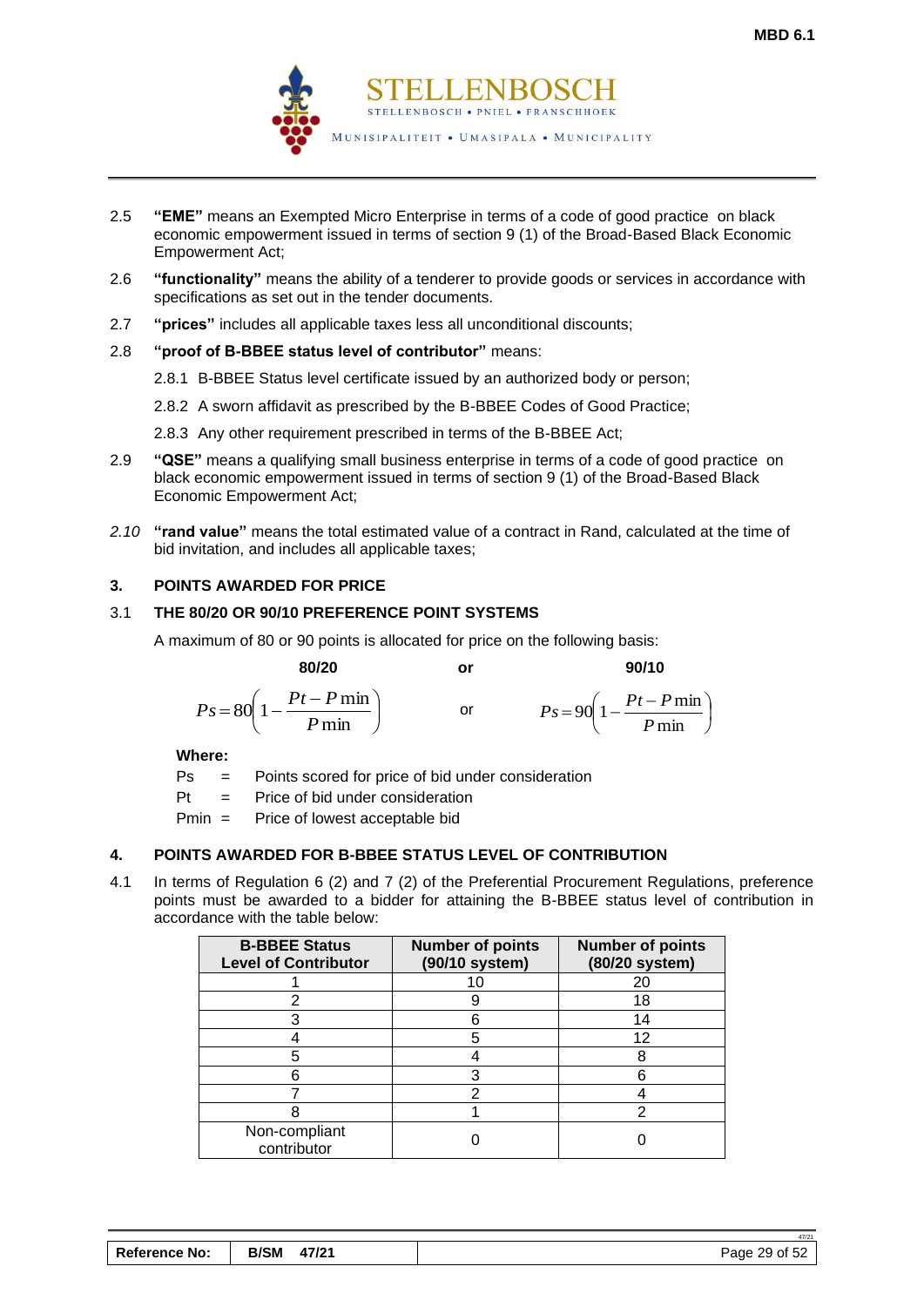

# **5. BID DECLARATION**

5.1 Bidders who claim points in respect of B-BBEE Status Level of Contribution must complete the following:

#### 6. **B -BBEE STATUS LEVEL OF CONTRIBUTION CLAIMED IN TERMS OF PARAGRAPHS 1.4 AND 4.1**

6.1 B-BBEE Status Level of Contributor: = …………………(maximum of 10 or 20 points)

(Points claimed in respect of paragraph 7.1 must be in accordance with the table reflected in paragraph 4.1 and must be substantiated by means of a B-BBEE certificate issued by a Verification Agency accredited by SANAS or the original sworn affidavit.

#### **7. SUB-CONTRACTING**

| 7.1<br>Will any portion of the contract be sub-contracted? (Tick<br><b>YES</b><br>applicable box) |  |  |           |   |
|---------------------------------------------------------------------------------------------------|--|--|-----------|---|
| 7.1.1<br>If yes, indicate:                                                                        |  |  |           |   |
| 7.1.1.1 what percentage of the contract will be subcontracted?                                    |  |  |           | % |
| 7.1.1.2 the name of the sub-contractor?                                                           |  |  |           |   |
| 7.1.1.3 the B-BBEE status level of the sub-contractor?                                            |  |  |           |   |
| 7.1.1.4 whether the sub-contractor is an EME or QSE? (Tick<br><b>YES</b><br>applicable box)       |  |  | <b>NO</b> |   |

#### 7.1.1.5 Specify, by ticking the appropriate box, if subcontracting with an enterprise in terms of Preferential Procurement Regulations, 2017:

| Designated Group: An EME or QSE which is at last 51% owned by:    | <b>EME</b> | <b>QSE</b> |
|-------------------------------------------------------------------|------------|------------|
| <b>Black people</b>                                               |            |            |
| Black people who are youth                                        |            |            |
| Black people who are women                                        |            |            |
| Black people with disabilities                                    |            |            |
| Black people living in rural or underdeveloped areas or townships |            |            |
| Cooperative owned by black people                                 |            |            |
| Black people who are military veterans                            |            |            |
| <b>OR</b>                                                         |            |            |
| Any EME                                                           |            |            |
| Any QSE                                                           |            |            |

|                      |             |       | 47/2          |
|----------------------|-------------|-------|---------------|
| <b>Reference No:</b> | <b>B/SM</b> | 47/21 | Page 30 of 52 |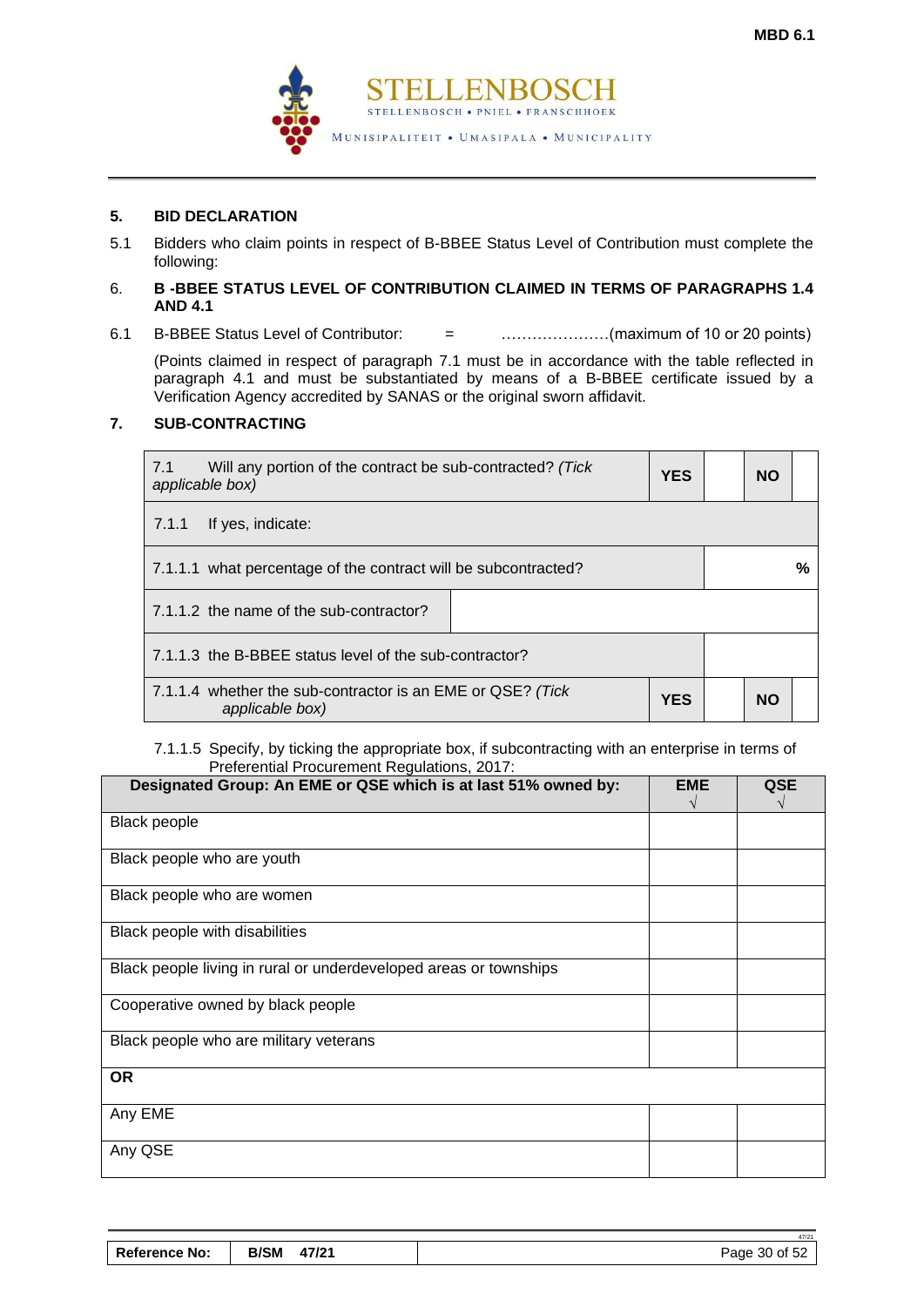۰

47/21



# **8. DECLARATION WITH REGARD TO COMPANY/FIRM**

 $\blacksquare$ 

| 8.1 | <b>Name of Company/firm:</b>                                      |                                                 |                                          |  |  |
|-----|-------------------------------------------------------------------|-------------------------------------------------|------------------------------------------|--|--|
| 8.2 | VAT registration number                                           |                                                 |                                          |  |  |
| 8.3 | <b>Company registration</b><br>number                             |                                                 |                                          |  |  |
|     |                                                                   |                                                 | Partnership / Joint Venture / Consortium |  |  |
|     |                                                                   |                                                 | One person business / sole proprietor    |  |  |
| 8.4 | Type of Company/Firm:<br>(Tick applicable box)                    | <b>Close Corporation</b>                        |                                          |  |  |
|     |                                                                   | Company                                         |                                          |  |  |
|     |                                                                   | (Pty) Limited                                   |                                          |  |  |
|     |                                                                   |                                                 |                                          |  |  |
| 8.5 | <b>Describe Principal</b><br><b>Business</b><br><b>Activities</b> |                                                 |                                          |  |  |
|     |                                                                   |                                                 |                                          |  |  |
|     |                                                                   | Manufacturer                                    |                                          |  |  |
| 8.6 | <b>Company Classification</b>                                     | Supplier                                        |                                          |  |  |
|     | (Tick applicable box)                                             | Professional service provider                   |                                          |  |  |
|     |                                                                   | Other service providers, e.g. transporter, etc. |                                          |  |  |
| 8.7 | <b>Municipal Information</b>                                      |                                                 |                                          |  |  |
|     | Municipality where business is situated:                          |                                                 |                                          |  |  |
|     | <b>Registered Account Number:</b>                                 |                                                 |                                          |  |  |
|     | <b>Stand Number:</b>                                              |                                                 |                                          |  |  |
| 8.8 | Total Number of years the Company/Firm has been in business:      |                                                 |                                          |  |  |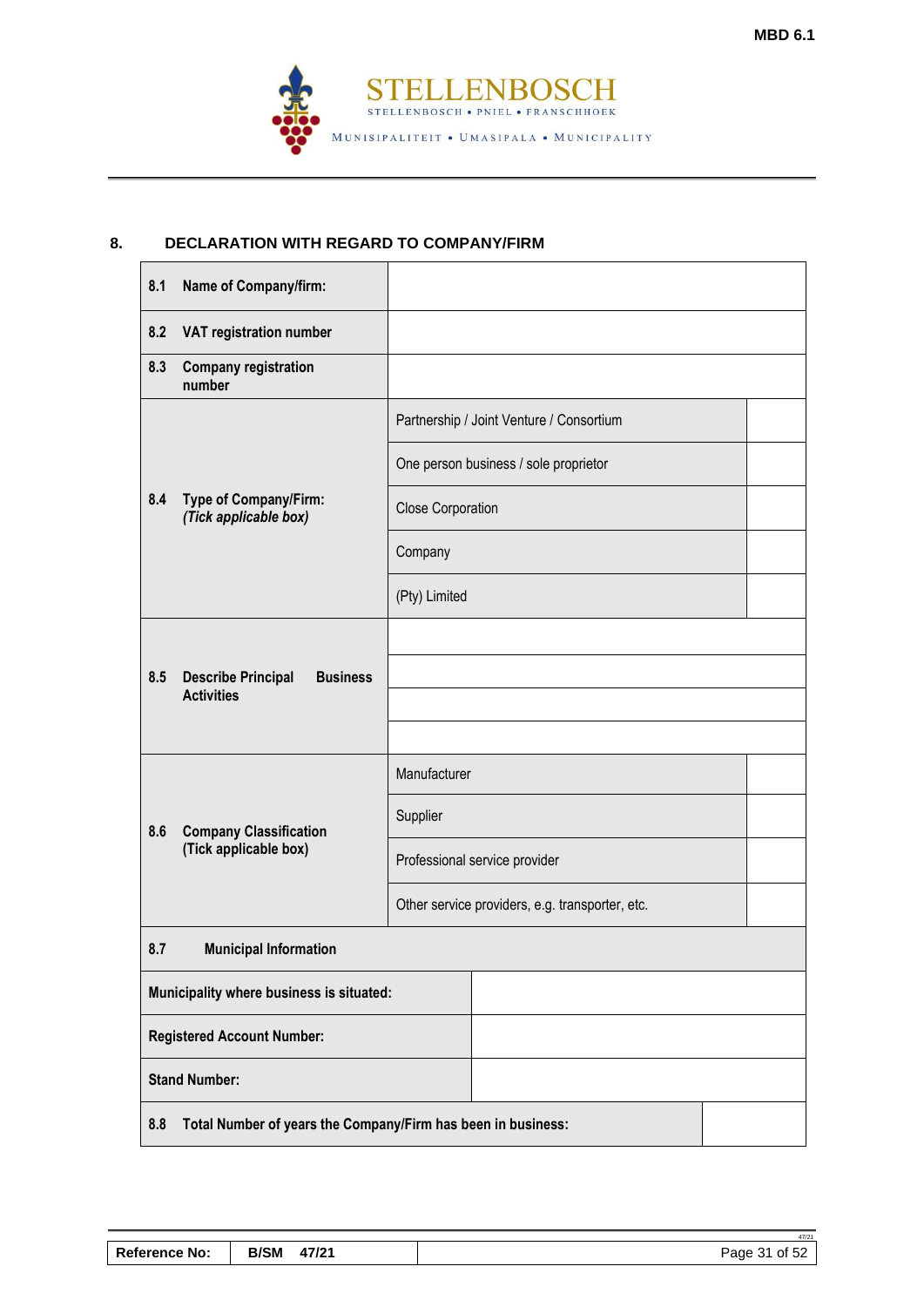

- 9. I / we, the undersigned, who is / are duly authorised to do so on behalf of the company/firm, certify that the points claimed, based on the B-BBE status level of contribution indicated in paragraph 1.4 and 6.1 of the foregoing certificate, qualifies the company/ firm for the preference(s) shown and I / we acknowledge that:
- 9.1 The information furnished is true and correct;
- 9.2 The preference points claimed are in accordance with the General Conditions as indicated in paragraph 1 of this form.
- 9.3 In the event of a contract being awarded as a result of points claimed as shown in paragraph 1.4 and 6.1, the contractor may be required to furnish documentary proof to the satisfaction of the purchaser that the claims are correct;
- 9.4 If the B-BBEE status level of contribution has been claimed or obtained on a fraudulent basis or any of the conditions of contract have not been fulfilled, the purchaser may, in addition to any other remedy it may have –
	- 9.4.1 disqualify the person from the bidding process;
	- 9.4.2 recover costs, losses or damages it has incurred or suffered as a result of that person's conduct;
	- 9.4.3 cancel the contract and claim any damages which it has suffered as a result of having to make less favourable arrangements due to such cancellation;
	- 9.4.4 restrict the bidder or contractor, its shareholders and directors, or only the shareholders and directors who acted on a fraudulent basis, from obtaining business from any organ of state for a period not exceeding 10 years, after the *audi alteram partem* (hear the other side) rule has been applied; and

<span id="page-33-0"></span>

| SIGNATURE OF<br>BIDDER(S): |                   |  |
|----------------------------|-------------------|--|
| <b>WITNESS 1:</b>          | <b>WITNESS 2:</b> |  |
| DATE:                      |                   |  |
|                            |                   |  |
| ADDRESS:                   |                   |  |
|                            |                   |  |

9.4.5 forward the matter for criminal prosecution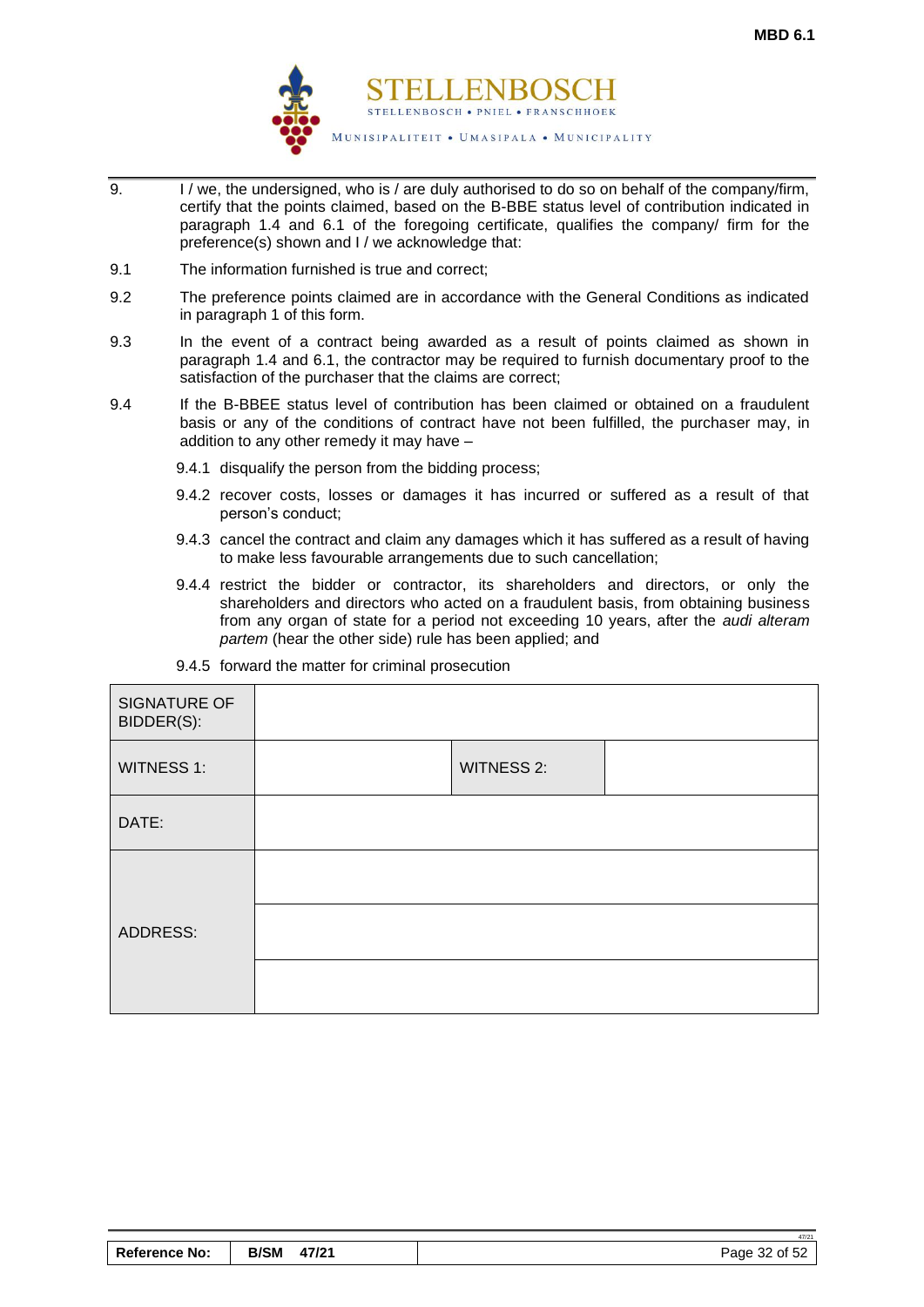

### <span id="page-34-0"></span>**9. MBD 8 – DECLARATION OF BIDDER'S PAST SUPPLY CHAIN MANAGEMENT PRACTICES**

- 1. This Municipal Bidding Document must form part of all bids invited.
- 2. It serves as a declaration to be used by municipalities and municipal entities in ensuring that when goods and services are being procured, all reasonable steps are taken to combat the abuse of the supply chain management system.
- 3. The bid of any bidder may be rejected if that bidder, or any of its directors have:
	- 3.1. abused the municipality's / municipal entity's supply chain management system or committed any improper conduct in relation to such system;
	- 3.2. been convicted for fraud or corruption during the past five years;
	- 3.3. willfully neglected, reneged on or failed to comply with any government, municipal or other public sector contract during the past five years; or
	- 3.4. been listed in the Register for Tender Defaulters in terms of section 29 of the Prevention and Combating of Corrupt Activities Act (No 12 of 2004).
- 4. In order to give effect to the above, the following questionnaire must be completed and submitted with the bid.

| 4.1   | Is the bidder or any of its directors listed on the National Treasury's database as<br>a company or person prohibited from doing business with the public sector?<br>(Companies or persons who are listed on this database were informed in writing of this restriction<br>by the National Treasury after the audi alteram partem rule was applied).                                                                                           | <b>Yes</b> | <b>No</b> |
|-------|------------------------------------------------------------------------------------------------------------------------------------------------------------------------------------------------------------------------------------------------------------------------------------------------------------------------------------------------------------------------------------------------------------------------------------------------|------------|-----------|
| 4.1.1 | If so, furnish particulars:                                                                                                                                                                                                                                                                                                                                                                                                                    |            |           |
| 4.2   | Is the bidder or any of its directors listed on the Register for Tender Defaulters in<br>terms of section 29 of the Prevention and Combating of Corrupt Activities Act<br>(No 12 of 2004)?<br>(To access this Register enter the National Treasury's website, www.treasury.gov.za, click on the<br>icon "Register for Tender Defaulters" or submit your written request for a hard copy of the Register<br>to facsimile number (012) 3265445). | <b>Yes</b> | <b>No</b> |
| 4.2.1 | If so, furnish particulars:                                                                                                                                                                                                                                                                                                                                                                                                                    |            |           |
| 4.3   | Was the bidder or any of its directors convicted by a court of law (including a<br>court of law outside the Republic of South Africa) for fraud or corruption during<br>the past five years?                                                                                                                                                                                                                                                   | <b>Yes</b> | <b>No</b> |

| <b>Reference No:</b> | <b>B/SM</b><br>47/21 | Page 33 of 52 |
|----------------------|----------------------|---------------|
|----------------------|----------------------|---------------|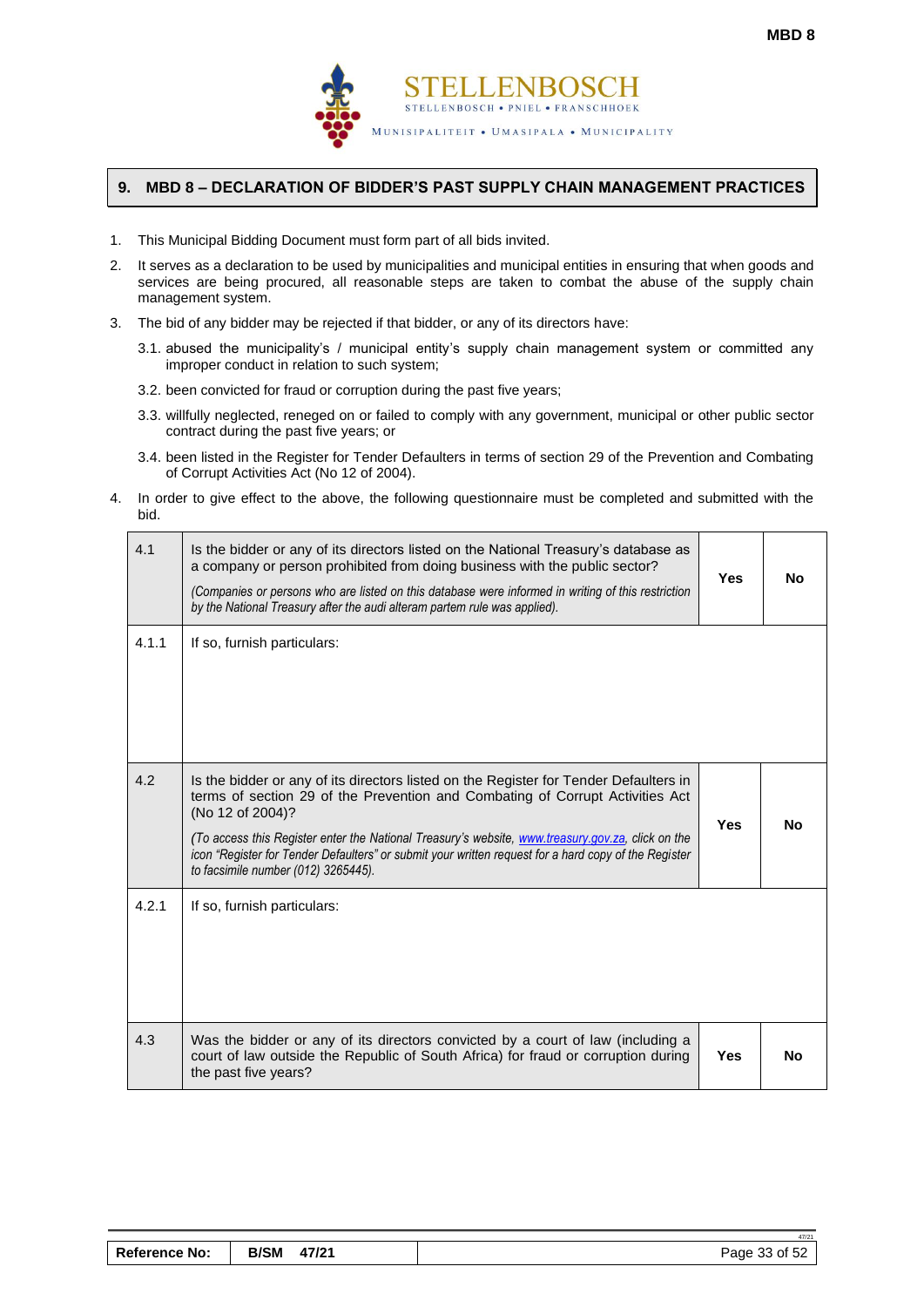

| 4.3.1 | If so, furnish particulars:                                                                                                                                                                                                                  |            |     |
|-------|----------------------------------------------------------------------------------------------------------------------------------------------------------------------------------------------------------------------------------------------|------------|-----|
| 4.4   | Does the bidder or any of its directors owe any municipal rates and taxes or<br>municipal charges to the municipality / municipal entity, or to any other<br>municipality / municipal entity, that is in arrears for more than three months? | <b>Yes</b> | No. |
| 4.4.1 | If so, furnish particulars:                                                                                                                                                                                                                  |            |     |
| 4.5   | Was any contract between the bidder and the municipality / municipal entity or<br>any other organ of state terminated during the past five years on account of<br>failure to perform on or comply with the contract?                         | <b>Yes</b> | No. |
| 4.5.1 | If so, furnish particulars:                                                                                                                                                                                                                  |            |     |

# **5. CERTIFICATION**

I, the undersigned (full name),  $\qquad \qquad \qquad \qquad$  , certify that

the information furnished on this declaration form true and correct.

I accept that, in addition to cancellation of a contract, action may be taken against me should this declaration prove to be false.

| SIGNATURE:    | NAME (PRINT): |  |
|---------------|---------------|--|
| CAPACITY:     | DATE:         |  |
| NAME OF FIRM: |               |  |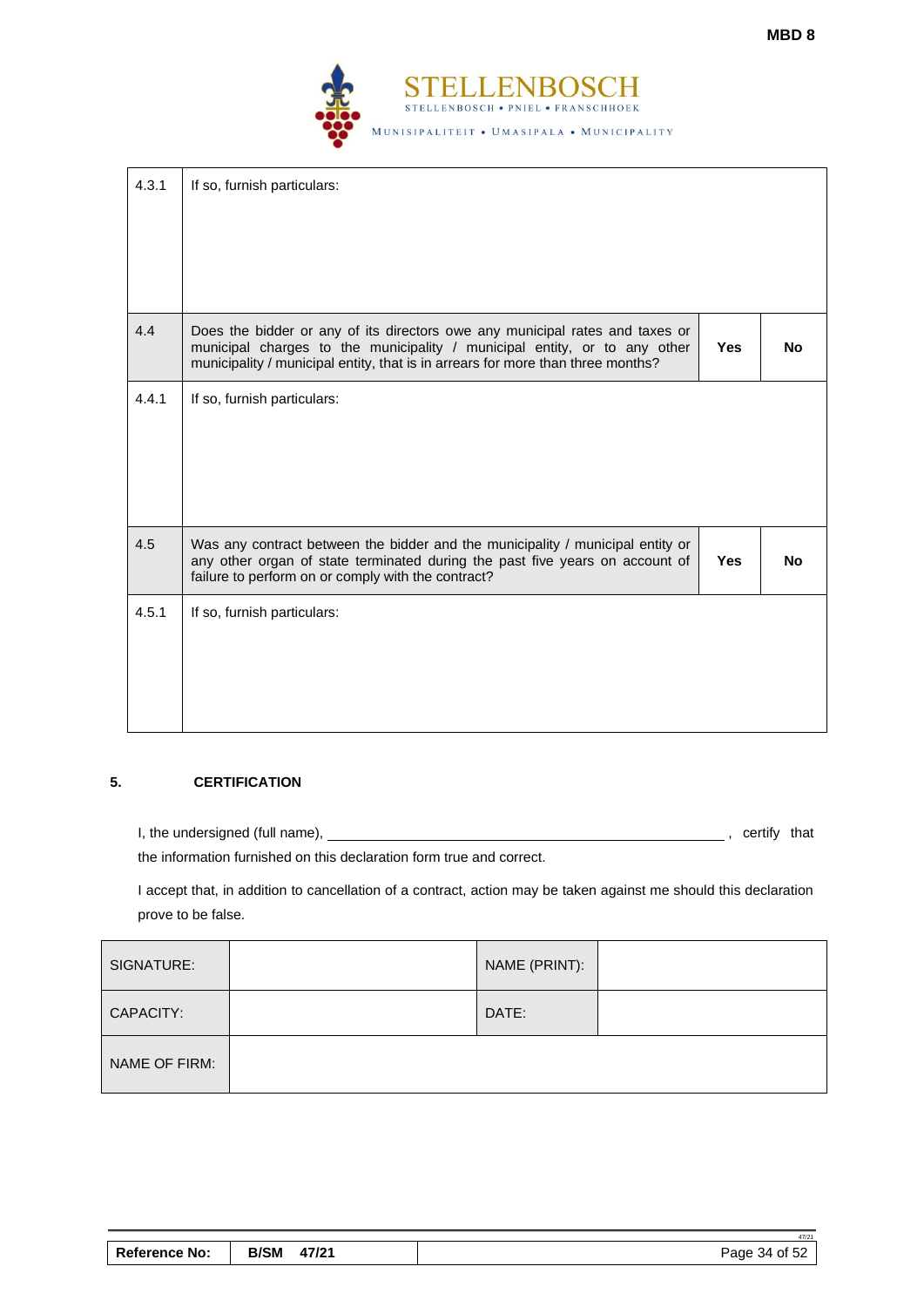

# **10. MBD 9 – CERTIFICATE OF INDEPENDENT BID DETERMINATION**

- <span id="page-36-0"></span>1. This Municipal Bidding Document (MBD) must form part of all bids invited.
- 2. Section 4 (1) (b) (iii) of the Competition Act No. 89 of 1998, as amended, prohibits an agreement between, or concerted practice by, firms, or a decision by an association of firms, if it is between parties in a horizontal relationship and if it involves collusive bidding (or bid rigging).<sup>4</sup> Collusive bidding is a *per se* prohibition meaning that it cannot be justified under any grounds.
- 3. Municipal Supply Regulation 38 (1) prescribes that a supply chain management policy must provide measures for the combating of abuse of the supply chain management system, and must enable the accounting officer, among others, to:
	- 3.1. take all reasonable steps to prevent such abuse;
	- 3.2. reject the bid of any bidder if that bidder or any of its directors has abused the supply chain management system of the municipality or municipal entity or has committed any improper conduct in relation to such system; and
	- 3.3. cancel a contract awarded to a person if the person committed any corrupt or fraudulent act during the bidding process or the execution of the contract.
- 4. This MBD serves as a certificate of declaration that would be used by institutions to ensure that, when bids are considered, reasonable steps are taken to prevent any form of bid-rigging.
- 5. In order to give effect to the above, the attached Certificate of Bid Determination (MBD 9) must be completed and submitted with the bid:

# **CERTIFICATE OF INDEPENDENT BID DETERMINATION**:

In response to the invitation for the bid made by:

# **STELLENBOSCH MUNICIPALITY**

I, the undersigned, in submitting the accompanying bid, hereby make the following statements that I certify to be true and complete in every respect:

- 1. I have read and I understand the contents of this Certificate;
- 2. I understand that the accompanying bid will be disqualified if this Certificate is found not to be true and complete in every respect;
- 3. I am authorized by the bidder to sign this Certificate, and to submit the accompanying bid, on behalf of the bidder;
- 4. Each person whose signature appears on the accompanying bid has been authorized by the bidder to determine the terms of, and to sign, the bid, on behalf of the bidder;
- 5. For the purposes of this Certificate and the accompanying bid, I understand that the word "competitor" shall include any individual or organization, other than the bidder, whether or not affiliated with the bidder, who:
	- 5.1. has been requested to submit a bid in response to this bid invitation;

*<sup>4</sup> Bid rigging (or collusive bidding) occurs when businesses, that would otherwise be expected to compete, secretly conspire to raise prices or lower the quality of goods and / or services for purchasers who wish to acquire goods and / or services through a bidding process. Bid rigging is, therefore, an agreement between competitors not to compete.*

| <b>Reference No:</b> | B/SM 47/21 | Page 35 of 52 |
|----------------------|------------|---------------|
|----------------------|------------|---------------|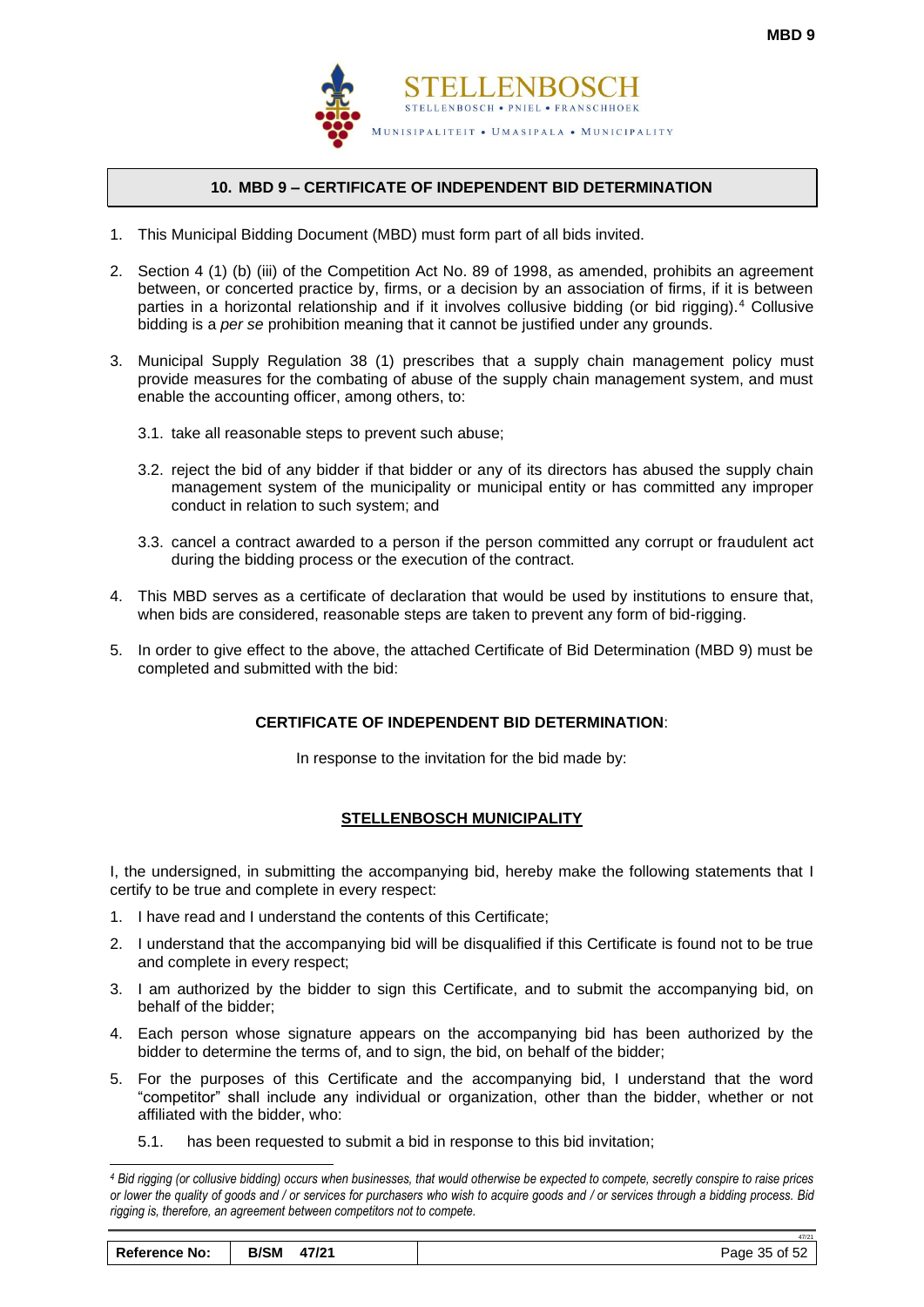

- 5.2. could potentially submit a bid in response to this bid invitation, based on their qualifications, abilities or experience; and
- 5.3. provides the same goods and services as the bidder and/or is in the same line of business as the bidder
- 6. The bidder has arrived at the accompanying bid independently from, and without consultation, communication, agreement or arrangement with any competitor. However communication between partners in a joint venture or consortium<sup>5</sup> will not be construed as collusive bidding.
- 7. In particular, without limiting the generality of paragraphs 6 above, there has been no consultation, communication, agreement or arrangement with any competitor regarding:

7.1. prices;

- 7.2. geographical area where product or service will be rendered (market allocation)
- 7.3. methods, factors or formulas used to calculate prices;
- 7.4. the intention or decision to submit or not to submit, a bid;
- 7.5. the submission of a bid which does not meet the specifications and conditions of the bid; or
- 7.6. bidding with the intention not to win the bid.
- 8. In addition, there have been no consultations, communications, agreements or arrangements with any competitor regarding the quality, quantity, specifications and conditions or delivery particulars of the products or services to which this bid invitation relates.
- 9. The terms of the accompanying bid have not been, and will not be, disclosed by the bidder, directly or indirectly, to any competitor, prior to the date and time of the official bid opening or of the awarding of the contract.
- 10. I am aware that, in addition and without prejudice to any other remedy provided to combat any restrictive practices related to bids and contracts, bids that are suspicious will be reported to the Competition Commission for investigation and possible imposition of administrative penalties in terms of section 59 of the Competition Act No. 89 of 1998 and or may be reported to the National Prosecuting Authority (NPA) for criminal investigation and or may be restricted from conducting business with the public sector for a period not exceeding ten (10) years in terms of the Prevention and Combating of Corrupt Activities Act No. 12 of 2004 or any other applicable legislation.

| SIGNATURE:    | NAME (PRINT): |  |
|---------------|---------------|--|
| CAPACITY:     | DATE:         |  |
| NAME OF FIRM: |               |  |

*<sup>5</sup> Joint venture or Consortium means an association of persons for the purpose of combining their expertise, property, capital, efforts, skill and knowledge in an activity for the execution of a contract.*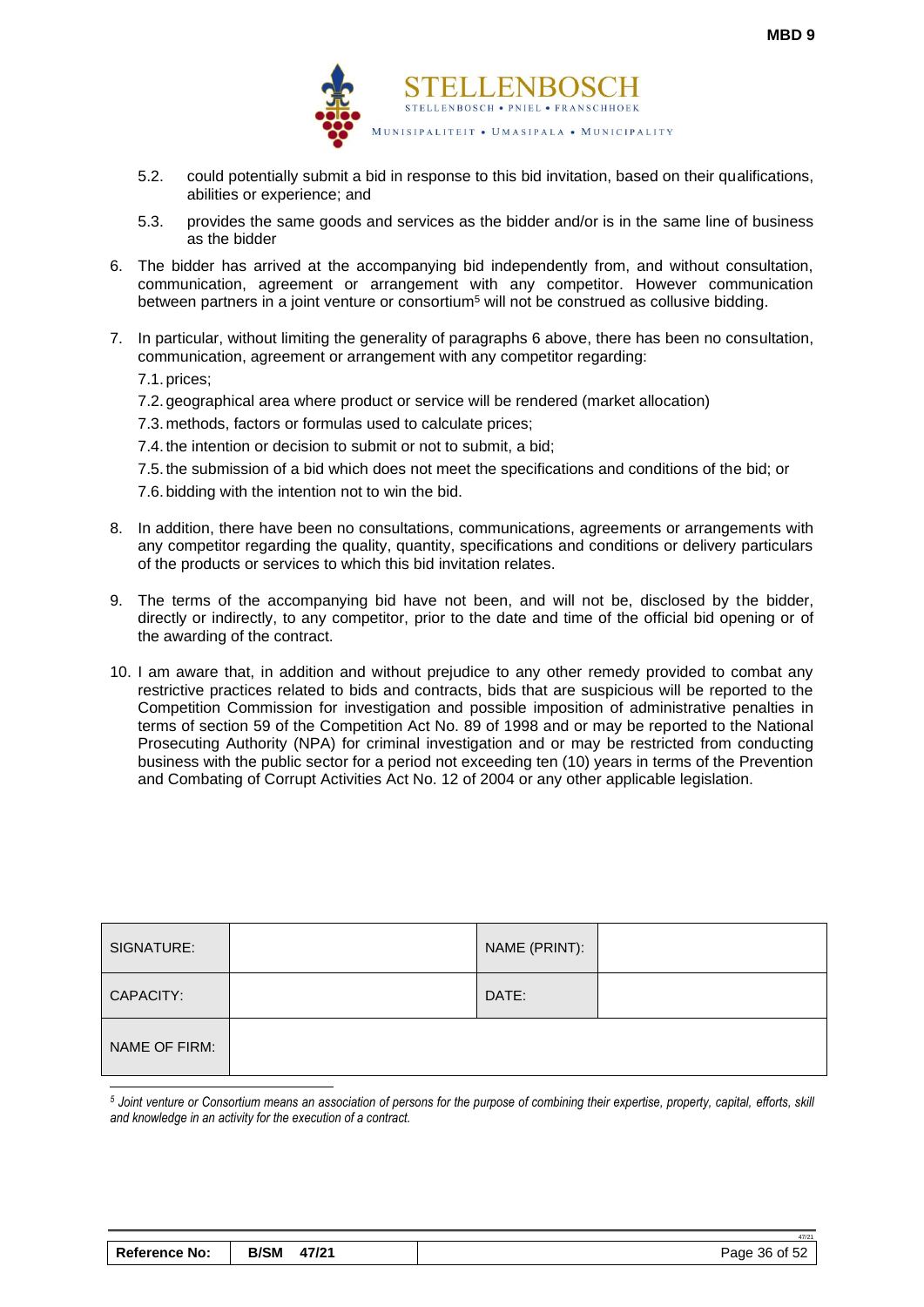

#### **11. MBD 10 – CERTIFICATE FOR PAYMENT OF MUNICIPAL SERVICES**

#### <span id="page-38-0"></span>**DECLARATION IN TERMS OF CLAUSE 112(1) OF THE MUNICIPAL FINANCE MANAGEMENT ACT (NO.56 OF 2003)**

 $\mathsf{I}, \mathsf{I}, \mathsf{I}$ acknowledge that according to SCM Regulation  $38(1)(d)(i)$ , the Municipality may reject the tender of the tenderer if any municipal rates and taxes or municipal service charges owed by the Tenderer or any of its directors/members/partners to the Stellenbosch Municipality, or to any other municipality or municipal entity, are in arrears for more than 3 (three) months.

I declare that I am duly authorised to act on behalf of \_\_\_\_\_\_\_\_\_\_\_\_\_\_\_\_\_\_\_\_\_\_\_\_\_\_\_\_\_\_\_\_\_\_\_\_\_\_\_\_\_\_ (name of the firm) and hereby declare, that to the best of my personal knowledge, neither the firm nor any director/member/partner of said firm is in arrears on any of its municipal accounts with any municipality in the Republic of South Africa, for a period longer than 3 (three) months.

I further hereby certify that the information set out in this schedule and/or attachment(s) hereto is true and correct. The Tenderer acknowledges that failure to properly and truthfully complete this schedule may result in the tender being disqualified, and/or in the event that the tenderer is successful, the cancellation of the contract.

| PHYSICAL BUSINESS ADDRESS(ES) OF THE TENDERER | <b>MUNICIPAL ACCOUNT NUMBER</b> |
|-----------------------------------------------|---------------------------------|
|                                               |                                 |
|                                               |                                 |

#### **FURTHER DETAILS OF THE BIDDER'S Director / Shareholder / Partners, etc.:**

 $47/21$ 

| Director / Shareholder / partner | Physical address of the<br><b>Business</b> | <b>Municipal Account</b><br>number(s) | <b>Physical residential</b><br>address of the Director /<br>shareholder / partner | <b>Municipal Account</b><br>number(s) |
|----------------------------------|--------------------------------------------|---------------------------------------|-----------------------------------------------------------------------------------|---------------------------------------|
|                                  |                                            |                                       |                                                                                   |                                       |
|                                  |                                            |                                       |                                                                                   |                                       |
|                                  |                                            |                                       |                                                                                   |                                       |
|                                  |                                            |                                       |                                                                                   |                                       |
|                                  |                                            |                                       |                                                                                   |                                       |
|                                  |                                            |                                       |                                                                                   |                                       |
|                                  |                                            |                                       |                                                                                   |                                       |

**NB: Please attach certified copy (ies) of ID document(s) and Municipal Accounts If the entity or any of its Directors/Shareholders/Partners, etc. rents/leases premises, a copy of the rental/lease agreement must be submitted with this tender.**

| <b>Reference No:</b> | <b>B/SM</b> | 47/21 | Page 37 of 52 |
|----------------------|-------------|-------|---------------|
|                      |             |       |               |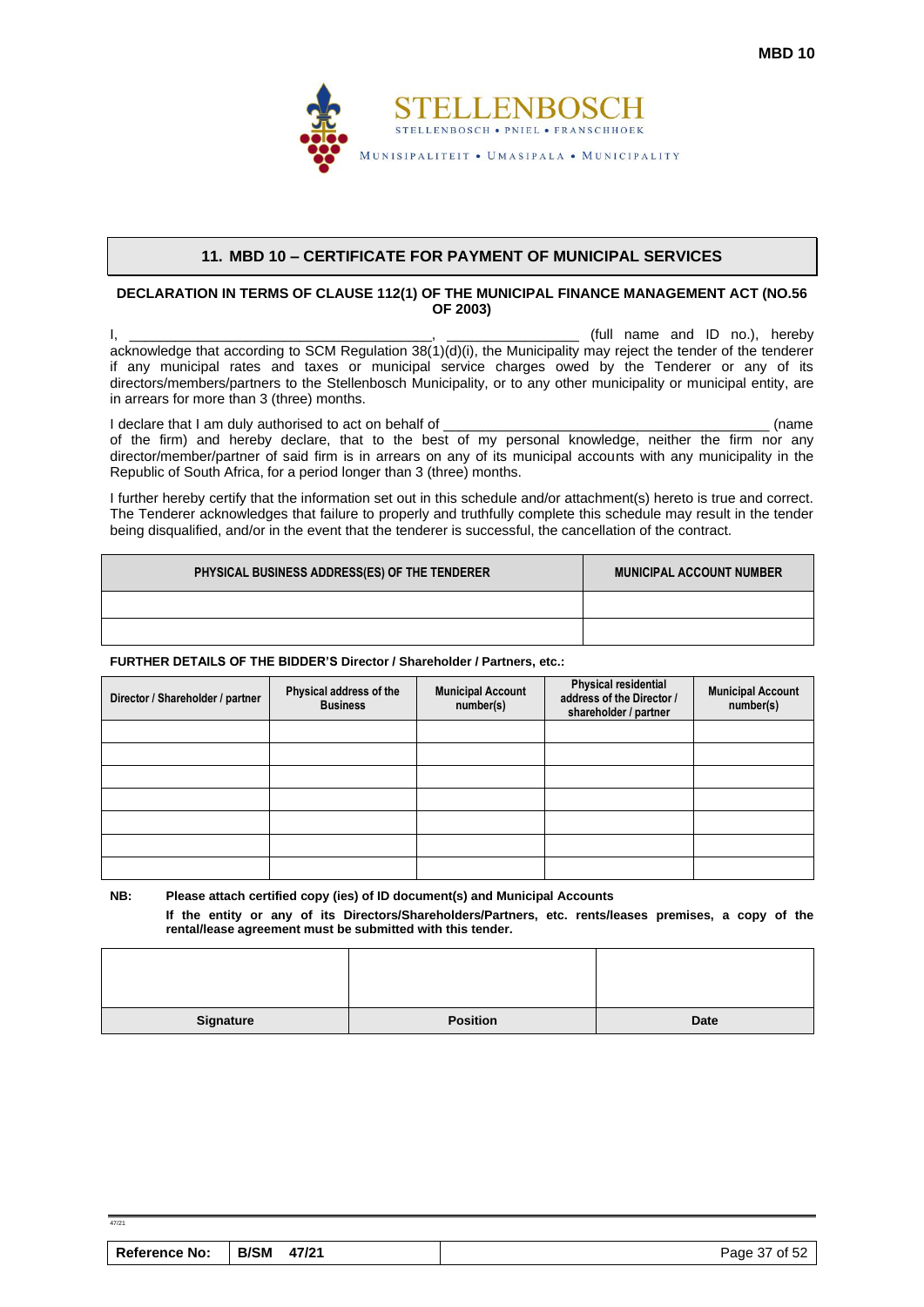

# <span id="page-39-0"></span>**PART B – SPECIFICATIONS AND PRICING SCHEDULE**

| <b>Reference No:</b> | <b>B/SM</b><br>47/21 | -4<br>38 of<br>Page<br>D4 |
|----------------------|----------------------|---------------------------|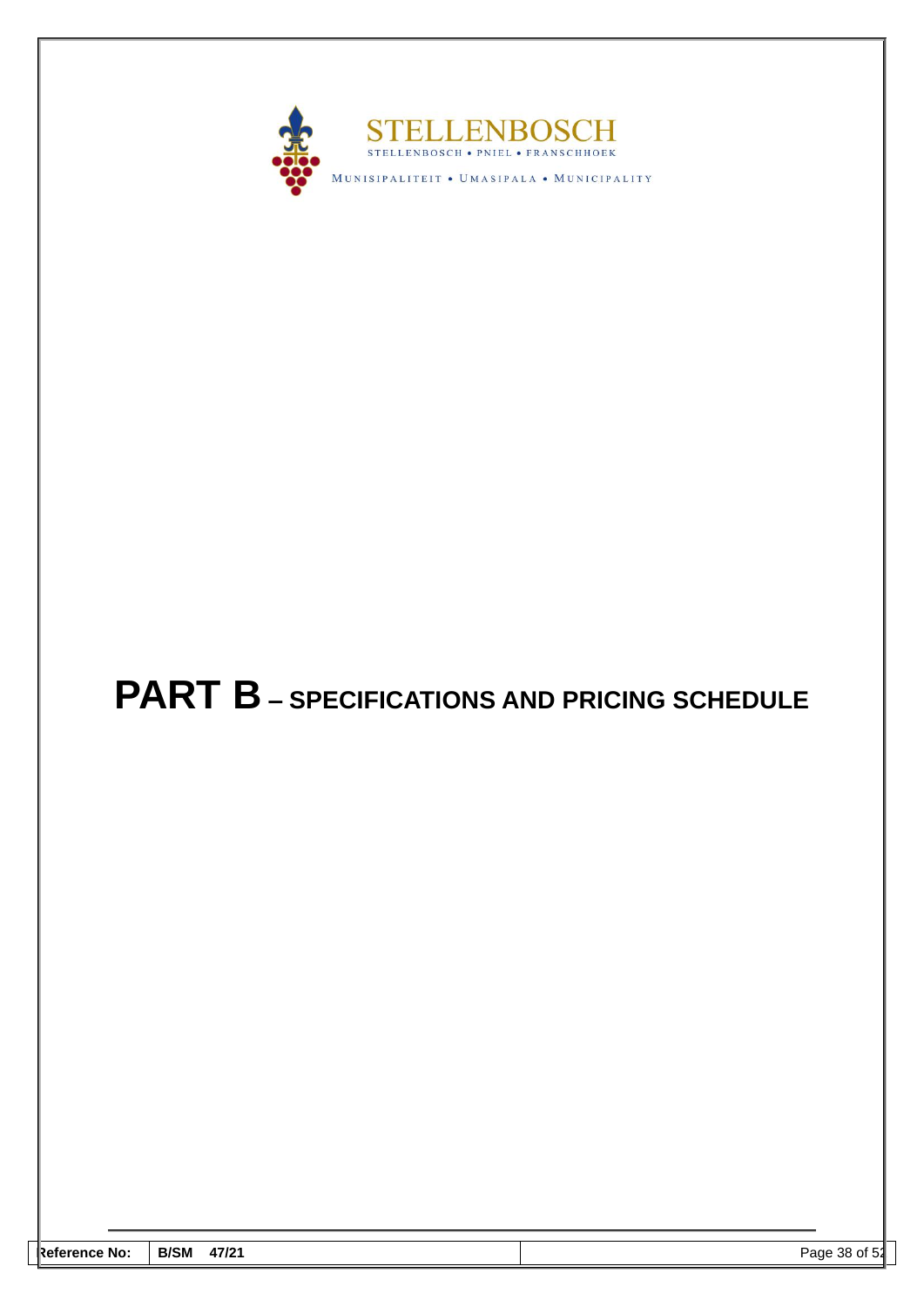

#### **12. SPECIFICATIONS**

#### <span id="page-40-0"></span>**1. Introduction**

 Stellenbosch Municipality requires a spatially based integrated Capital Expenditure Framework (CEF) which outlines capital investment plans over a 10 year horizon, taking into account all key plans and spatial strategies and concepts.

As a local authority Stellenbosch Municipality qualified as an intermediary city municipality in 2018, which entitled the municipality to gain access to the Integrated Urban Development Grant. To secure the grant, the municipality is required to publish a Capital Expenditure Framework annually by 31 March annually. The municipality obtained funding at the end of 2019 from DBSA to assist with the development of a fully compliant CEF by 31 March 2021.

#### **2. Background**

The Integrated Urban Development Grant Framework requires intermediate city municipalities to develop a Capital Expenditure Framework. The "Capital Expenditure Framework" (CEF) is referred to as a key component of the SDF in the Spatial Planning and Land Use Management Act, Act 16 of 2013 (SPLUMA) section (21)(n). The legislative context is within the realm of municipal planning and relates specifically to Integrated Development Plans (IDPs), Spatial Development Frameworks (SDFs) and Municipal Budgeting. The Department of Cooperative Governance has prepared guidelines that seek to assist intermediate cities to develop their CEF. Section 153 of the Constitution of South Africa states that a municipality must structure and manage its administration, budgeting and planning process to give priority to basic needs of the community and to promote the social and economic development of the community. It instructs municipalities to be developmental in nature, and it states that it should be done through two vehicles, namely planning processes and budgeting processes.

In April 2016 cabinet adopted the Integrated Urban Development Framework (IUDF) as the official national urban policy of government under the custodianship of the Department of Cooperative Governance (CoGTA). The IUDF marks a new deal for South Africa's cities and towns. It sets a policy framework to guide the development of inclusive, resilient and liveable urban settlements while addressing the unique conditions and challenges facing South Africa's cities and towns. The key outcome of the IUDF is spatial transformation and to create a growth model of compact, connected and coordinated cities and towns.

Whilst the IUDF responds to the National Development Plan (NDP), it also responds to urbanisation challenges that South Africa (SA) is faced with.

The role of a CEF is to frame the outcomes of a multitude of planning documents within a municipality in order to ensure that implementation is guided by a strategic, spatial, financial and social logic. This is informed by national and provincial strategies and policies and those at the municipal level, namely, Integrated Development Plans (IDP), Spatial Development Framework (SDF) and other departmental strategies.

| <b>PRINT NAME:</b> |                 |  |
|--------------------|-----------------|--|
| CAPACITY:          | Name<br>of firm |  |
| SIGNATURE:         | DATE:           |  |

| <b>Reference No:</b> | <b>B/SM</b><br>47/21 | Page 39 of 52 |
|----------------------|----------------------|---------------|
|----------------------|----------------------|---------------|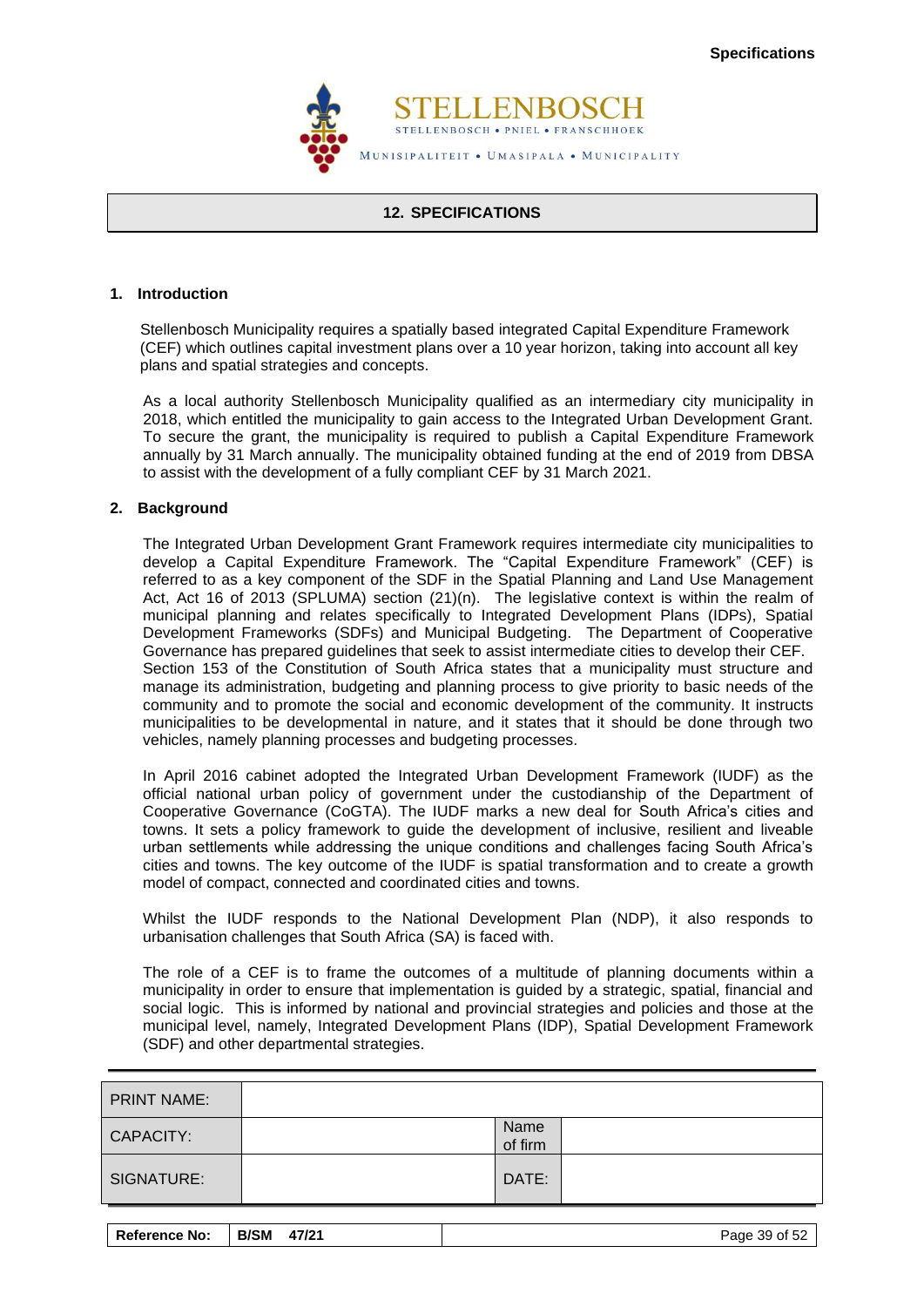

A CEF serves not only as a rationale towards capital investment planning that provides business intelligence, data validation, programme and project synchronisation and prioritisation but also as performance evaluation mechanism. This fundamental element of a municipality – its planning and investment rationale – is guided, managed and finally implemented through means of numerous processes guided by many more legislative frameworks, guidelines, toolkits, and circulars, each related to a specific component of the municipal planning and implementation process essentially described in the municipal Spatial Development Framework (*m*SDF), Integrated Development Plan (IDP), the Long Term Financial Plan (LTFP) and finally the Capital Expenditure Framework (CEF).

The simultaneous management of these processes - processes relating to strategic analysis and planning, best scenario identification, phasing and implementation, as well as monitoring and readjusting, is complex and data-intensive. This complexity, together with numerous challenges at the local government level that relates to inadequate internal capacity, insufficient backlog-, asset- and budgeting management processes are at the heart of what the CEF seeks to address. The role of the CEF is therefore to strengthen the process currently institutionalised within the municipality, and to show how capital flows from planning to implementation, whilst aligning to a spatial transformation vision. The aim is that the CEF becomes the main pivot point around which these processes will rally. The overall aim of the CEF in summary is to clearly outline:

- priorities identified in the spatial development framework (*m*SDF);
- promote long-term infrastructure planning;
- promote infrastructure planning that is better integrated across sectors;
- outline long terms financial planning and the application of the financial strategy within the context of the capital investment framework (CIF) over 10 years;
- Prioritise capital projects in line with funding availability;
- Clearly outline the demand quantification and prioritization; promote a more integrated approach to planning bringing together spatial, technical, financial and planning expertise into a single strategy aligned to the Integrated Development Plan of the Municipality.

One element of the implementation of the IUDF is the introduction of a consolidated infrastructure grant, and all 39 ICMs are all eligible for the Integrated Urban Development Grant (IUDG) starting from the 2019/20 financial year. Among other features, the IUDG moves towards programmatic grant monitoring. The business plan for the IUDG is a three-year capital programme that is aligned with a long-term (10-year) Capital Expenditure Framework (CEF).

The CEF will be used as the primary instrument for grant qualification in the application for IUDG funding by the municipality in addition to the governance criteria set out for ICM's.

Stellenbosch has a demand quantification tool, CP<sup>36</sup>, which will be utilised to identify capital projects over a 10 year period, which will inform the 2021/22 MTREF Budget (3 years) and the CEF.

|  | <sup>6</sup> The CP3 tender expires on 30 June 2021 but remains in effect to be used for the demand quantification of |  |
|--|-----------------------------------------------------------------------------------------------------------------------|--|
|--|-----------------------------------------------------------------------------------------------------------------------|--|

| <b>PRINT NAME:</b> |                 |  |
|--------------------|-----------------|--|
| CAPACITY:          | Name<br>of firm |  |
| SIGNATURE:         | DATE:           |  |

| <b>Reference No:</b> | B/SM 47/21 | Page 40 of 52 |
|----------------------|------------|---------------|
|----------------------|------------|---------------|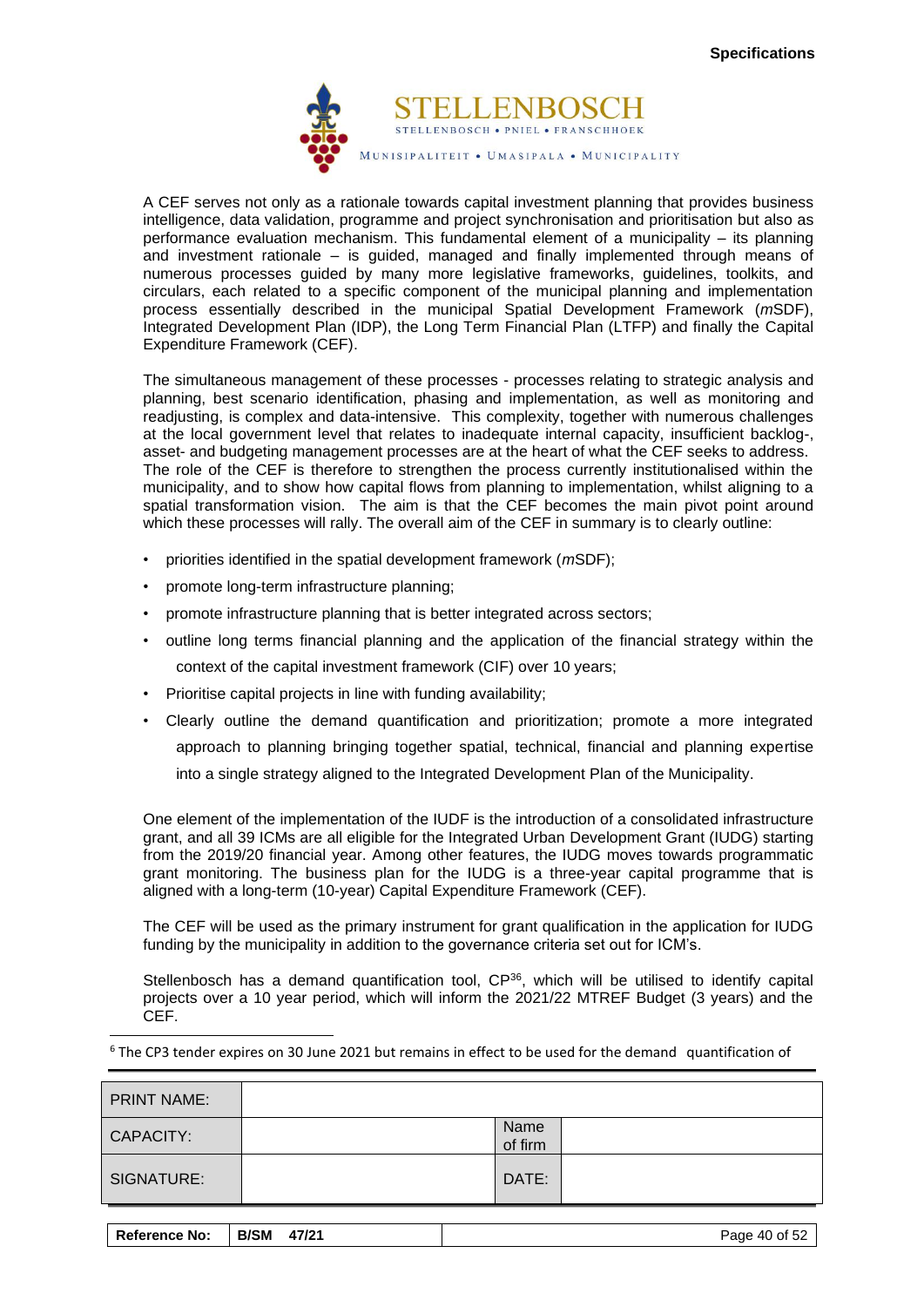

There are also a number of processes currently underway in the municipality that has a direct bearing on the CEF, which must be incorporated into the final 2021 CEF.

The Final 2021 CEF must contain the following:

- 1. Functional Areas and Priority Development Areas
- 2. Socio Economic Profiles
- 3. Modelled Demand
- 4. Capital Investment Framework
- 5. Long Term Financial Model and Funding Envelope
- 6. Project Prioritisation
- 7. Budget scenario development
- 8. Capital Expenditure Framework programme analysis (which will be supplied through the  $\mathbb{CP}^3$ tender still in place until 30 June 2021)
- 9. Allow for illustration of projects multi-dimensionally:
- a. Spatial mapping of assets
- b. Strategic alignment to programmes/visions/strategies
- c. Financial impact on financial performance (Capex)
- d. Other impacts of budget allocations and implementation of projects (Jobs created, Economic impact etc.)
- 10.Allows for prioritization across multiple scenarios
- 11.It needs to be clear, transparent and collaborative / inclusive
- 12.Allows for evidence-based tracking, monitoring and evaluation
- 13.The CEF and strategic investment framework needs to assist in understanding the impact of investment decisions throughout the Greater Stellenbosch area.
- 14.Assists with compliance of various reporting requirements (i.e. CoGTA, National Treasury, PT, DLG)
- 15. Integrates files from the CP3 system, municipal GIS system for reporting, key plans and concept documents illustrating spatial, strategic, infrastructure and social investment
- 16.Must be fully compliant with the IUDF and the IUDG grant requirements
- 17.Assist with identifying corporate and developmental risk to pre-empt mitigating strategies.

| the 2021 CEF.      |                 |  |
|--------------------|-----------------|--|
| <b>PRINT NAME:</b> |                 |  |
| CAPACITY:          | Name<br>of firm |  |
| SIGNATURE:         | DATE:           |  |

| Reference No: | B/SM<br>47/21 | Page 41 of 52 |
|---------------|---------------|---------------|
|               |               |               |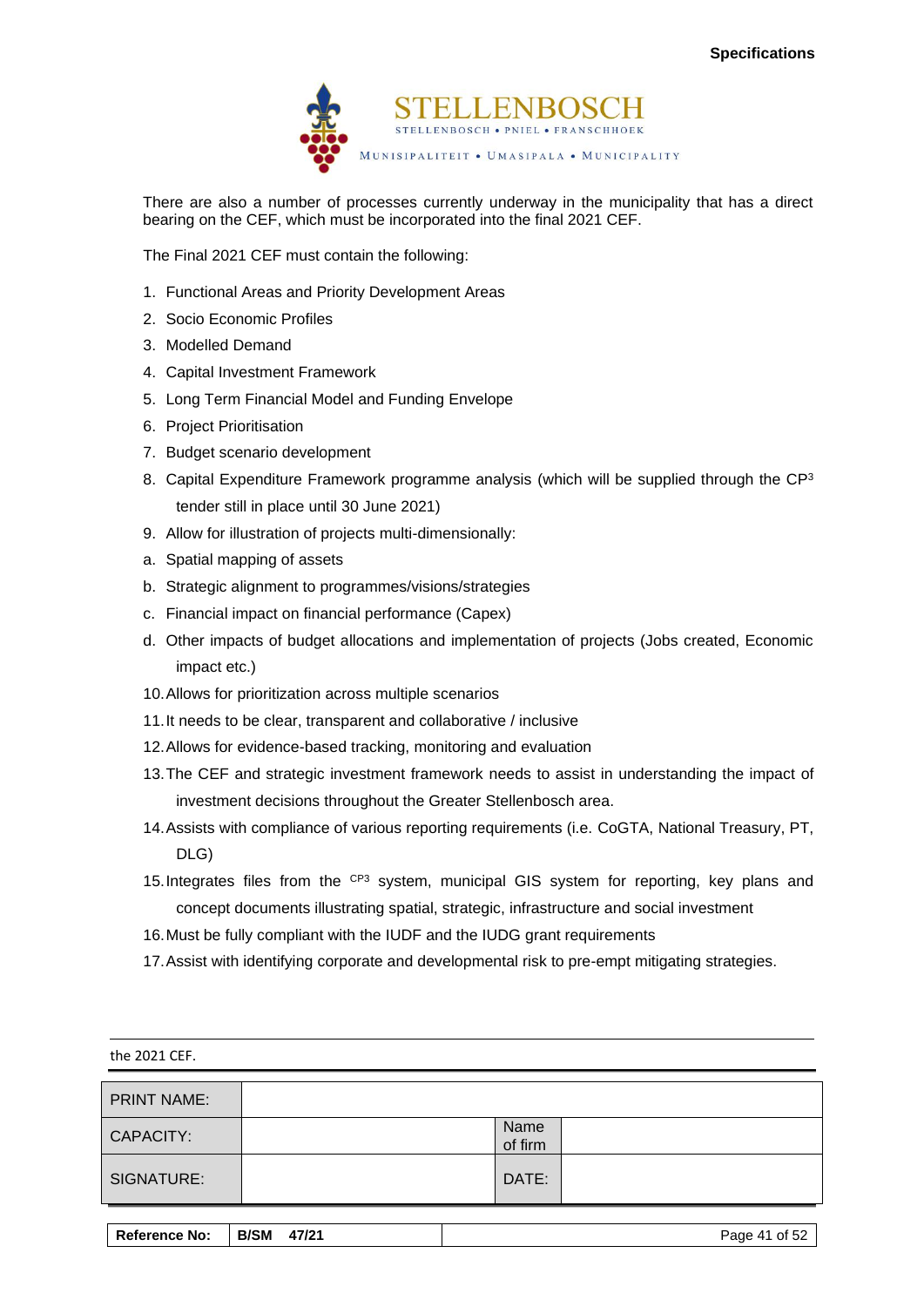

#### **3. Scope**

The main aim of this tender is to appoint a service provider that can provide an overview of the **spatial demand quantification** for the CEF, **socio-economic context** of the broader Stellenbosch municipal area (WC024) and the **development of a new CEF** for Stellenbosch Municipality, for submission to CoGTA by 31 March 2021. The capital demand quantification as identified over the 10 year period through the  $CP<sup>3</sup>$  must be aligned to the spatial demand quantification and the Long Term Financial Plan (which will be developed under a separate tender).

The 2021 CEF will take into account:

- 1. Functional Areas and Priority Development Areas in line with the Stellenbosch *m*SDF
- 2. Socio Economic Profiles for the WC024
- 3. Modelled Demand
- 4. Capital Investment Framework
- 5. Long Term Financial Model and Funding Envelope based on the Long Term Financial Plan of Financial Services
- 6. Project Prioritisation as supplied through the  $\mathsf{CP}^3$  model
- 7. Budget scenario development
- 8. Capital Expenditure Framework programme analysis
- 9. Allow for illustration of projects multi-dimensionally:
	- a. Spatial mapping of assets in alignment with Implementation City Works AMS and integration of ArcGIS (supplied under a separate tender)
	- b. Strategic alignment to programmes/visions/strategies
	- c. Financial impact on financial performance (Capex)
	- d. Other impacts of budget allocations and implementation of projects (Jobs created, Economic impact etc.)
- 10. Allows for prioritization across multiple scenarios
- 11. It needs to be clear, transparent and collaborative / inclusive
- 12. Allows for evidence-based tracking, monitoring and evaluation
- 13. The CEF and strategic investment framework needs to assist in understanding the impact of investment decisions throughout the Greater Stellenbosch area.
- 14. Assists with compliance of various reporting requirements (i.e. CoGTA, National Treasury, PT, DLG)
- 15. Integrates files from the CP3 system, municipal GIS system for reporting, key plans and concept documents illustrating spatial, strategic, infrastructure and social investment
- 16. Must be fully compliant with the IUDF and the IUDG grant requirements
- 17. Assist with identifying corporate and developmental risk to pre-empt mitigating strategies.

The CEF must contain all the elements as prescribed CoGTA, including:

- 1. Functional Areas and Priority Development Areas, taking into account key concepts plans informing the Functional Areas and Priority Development Areas;
- 2. Socio Economic Profiles
- 3. Modelled Demand (CP<sup>3</sup>Tender)
- 4. Capital Investment Framework
- 5. Long Term Financial Model and Funding Envelope (will be supplied under a separate tender but must be incorporated into the CEF)

| <b>PRINT NAME:</b> |                 |  |
|--------------------|-----------------|--|
| CAPACITY:          | Name<br>of firm |  |
| SIGNATURE:         | DATE:           |  |

| <b>Reference No:</b><br><b>B/SM</b> | 47/21 | Page 42 of 52 |
|-------------------------------------|-------|---------------|
|-------------------------------------|-------|---------------|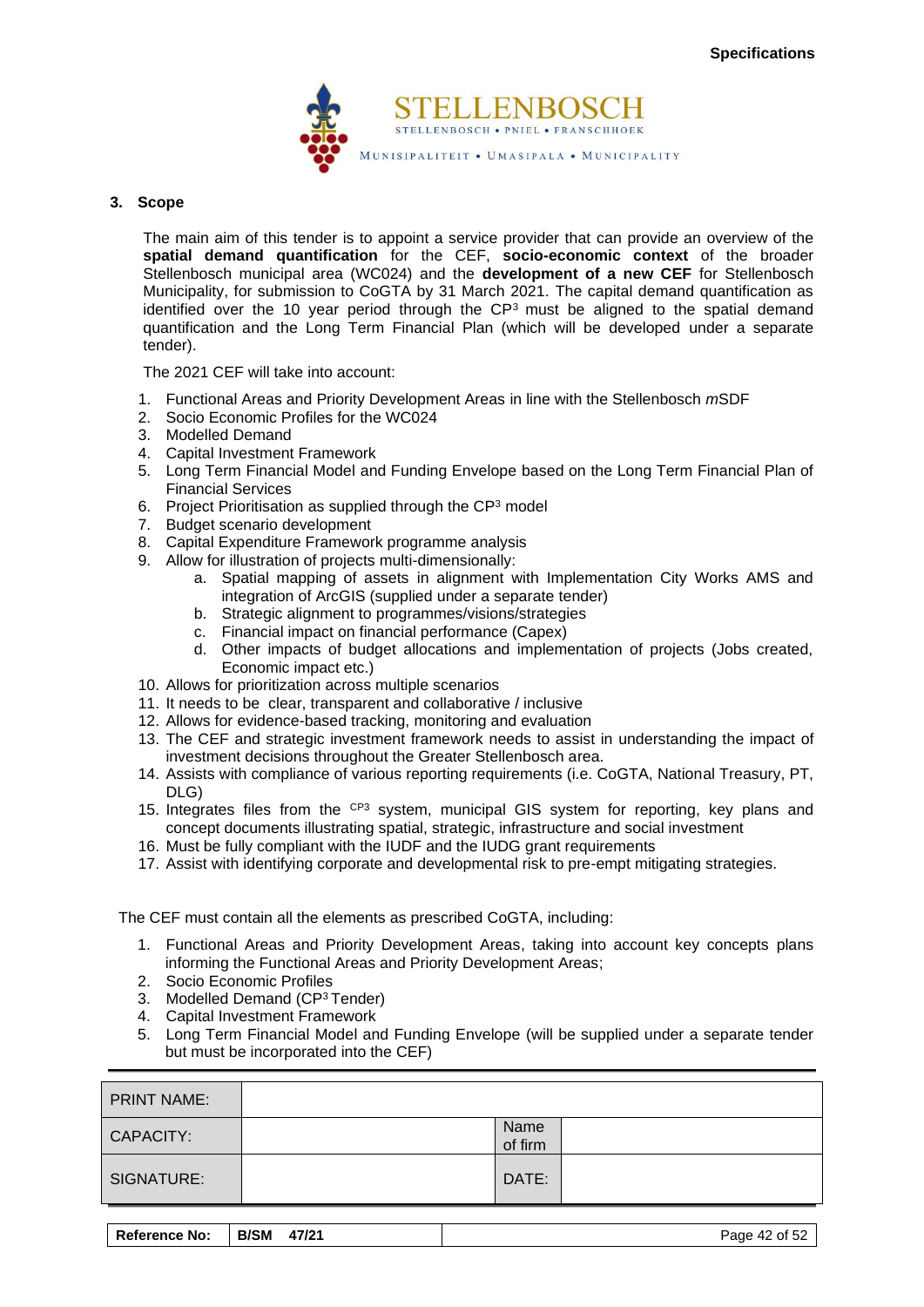

- 6. Project Prioritisation (CP<sup>3</sup>Tender)
- 7. Budget scenario development (will be supplied through the Long Term Financial Plan)
- 8. Capital Expenditure Framework programme analysis
- 9. Illustrate a clear capital investment strategy from the various inputs collected.

The methodology and approach taken in the development of the CEF should:

- 1. Allows continuous consultation and participation from all input department to ensure accuracy and completeness of the CEF;
- 2. Accommodates strategies, programmes and portfolios of the municipality
- 3. Allows us to ask "What if? Scenario development and testing" of the spatial implementation strategy derived from the various inputs received;
- 4. Evaluate different types of infrastructure based on their "global" alignment with organisational priorities but also on their own individual merits.
- **5.** The onus will be on the service provider to ensure that all relevant information is obtained from all input departments

**4. General**

- 4.1. the period of the contract;
	- − From January 2021 to March 2021
- 4.2. the revise the Capital Expenditure Framework of Stellenbosch Municipality in compliance CoGTA Guidelines taking into account the Capital Investment Plan; assist in developing an integrated infrastructure investment strategy; assist in determining the broader spatial demand of the entire WC024;
	- − Stellenbosch Municipality
- 4.3. Validity period of tender/quotation;
	- − 90 days
- 4.4. Time, date and venue/clarification meeting: Virtual
	- − Compulsory clarification meeting

#### **5. Technical Requirements**

The methodology must allow for the following Reporting and Tracking amongst other:

1. Evidence-based monitoring and evaluation

| <b>PRINT NAME:</b> |                 |  |
|--------------------|-----------------|--|
| CAPACITY:          | Name<br>of firm |  |
| SIGNATURE:         | DATE:           |  |

| <b>Reference No:</b> | <b>B/SM</b><br>47/21 | Page 43 of 52 |
|----------------------|----------------------|---------------|
|                      |                      |               |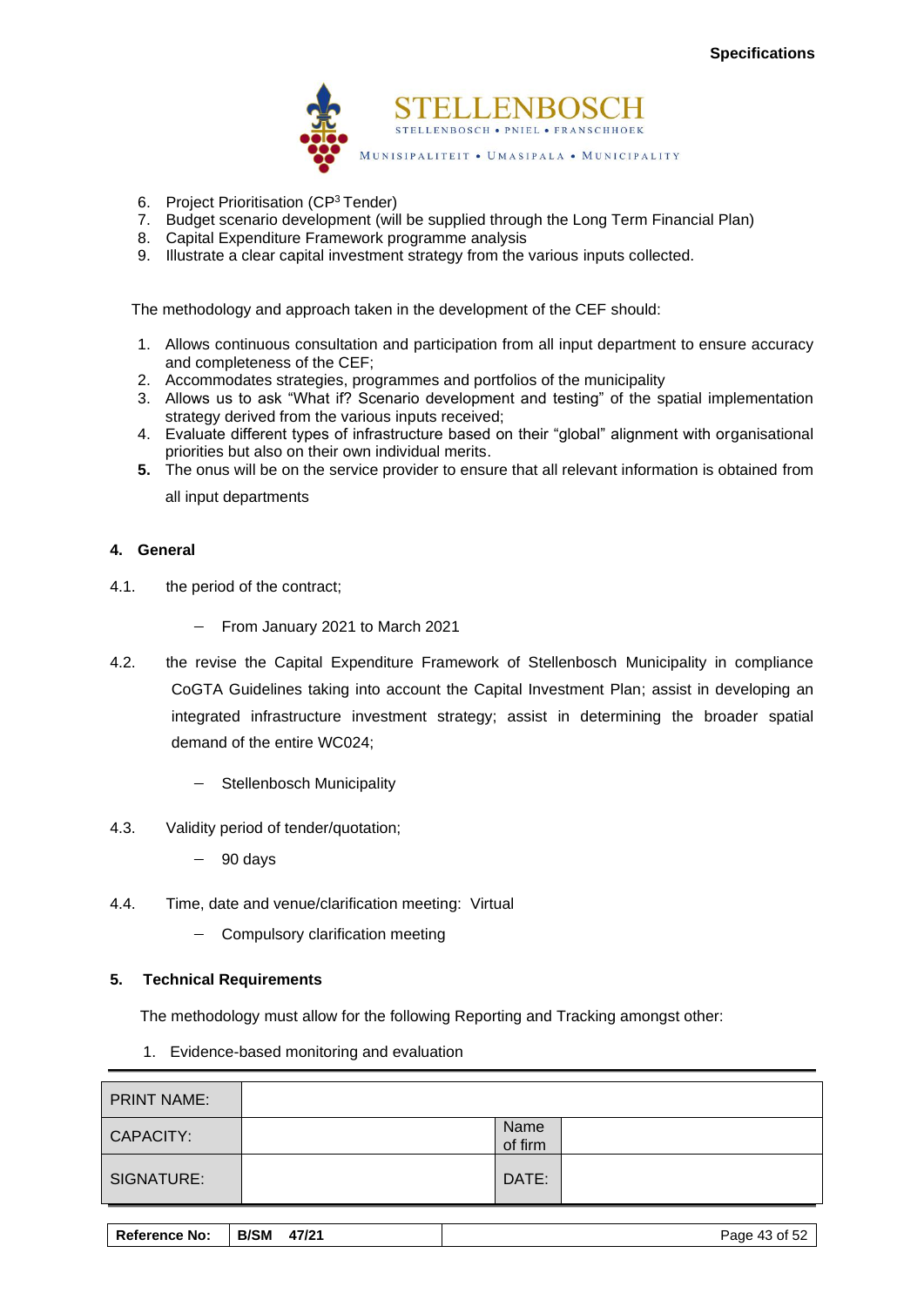

- 2. Implementation tracking
- 3. Accountability for allocated budgets
- 4. Evidence based reporting uploading of documents, fotos etc.
- 5. Continuous consultation with municipal officials;
- 6. Integration of all component's
- 7. Technical experience in the field of municipal spatial development and development of CEF's;
- 8. Standardised National Treasury Reports (Excel-based)
- 9. SA 6 Report: Strategic Outcomes Report (IDP Outcomes)
- 10.Ward based reporting
- 11.Spatial (GIS) Reporting
- 12.Spatial Development Framework Review Draft 2015/16
- 13.Capital Expenditure by Spatial Priority Areas
- 14.Spatial Transformation Layers
- 15.Capital Expenditure in MSDF Activity Nodes
- 16. Capital Expenditure in Deprivation Hotspots
- 17. Project List Analysis

Deliverables should include:

- 1. Spatial Demand Quantification for the entire Stellenbosch Municipal Area (WC024)
	- − Research
	- − Consultation with different input departments
	- − First Draft
	- − Consultation
	- − Final Draft for consolidation into the CEF and establishing the context for the Capital Investment Strategy.
- 2. Consolidation of all components of the Capital Expenditure Framework (CEF).
	- − Collect input from respective input departments
	- − Consultation with lead departments and input departments
	- − Verification of CoGTA Guideline for compliance within the context of the IUDF and SPLUMA
		- Development of Draft CEF

| <b>PRINT NAME:</b> |                 |  |
|--------------------|-----------------|--|
| CAPACITY:          | Name<br>of firm |  |
| SIGNATURE:         | DATE:           |  |

| <b>Reference No:</b> | <b>B/SM</b><br>47/21 | Page 44<br>of $52$ |
|----------------------|----------------------|--------------------|
|----------------------|----------------------|--------------------|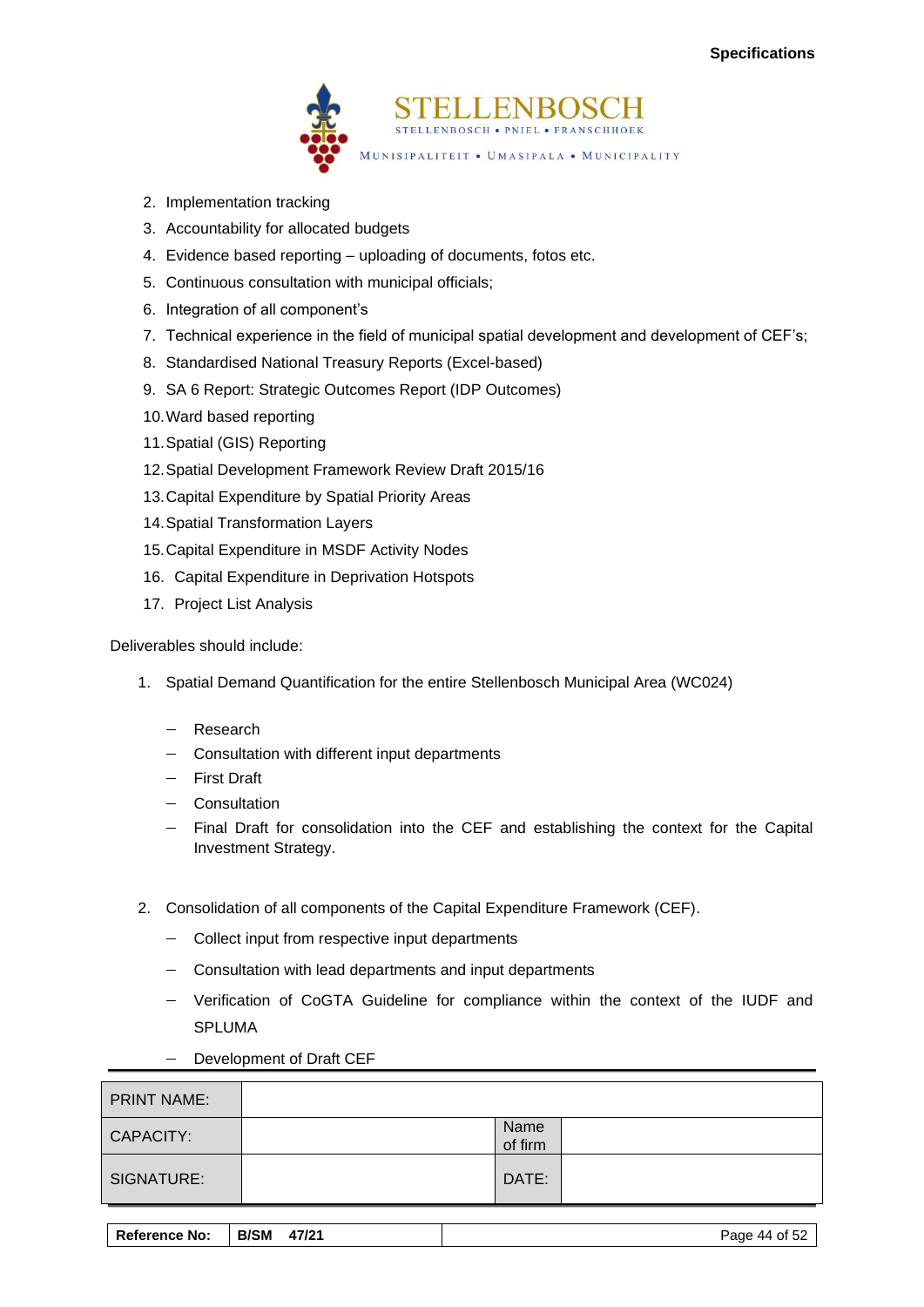

3. The completed CEF for submission CoGTA in line with Draft IDP and Draft MTREF Budget (by 31 March 2021).

#### **6. Functionality / Pre-Qualification and Evaluation criteria**

The bidder must provide contact details at 1 municipality where a CEF was developed to be considered for evaluation.

#### **7. Implementation Timetable**

From January 2021 to March 2021

#### **8. Information to be provided by the Tenderer**

- 8.1. Completed Tender Form (including Pricing Schedule)
- 8.2. References
- 8.3. Referee contact details

#### **9. Special Conditions**

All source information including research, maps, excel spreadsheets, etc. must be handed over to the municipality before close-out of contract.

| <b>PRINT NAME:</b> |                 |  |
|--------------------|-----------------|--|
| CAPACITY:          | Name<br>of firm |  |
| SIGNATURE:         | DATE:           |  |

| Reference No: | <b>B/SM</b><br>47/21 | Page 45 of 52 |
|---------------|----------------------|---------------|
|---------------|----------------------|---------------|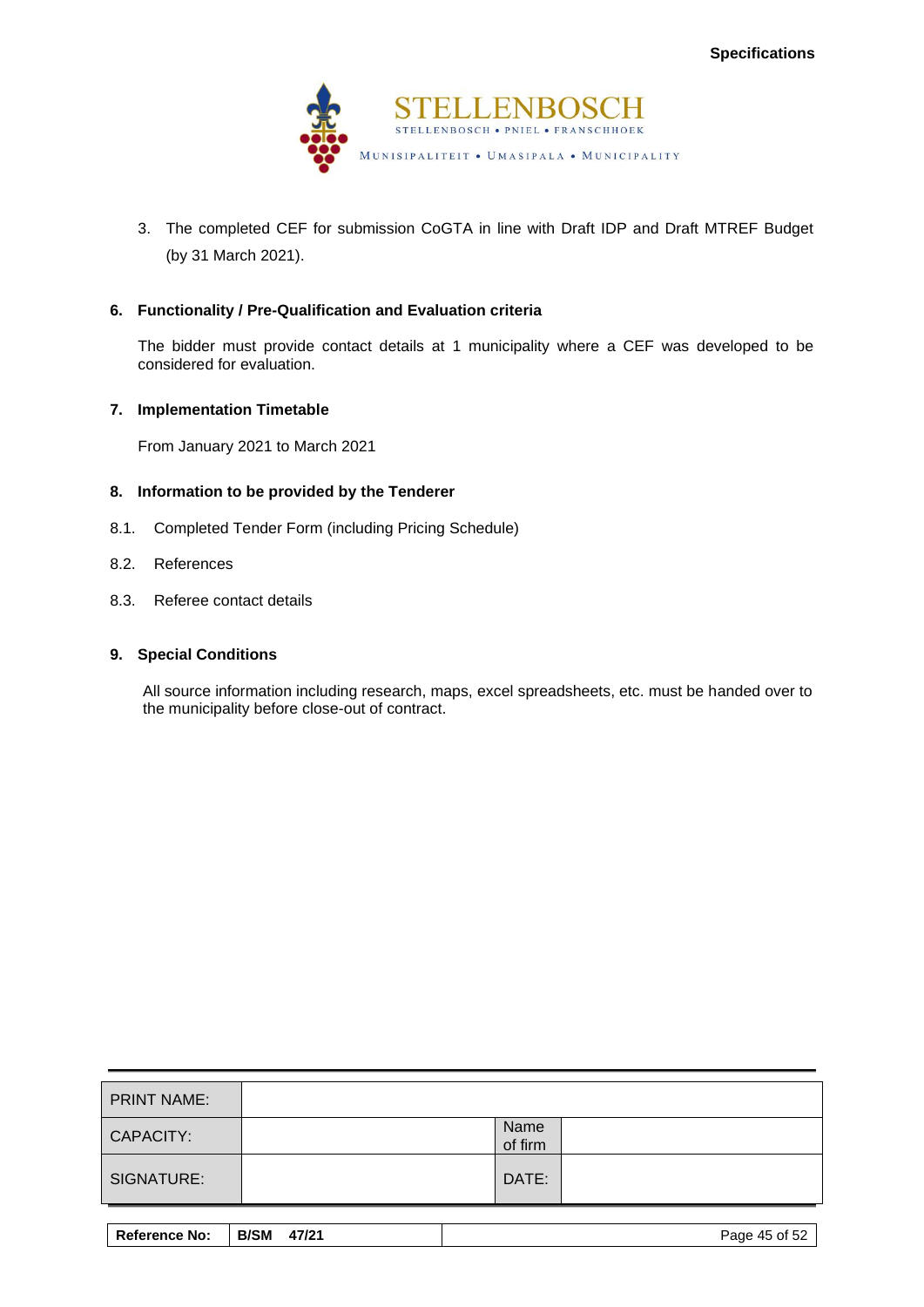

# **13. PRE-QUALIFICATION**

The bidder must provide contact details at 1 municipality where a CEF was developed to be considered for evaluation.

| <b>SIGNATURE</b><br>(Bidder) | FOR OFFICE USE ONLY: |  |
|------------------------------|----------------------|--|
| <b>CAPACITY</b>              | Evaluated by         |  |
| NAME OF FIRM                 | Signature:           |  |
| NAME (PRINT)                 | Designation:         |  |
| <b>DATE</b>                  | Date:                |  |

| <b>Reference No:</b> | <b>B/SM</b><br>47/21 | Page 46 of 52 |
|----------------------|----------------------|---------------|
|----------------------|----------------------|---------------|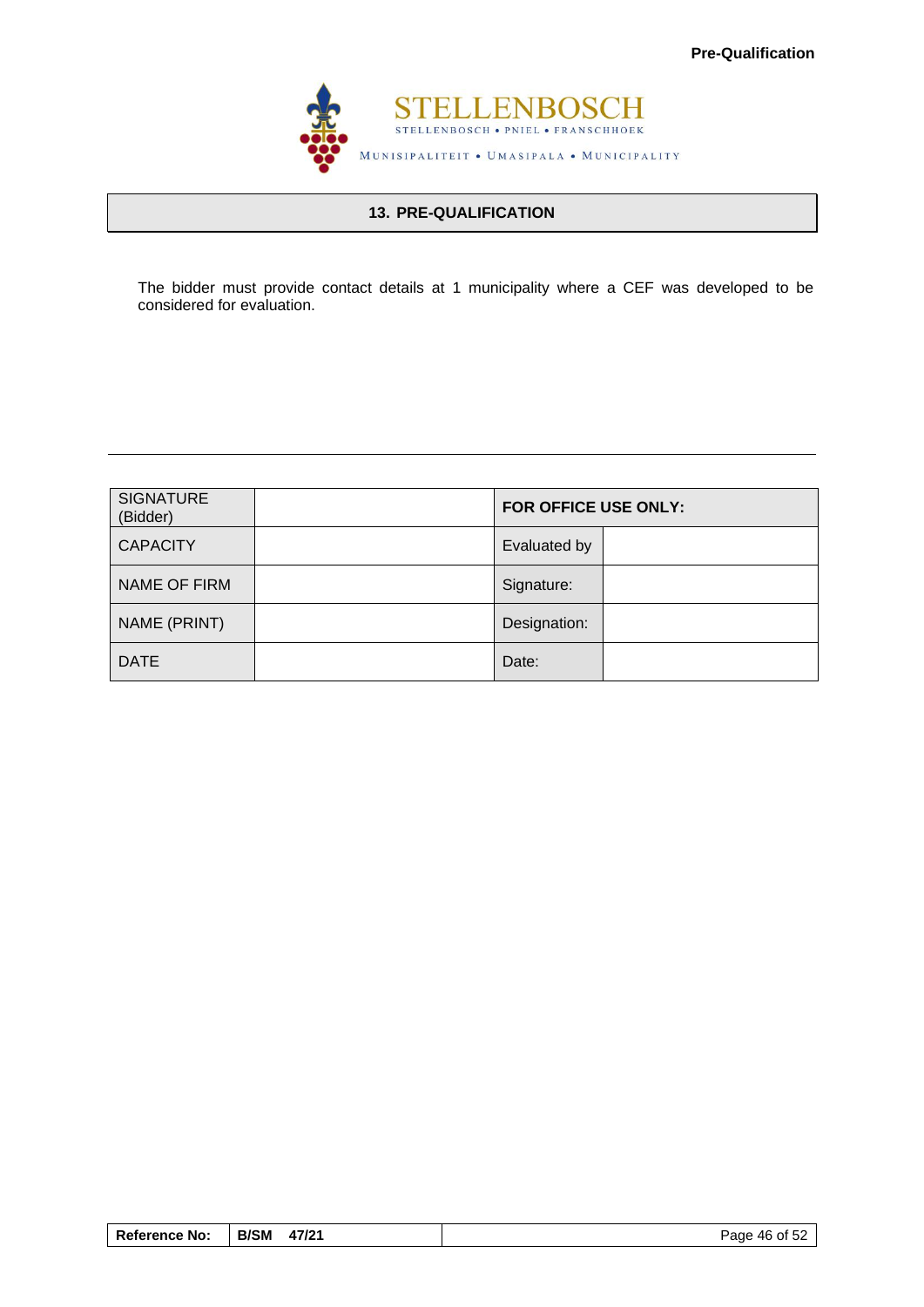

# **14. SCHEDULE OF WORK EXPERIENCE OF THE TENDERER – CURRENT CONTRACTS**

| <b>CURRENT CONTRACTS</b>                   |       |                                                  |                       |                                               |                                 |
|--------------------------------------------|-------|--------------------------------------------------|-----------------------|-----------------------------------------------|---------------------------------|
| <b>EMPLOYER</b><br>(Name, Tel, Fax, Email) |       | <b>Contact Person</b><br>(Name, Tel, Fax, Email) | <b>NATURE OF WORK</b> | <b>VALUE OF</b><br><b>WORK (INCL.</b><br>VAT) | <b>DATE</b><br><b>COMPLETED</b> |
| Name                                       | Name  |                                                  |                       |                                               |                                 |
| Tel                                        | Tel   |                                                  |                       |                                               |                                 |
| Fax                                        | Fax   |                                                  |                       |                                               |                                 |
| Email                                      | Email |                                                  |                       |                                               |                                 |
| Name                                       | Name  |                                                  |                       |                                               |                                 |
| Tel                                        | Tel   |                                                  |                       |                                               |                                 |
| Fax                                        | Fax   |                                                  |                       |                                               |                                 |
| Email                                      | Email |                                                  |                       |                                               |                                 |
| Name                                       | Name  |                                                  |                       |                                               |                                 |
| Tel                                        | Tel   |                                                  |                       |                                               |                                 |
| Fax                                        | Fax   |                                                  |                       |                                               |                                 |
| Email                                      | Email |                                                  |                       |                                               |                                 |
| Name                                       | Name  |                                                  |                       |                                               |                                 |
| Tel                                        | Tel   |                                                  |                       |                                               |                                 |
| Fax                                        | Fax   |                                                  |                       |                                               |                                 |
| Email                                      | Email |                                                  |                       |                                               |                                 |
| Name                                       | Name  |                                                  |                       |                                               |                                 |
| Tel                                        | Tel   |                                                  |                       |                                               |                                 |
| Fax                                        | Fax   |                                                  |                       |                                               |                                 |
| Email                                      | Email |                                                  |                       |                                               |                                 |
| Name                                       | Name  |                                                  |                       |                                               |                                 |
| Tel                                        | Tel   |                                                  |                       |                                               |                                 |
| Fax                                        | Fax   |                                                  |                       |                                               |                                 |
| Email                                      | Email |                                                  |                       |                                               |                                 |
| Name                                       | Name  |                                                  |                       |                                               |                                 |
| Tel                                        | Tel   |                                                  |                       |                                               |                                 |
| Fax                                        | Fax   |                                                  |                       |                                               |                                 |
| Email                                      | Email |                                                  |                       |                                               |                                 |

Attach additional pages if mores space is required.

| Number of sheets appended by the tenderer to this schedule (If nil, enter NIL) |              |             |  |  |
|--------------------------------------------------------------------------------|--------------|-------------|--|--|
| <b>SIGNATURE</b>                                                               | NAME (PRINT) |             |  |  |
| <b>CAPACITY</b>                                                                |              | <b>DATE</b> |  |  |
| NAME OF FIRM                                                                   |              |             |  |  |

| Reference No: | B/SM 47/21 | Page 47 of 52 |
|---------------|------------|---------------|
|---------------|------------|---------------|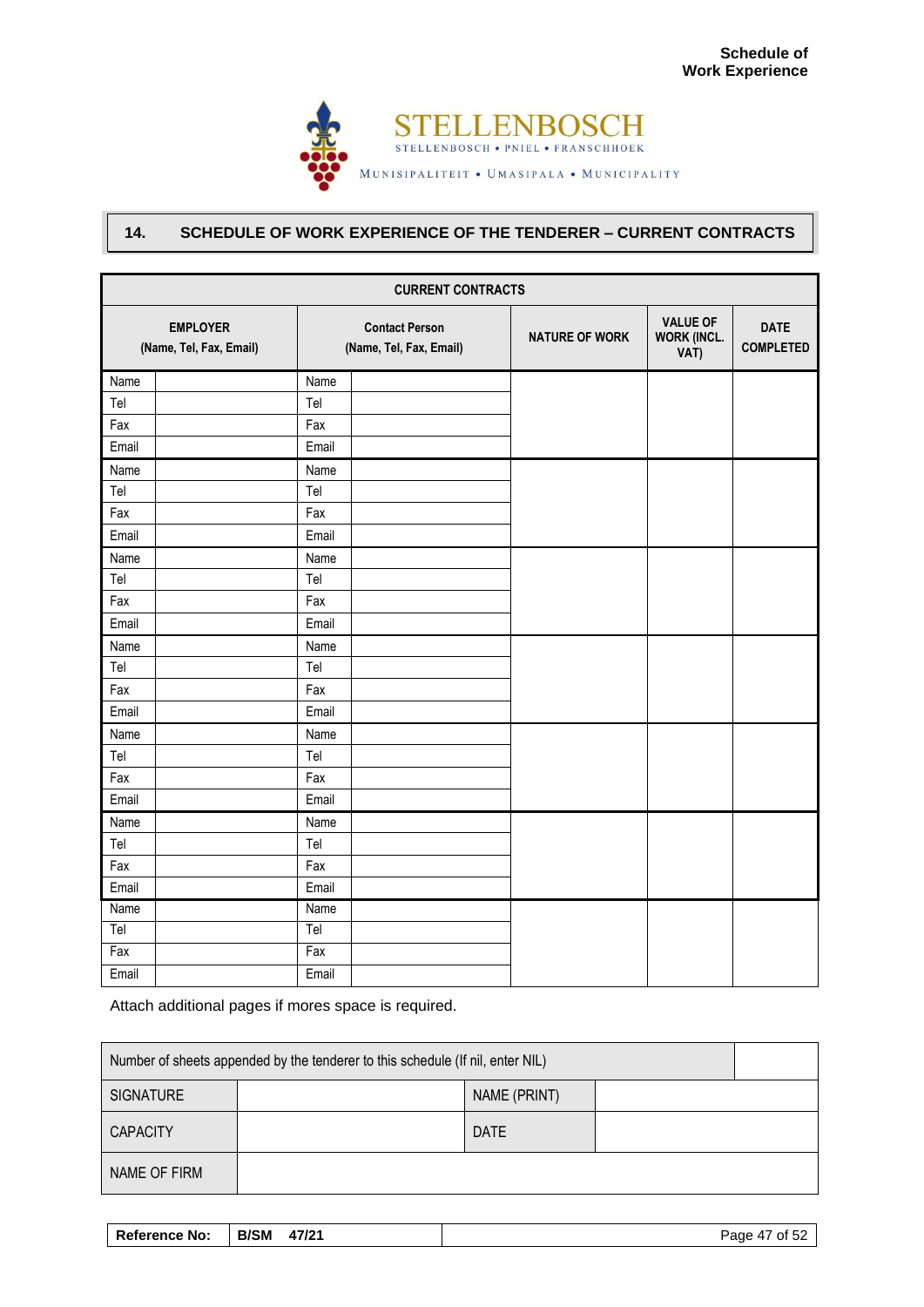

# **15. SCHEDULE OF WORK EXPERIENCE OF THE TENDERER – COMPLETED CONTRACTS**

| <b>COMPLETED CONTRACTS</b>                 |       |                                                  |                       |                                               |                                 |
|--------------------------------------------|-------|--------------------------------------------------|-----------------------|-----------------------------------------------|---------------------------------|
| <b>EMPLOYER</b><br>(Name, Tel, Fax, Email) |       | <b>Contact Person</b><br>(Name, Tel, Fax, Email) | <b>NATURE OF WORK</b> | <b>VALUE OF</b><br><b>WORK (INCL.</b><br>VAT) | <b>DATE</b><br><b>COMPLETED</b> |
| Name                                       | Name  |                                                  |                       |                                               |                                 |
| Tel                                        | Tel   |                                                  |                       |                                               |                                 |
| Fax                                        | Fax   |                                                  |                       |                                               |                                 |
| Email                                      | Email |                                                  |                       |                                               |                                 |
| Name                                       | Name  |                                                  |                       |                                               |                                 |
| Tel                                        | Tel   |                                                  |                       |                                               |                                 |
| Fax                                        | Fax   |                                                  |                       |                                               |                                 |
| Email                                      | Email |                                                  |                       |                                               |                                 |
| Name                                       | Name  |                                                  |                       |                                               |                                 |
| Tel                                        | Tel   |                                                  |                       |                                               |                                 |
| Fax                                        | Fax   |                                                  |                       |                                               |                                 |
| Email                                      | Email |                                                  |                       |                                               |                                 |
| Name                                       | Name  |                                                  |                       |                                               |                                 |
| Tel                                        | Tel   |                                                  |                       |                                               |                                 |
| Fax                                        | Fax   |                                                  |                       |                                               |                                 |
| Email                                      | Email |                                                  |                       |                                               |                                 |
| Name                                       | Name  |                                                  |                       |                                               |                                 |
| Tel                                        | Tel   |                                                  |                       |                                               |                                 |
| Fax                                        | Fax   |                                                  |                       |                                               |                                 |
| Email                                      | Email |                                                  |                       |                                               |                                 |
| Name                                       | Name  |                                                  |                       |                                               |                                 |
| Tel                                        | Tel   |                                                  |                       |                                               |                                 |
| Fax                                        | Fax   |                                                  |                       |                                               |                                 |
| Email                                      | Email |                                                  |                       |                                               |                                 |

The following is a statement of similar work successfully executed by myself / ourselves:

Attach additional pages if mores space is required.

| Number of sheets appended by the tenderer to this schedule (If nil, enter NIL) |  |
|--------------------------------------------------------------------------------|--|
|--------------------------------------------------------------------------------|--|

| SIGNATURE       | NAME (PRINT) |  |
|-----------------|--------------|--|
| <b>CAPACITY</b> | <b>DATE</b>  |  |
| NAME OF FIRM    |              |  |

| <b>Reference No:</b> | <b>B/SM</b><br>47/21 | Page 48 of 52 |
|----------------------|----------------------|---------------|
|                      |                      |               |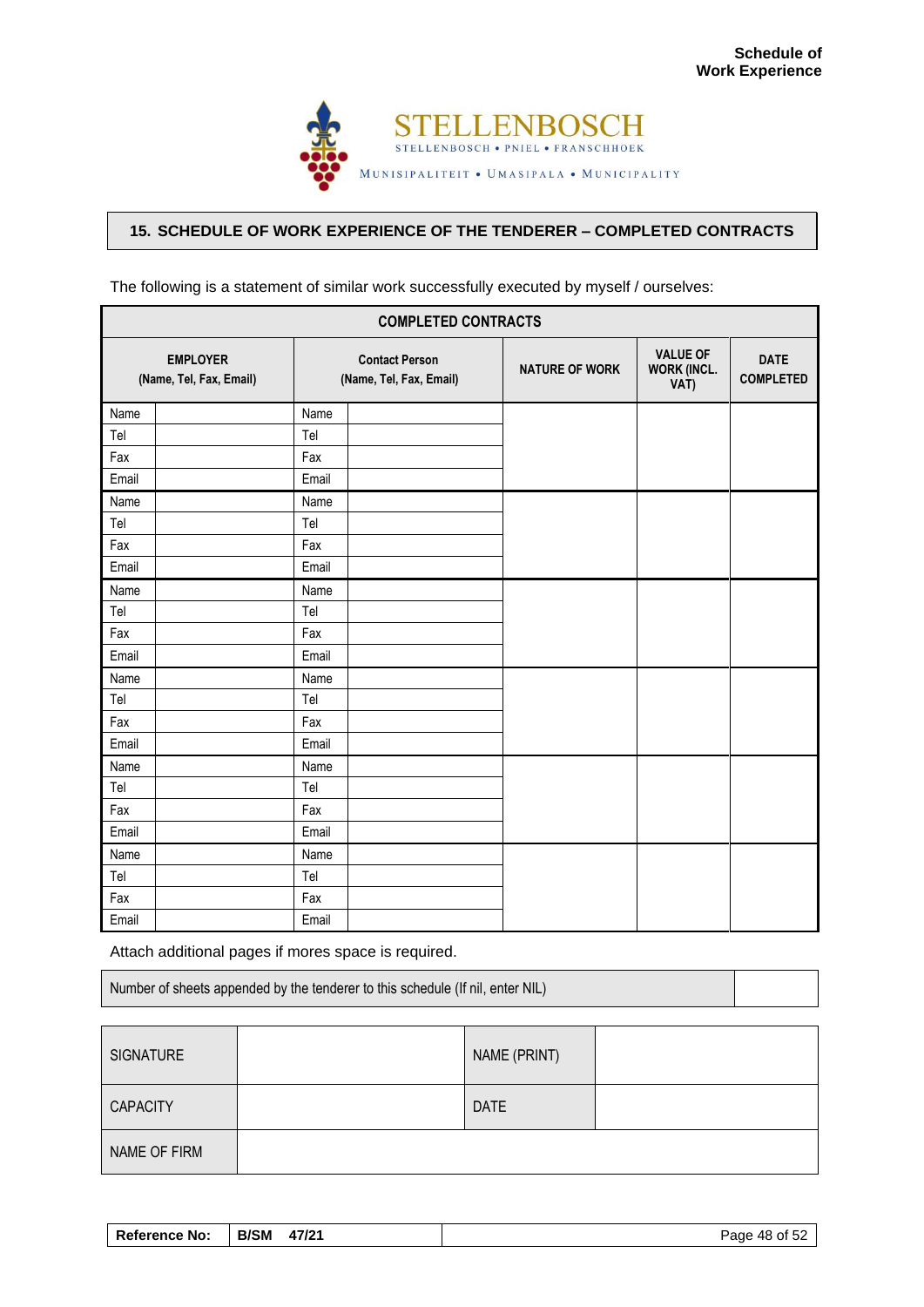

# **16. PRICING SCHEDULE**

#### **NOTE:**

- **1. Only firm prices will be accepted. Non-firm prices will not be considered.**
- **2. All delivery costs MUST be included in the bid price, for delivery at the prescribed destination.**
- **3. Document MUST be completed in non-erasable black ink.**
- **4. NO correction fluid/tape may be used.**
	- **a. In the event of a mistake having been made, it shall be crossed out in ink and be accompanied by an initial at each and every alteration.**
- **5. The Bidder MUST indicate whether he/she/the entity is a registered VAT Vendor or not.**

I / We

**a.**

(full name of Bidder) the undersigned in my capacity as

of the firm

hereby offer to Stellenbosch Municipality to render the services as described, in accordance with the specification

and conditions of contract to the entire satisfaction of the Stellenbosch Municipality and subject to the conditions

of tender, for the amounts indicated hereunder:

|                                             | <b>INDICATE WITH AN 'X'</b> |  |     |  |  |  |  |           |  |
|---------------------------------------------|-----------------------------|--|-----|--|--|--|--|-----------|--|
| Are you/is the firm a registered VAT Vendor |                             |  | YES |  |  |  |  | <b>NO</b> |  |
| If "YES", please provide VAT number         |                             |  |     |  |  |  |  |           |  |

#### **Please note the following:**

- 1. Stellenbosch Municipality reserves the right to downward adjust the scope of work/ quantity required to stay within its budget.
- 2. Only firm prices will be accepted and non-firm prices will not be considered.

| <b>SIGNATURE</b> | <b>NAME</b><br>(PRINT) |  |
|------------------|------------------------|--|
| <b>CAPACITY</b>  | <b>DATE</b>            |  |
| NAME OF FIRM     |                        |  |

| Reference No:<br><b>B/SM</b><br>47/21 | Page 49 of 52 |
|---------------------------------------|---------------|
|---------------------------------------|---------------|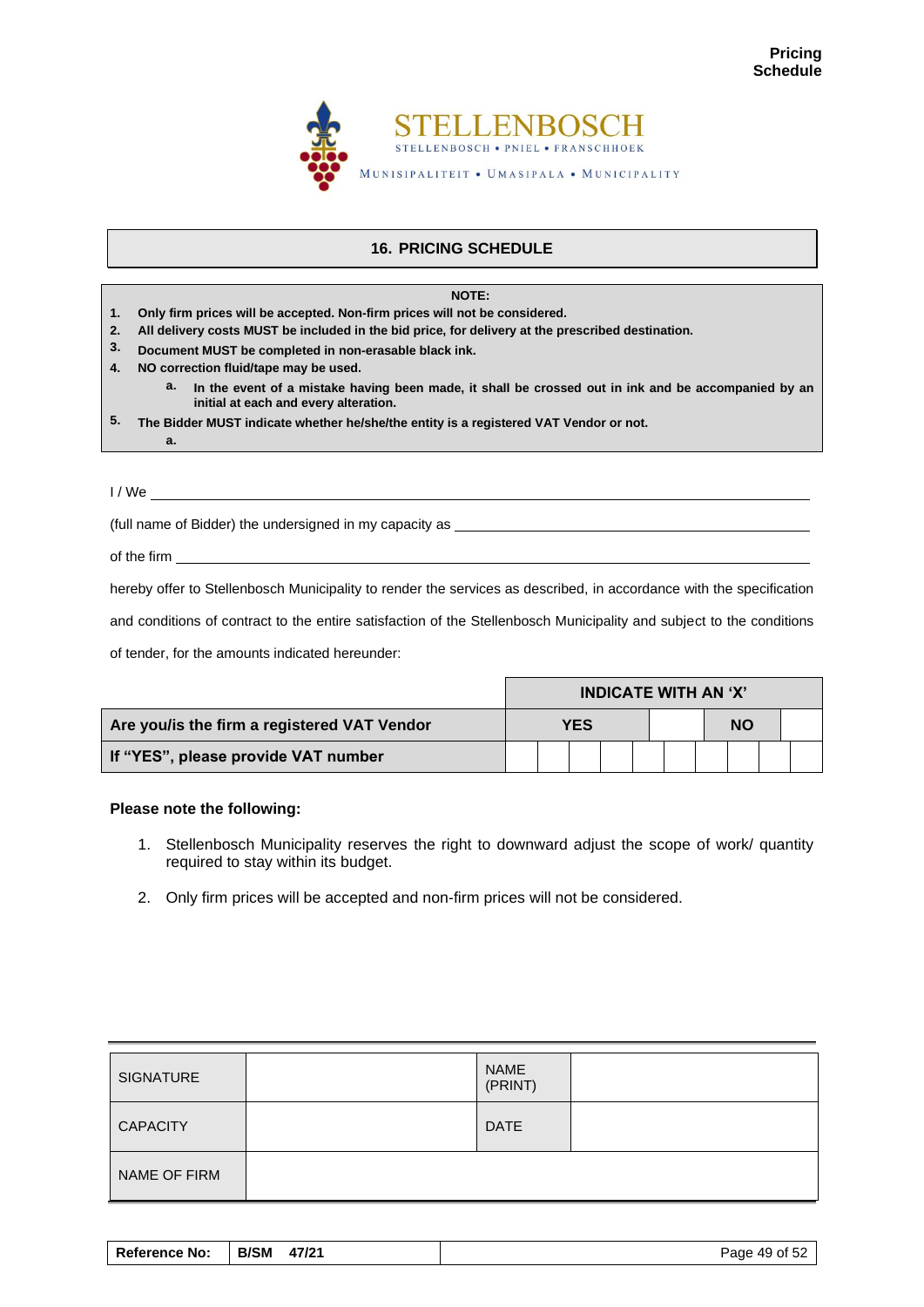

# **PRICING SCHEDULE:**

| <b>Nr</b> | Item                                                                                                                                                                                                                                                                                                                                                                                                         | Unit       | Quantity | <b>Bid Price</b>                      |
|-----------|--------------------------------------------------------------------------------------------------------------------------------------------------------------------------------------------------------------------------------------------------------------------------------------------------------------------------------------------------------------------------------------------------------------|------------|----------|---------------------------------------|
|           |                                                                                                                                                                                                                                                                                                                                                                                                              |            |          | ** (All applicable<br>taxes included) |
|           | January 2021- 31 March 2021                                                                                                                                                                                                                                                                                                                                                                                  |            |          |                                       |
|           | Quantification for the entire<br>Spatial Demand<br>Stellenbosch Municipal Area (WC024)<br>Research<br>ä,<br>Consultation with different input departments<br>$\overline{\phantom{a}}$<br><b>First Draft</b><br>$\overline{\phantom{a}}$<br>Consultation<br>$\blacksquare$<br>Final Draft for consolidation into the CEF and<br>÷,<br>establishing the context for the Capital<br>Investment Strategy.        | Sum        | 1        |                                       |
|           | Consolidation of all components of the Capital<br>Expenditure Framework (CEF)<br>Collect input from respective input departments<br>$\overline{\phantom{a}}$<br>Consultation with lead departments and input<br>$\blacksquare$<br>departments<br>Verification of CoGTA Guideline for compliance<br>$\blacksquare$<br>within the context of the IUDF and SPLUMA<br>Development of Draft CEF<br>$\blacksquare$ | <b>Sum</b> | 1        |                                       |
|           | Draft CEF for submission CoGTA in line with Draft<br>IDP and Draft MTREF Budget (by 31 March 2021).                                                                                                                                                                                                                                                                                                          | Sum        | 1        |                                       |

| <b>SIGNATURE</b> | <b>NAME</b><br>(PRINT) |  |
|------------------|------------------------|--|
| <b>CAPACITY</b>  | <b>DATE</b>            |  |
| NAME OF FIRM     |                        |  |

| <b>B/SM</b><br>47/21<br><b>Reference No:</b> | Page 50 of 52 |
|----------------------------------------------|---------------|
|----------------------------------------------|---------------|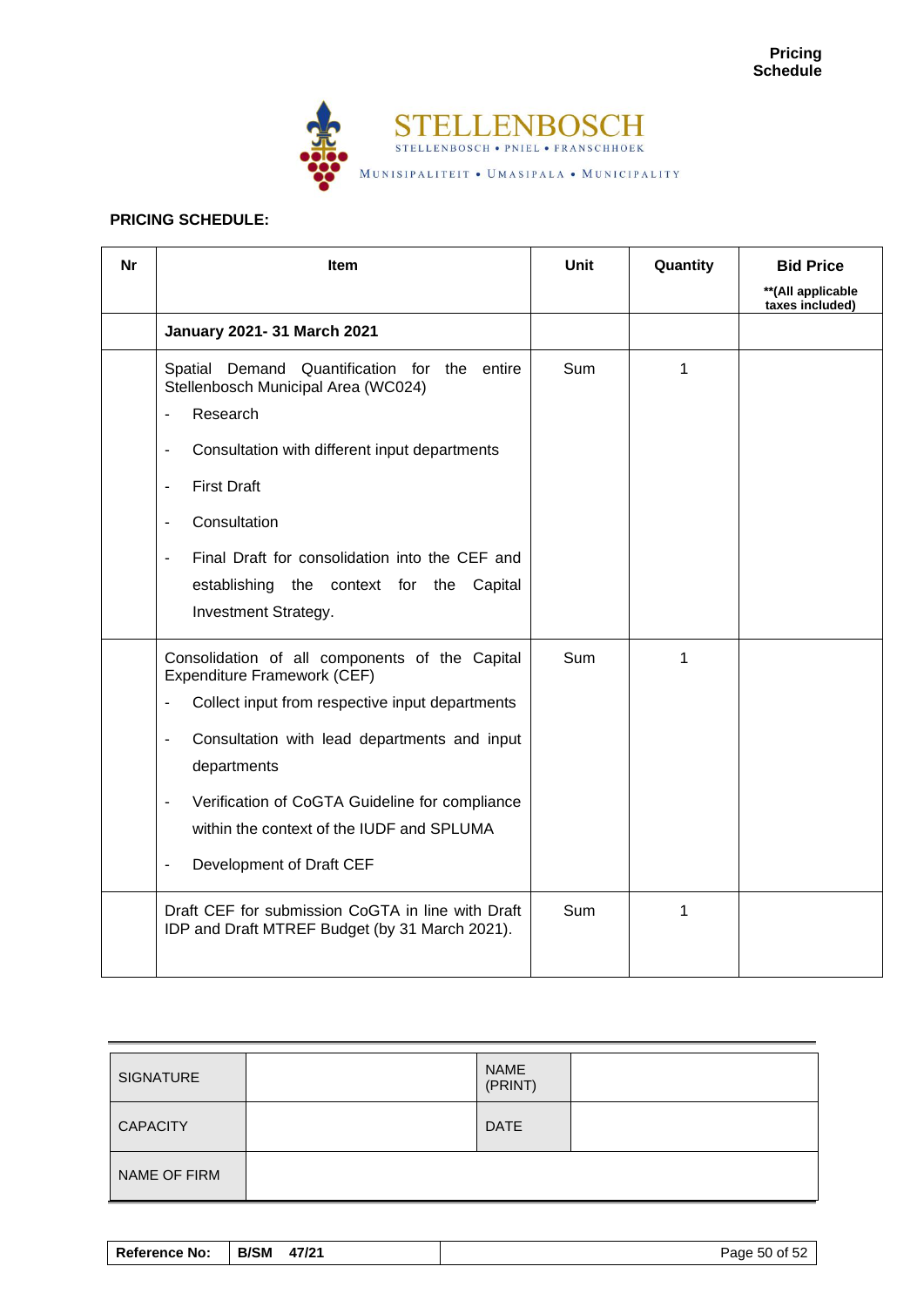

| Nr | <b>Item</b>                                                                                 | Unit | Quantity | <b>Bid Price</b>                     |
|----|---------------------------------------------------------------------------------------------|------|----------|--------------------------------------|
|    |                                                                                             |      |          | **(All applicable<br>taxes included) |
|    | Final CEF in line with the mSDF, the Final IDP and<br>Final MTREF Budget (by 30 June 2021). | Sum  |          |                                      |
|    | <b>TOTAL (incl VAT)</b>                                                                     |      |          |                                      |

**\*\* "all applicable taxes"** includes value-added tax, pay as you earn, income tax, unemployment insurance fund contributions and skills development levies.

| <b>SIGNATURE</b> | <b>NAME</b><br>(PRINT) |  |
|------------------|------------------------|--|
| <b>CAPACITY</b>  | <b>DATE</b>            |  |
| NAME OF FIRM     |                        |  |

| <b>Reference No:</b> | <b>B/SM</b><br>47/21 | Page 51 of 52 |
|----------------------|----------------------|---------------|
|----------------------|----------------------|---------------|